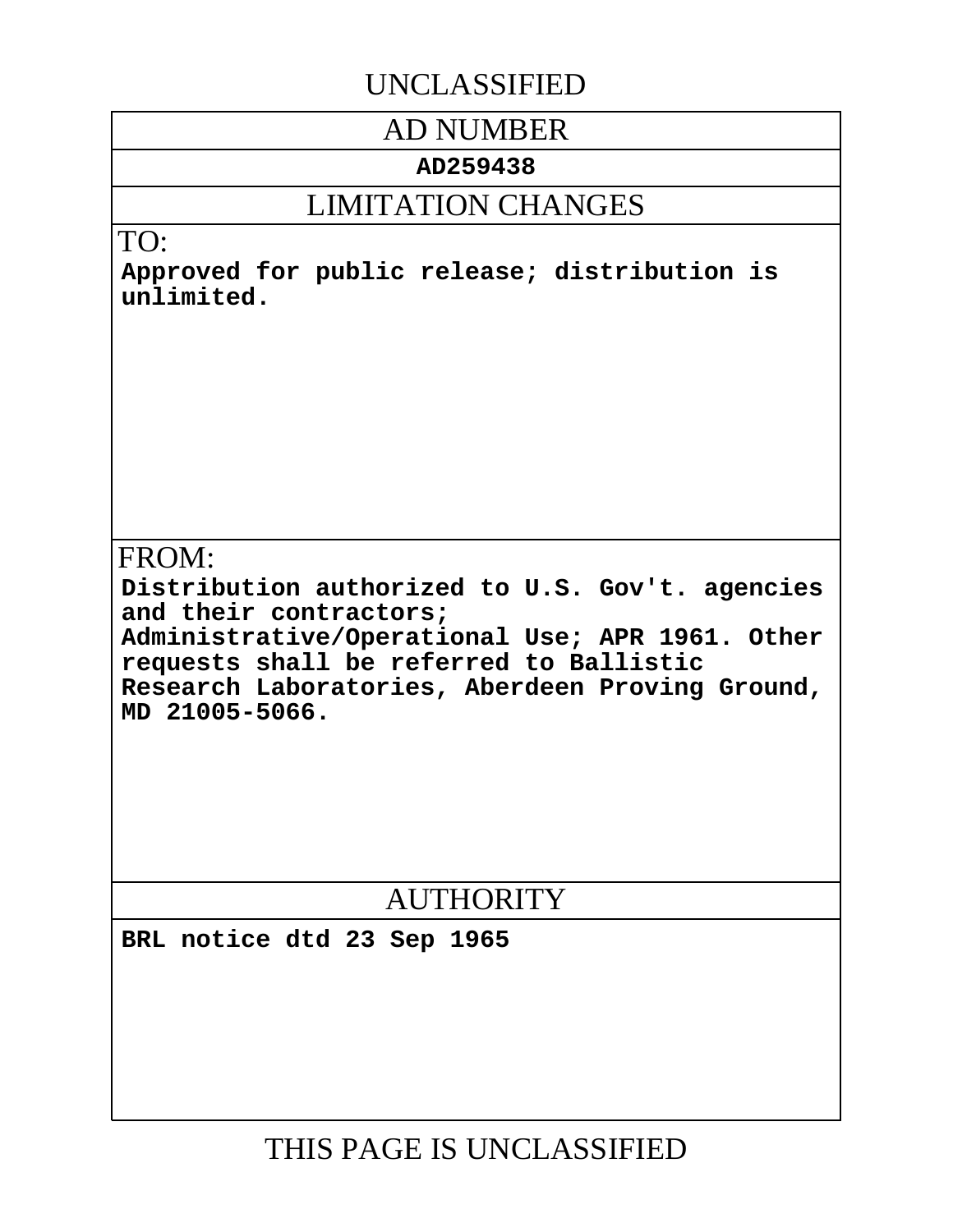

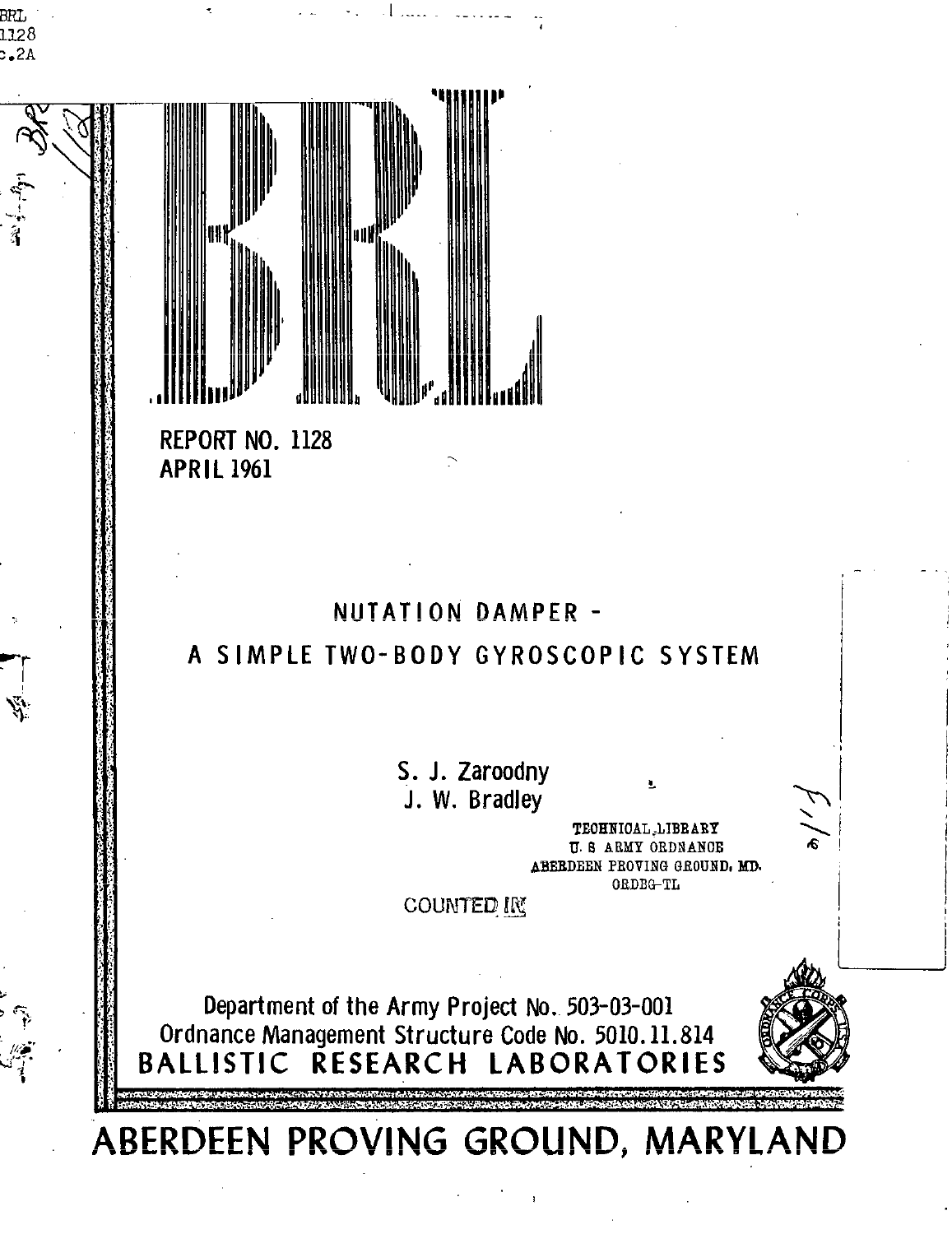# ASTIA AVAILABILITY NOTICE

 $\mathbf{r}$ 

 $\ddot{\phantom{a}}$ 

فيجسر

 $\frac{1}{2}$ 

 $\mathbf{r}$ 

# **Qualified requestors may obtain copies of this report from** ASTIA.

. %

J.

 $\sim$ 

 $\ddot{\phantom{a}}$  $\ddot{\cdot}$  $\sim$   $\lambda$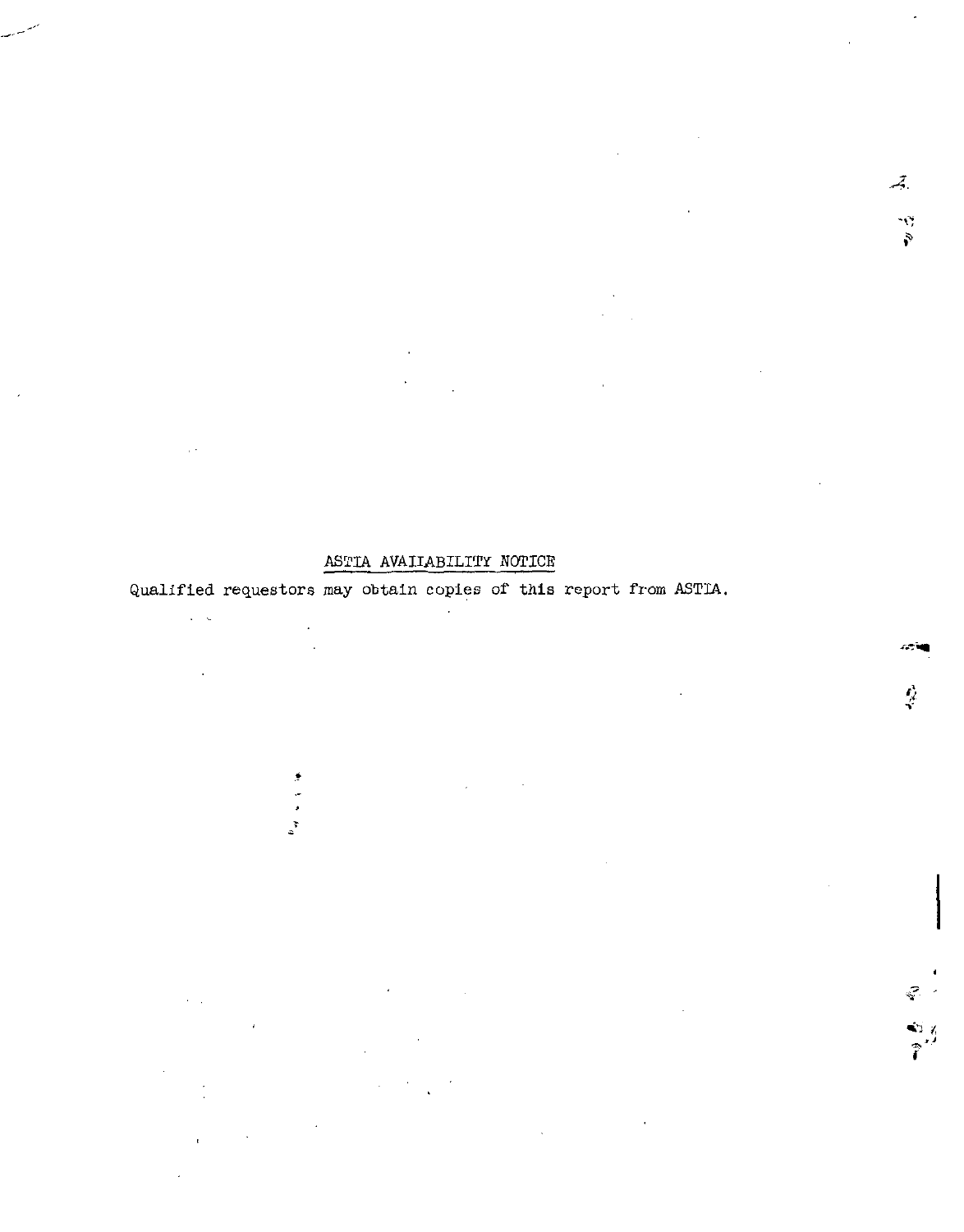# BALLISTIC RESEARCH LABORATORIES

## REPORT NO. 1128

ĥ.

Ž,

客

ч¢  $\ddot{\phantom{a}}$ ÷, APRIL 1961

# NUTATION DAMPER - A SIMPLE TWO-BODY GYROSCOPIC SYSTEM

 $\label{eq:2.1} \mathcal{L}(\mathcal{L}^{\text{max}}_{\mathcal{L}}(\mathcal{L}^{\text{max}}_{\mathcal{L}})) \leq \mathcal{L}(\mathcal{L}^{\text{max}}_{\mathcal{L}}(\mathcal{L}^{\text{max}}_{\mathcal{L}}))$ 

 $\mathbb{R}^2$ 

 $\sim 10^7$ 

S. J. Zaroodny

J. W. Bradley

Exterior Ballistics Laboratory

 $\sim 10^{-1}$ 

Department of the Army Project No. 503-03-001 Ordnance Management Structure Code No. 5010.11.814

 $\mathcal{L}_{\mathcal{L}}$ 

ABERDEEN PROVING GROUND, MARYLAND

 $\mathcal{A}$ 

**TEOHNIOAL LIBRARY U 8 AM? OEDNANCC ABEBDEEB PEOB** 8 **NO GBOUND, MD.**  ORDBG-TL

 $\sim$ 

 $\mathbf{r}$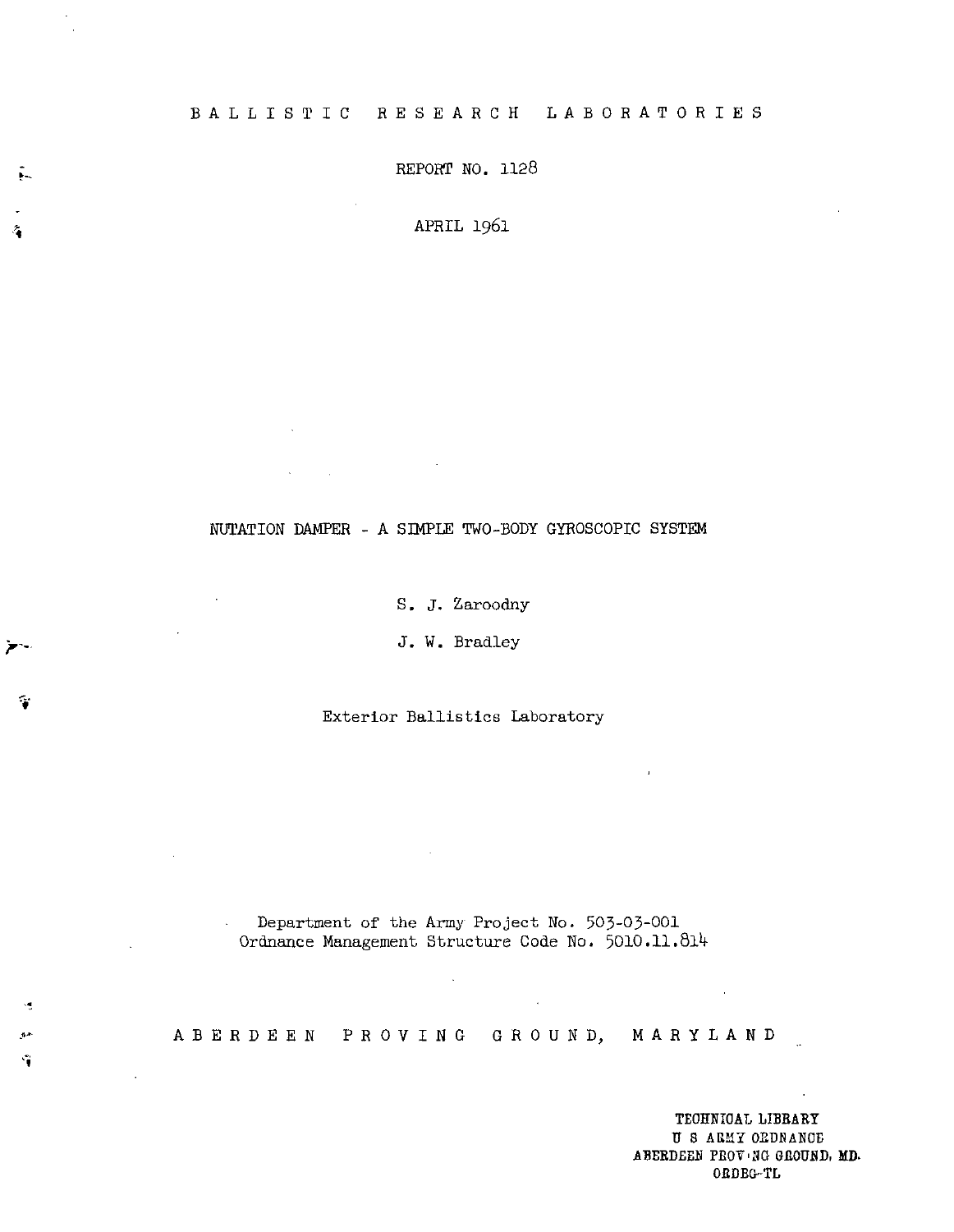REPORT NO. 1128

 $\mathbb{Z}_+$ 

्

 $SJZarodny/JWBradley/b, jk$ Aberdeen Proving Ground, **Md.**  April 1961

# NUPATION DAMPER - A SIMPLE TWO-BODY GYROSCOPIC SYSTEM

### ABSTRACT

Two rigid bodies are pinned together on an axis which is a principal axis of inertia for each body; they are free to spin about this axis, except for some friction between them; the system is free in space; one of these bodies is inertially asymmetric about this mutual axis; and - for simplicity - the other body is symmetric. If this assembly is inertially more nearly like a disc than a spindle, it settles in such a position that the mutual axis is aligned with the stationary vector of the angular momentum of this system. Thus it constitutes a means of internal and passive damping of the random nutations.

The behavior of this system is inspected by considering the numerable solution of an example (in which one of the two bodies is a thin disc, and the other is a thin rod which is always aligned with some diameter of the disc). The nature of the solutions is indicated sufficiently clearly by isometric views of the trajectories of the vector of angular momentum of the system in a coordinate system fixed with respect to the asymmetric body (these trajectories are termed, somewhat arbitrarily, "polhodes"). The two extremes of the friction

3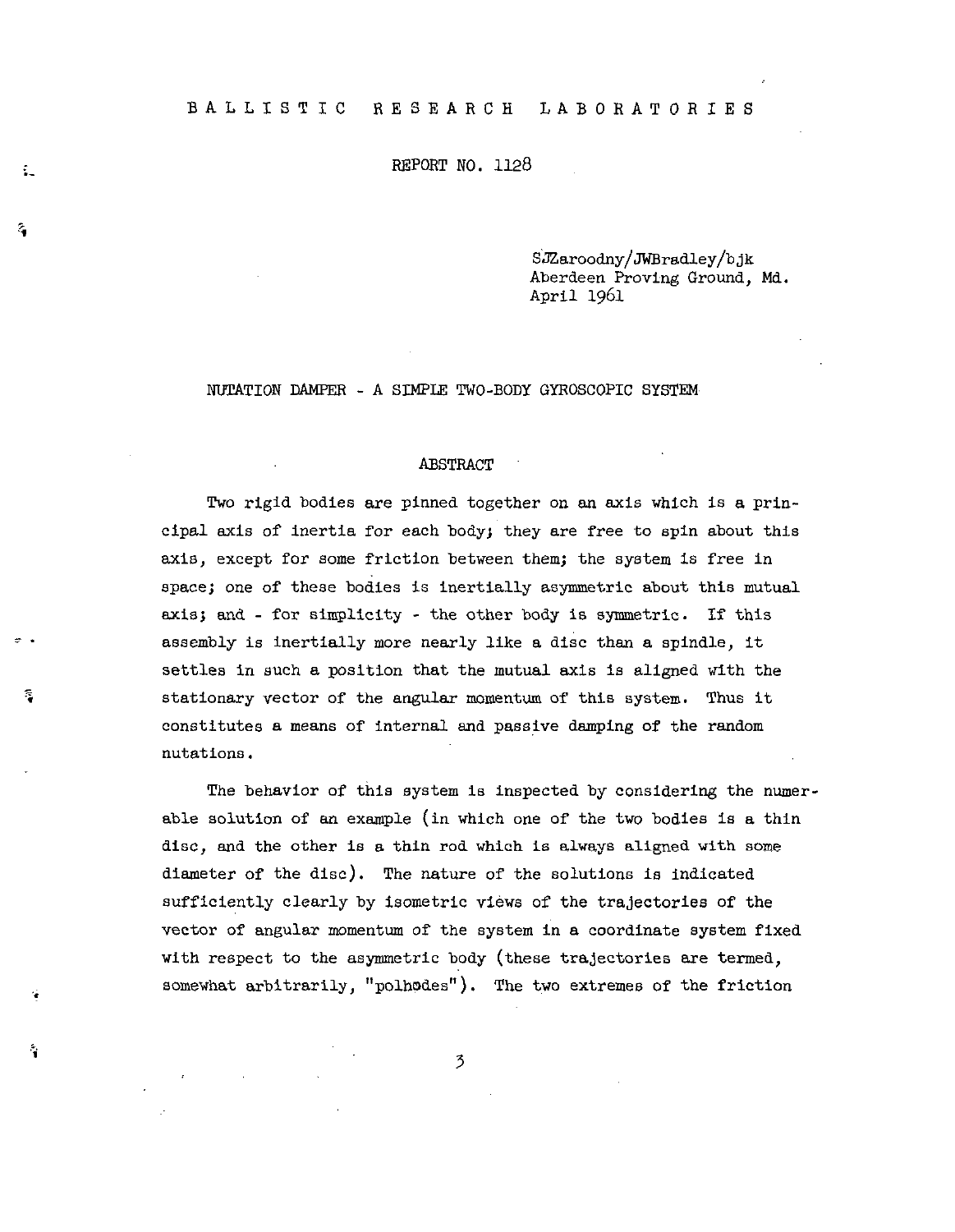(the "clamped" and the frictionless assembly) are outlined, and it is shown that 'in a variation of the friction between these two extremes there occurs a rather peculiar change in the behavior of the system: a form of nutation corresponding to the "unstable" spin of a rigid body becomes "metastable". The emphasis of the presentation, is on the legitimacy and usefulness of a rather primitive "empirical" mathematical approach.

4

2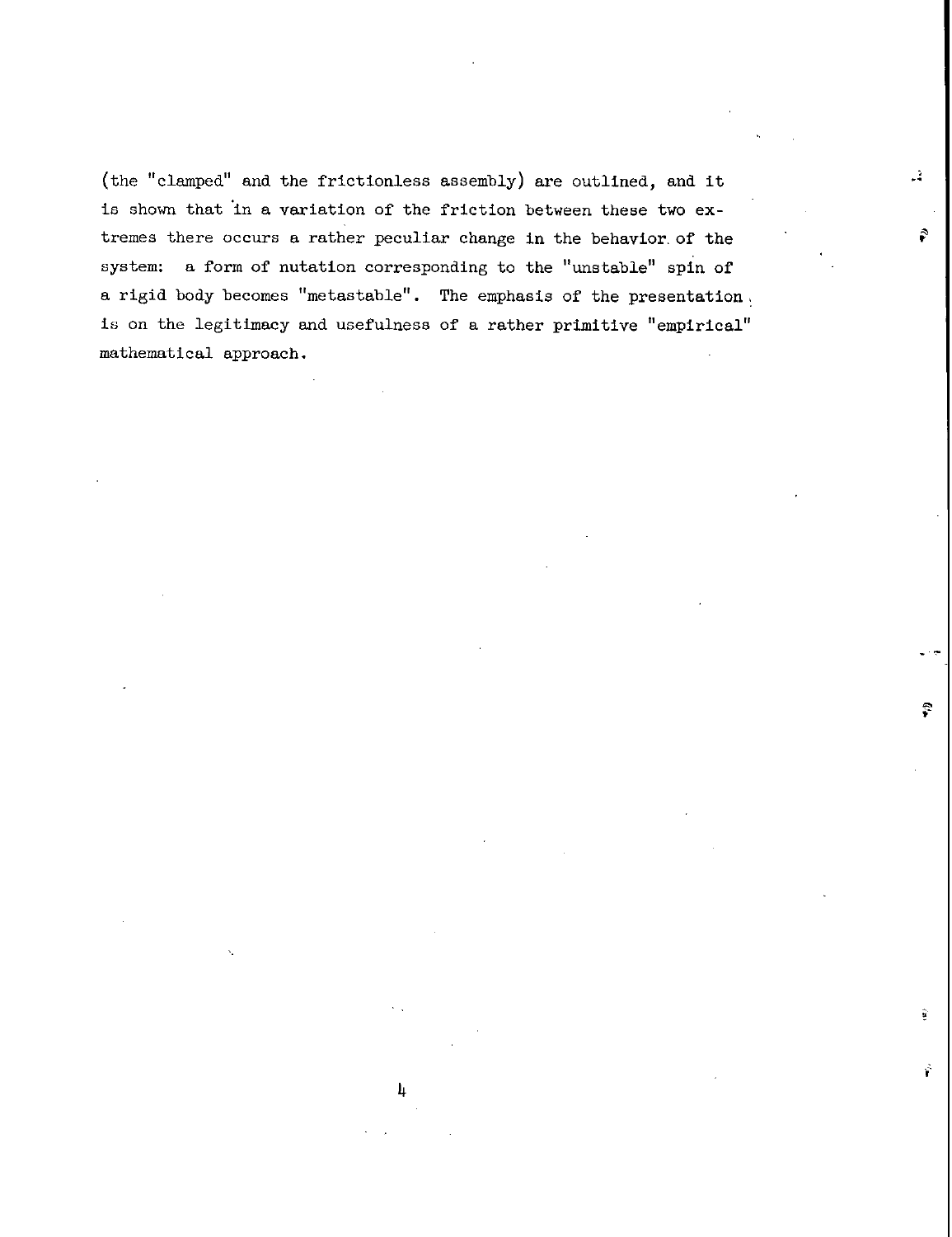# TABLE OF CONTENTS

 $\mathbb{L}_n$ 

 $\mathbf{\hat{q}}$ 

 $\epsilon$ 

 $\zeta$ 

 $\hat{\mathbf{v}}$ 

|          |                                      | PAGE |
|----------|--------------------------------------|------|
| 1.       |                                      |      |
| $2\cdot$ |                                      | 9    |
| 3.       | DERIVATION OF THE EQUATIONS          | 10   |
| 4.       | FORMULATION OF THE NUMERICAL EXAMPLE | 13   |
| 5.       | CONSTANTS OF MOTION                  |      |
| 6.       |                                      | 17   |
| 7.       | FAIRLY LARGE FRICTION                | 19   |
| 8.       | MODERATE FRICTION                    | 21   |
| 9.       | ZERO FRICTION<br>.                   | 22   |
| 10.      | VERY SMALL FRICTION                  | -25  |
| 11.      |                                      | 27   |
| 12.      |                                      | 28   |
|          |                                      | -30  |
|          | LIST OF SYMBOLS                      | 31   |

 $\overline{5}$ 

 $\zeta$  .

 $\bar{z}$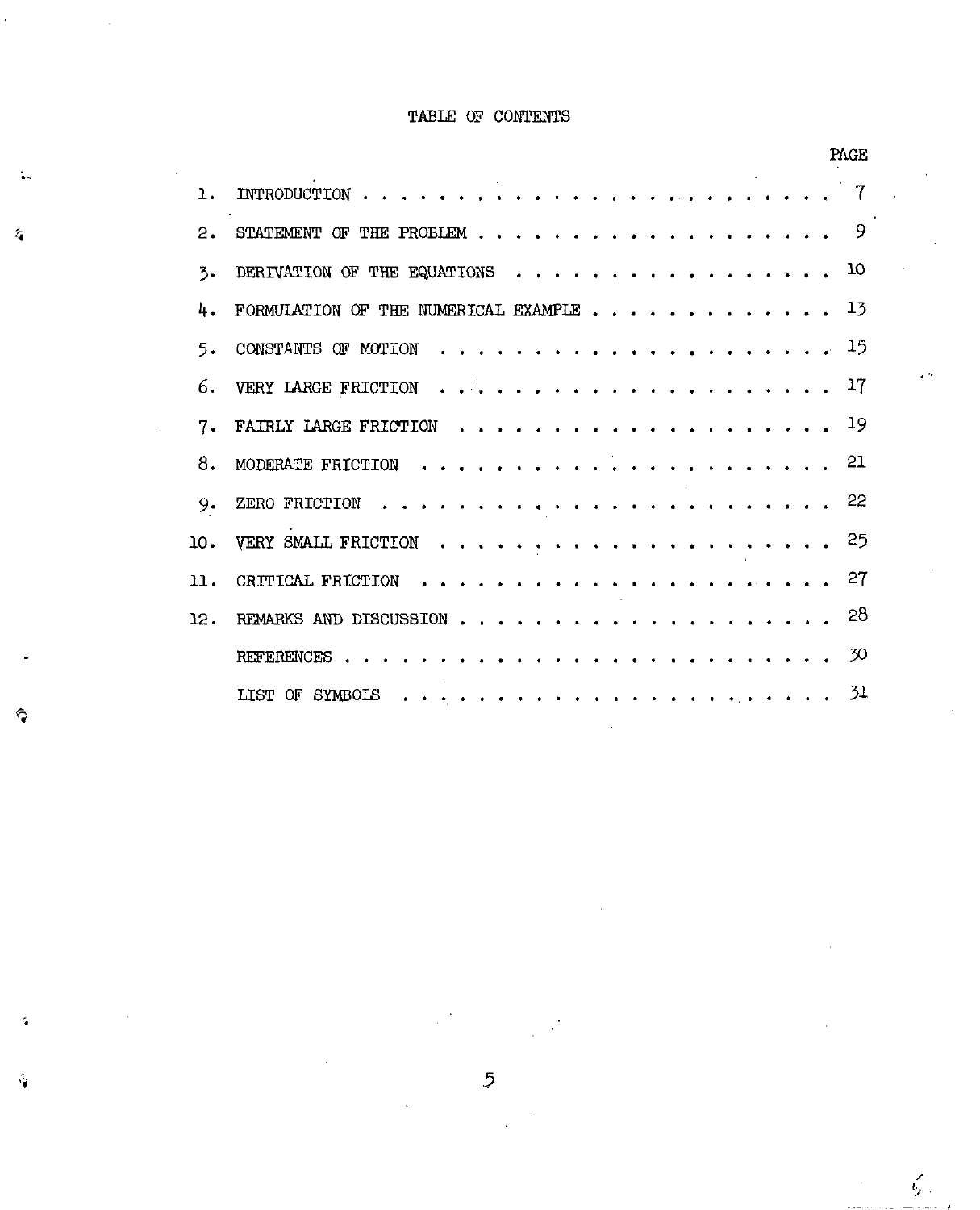$\label{eq:2.1} \mathcal{L}(\mathcal{L}) = \mathcal{L}(\mathcal{L}) \mathcal{L}(\mathcal{L}) = \mathcal{L}(\mathcal{L}) \mathcal{L}(\mathcal{L})$ 

4

 $\gamma$ 

 $\hat{\mathcal{C}}$ 

 $\label{eq:2.1} \frac{1}{2} \sum_{i=1}^n \frac{1}{2} \sum_{j=1}^n \frac{1}{2} \sum_{j=1}^n \frac{1}{2} \sum_{j=1}^n \frac{1}{2} \sum_{j=1}^n \frac{1}{2} \sum_{j=1}^n \frac{1}{2} \sum_{j=1}^n \frac{1}{2} \sum_{j=1}^n \frac{1}{2} \sum_{j=1}^n \frac{1}{2} \sum_{j=1}^n \frac{1}{2} \sum_{j=1}^n \frac{1}{2} \sum_{j=1}^n \frac{1}{2} \sum_{j=1}^n \frac{$ 

 $\mathcal{L}(\mathcal{L}(\mathcal{L}(\mathcal{L}(\mathcal{L}(\mathcal{L}(\mathcal{L}(\mathcal{L}(\mathcal{L}(\mathcal{L}(\mathcal{L}(\mathcal{L}(\mathcal{L}(\mathcal{L}(\mathcal{L}(\mathcal{L}(\mathcal{L}(\mathcal{L}(\mathcal{L}(\mathcal{L}(\mathcal{L}(\mathcal{L}(\mathcal{L}(\mathcal{L}(\mathcal{L}(\mathcal{L}(\mathcal{L}(\mathcal{L}(\mathcal{L}(\mathcal{L}(\mathcal{L}(\mathcal{L}(\mathcal{L}(\mathcal{L}(\mathcal{L}(\mathcal{L}(\mathcal{$ 

 $\label{eq:2.1} \frac{1}{\sqrt{2}}\int_{\mathbb{R}^3}\frac{1}{\sqrt{2}}\left(\frac{1}{\sqrt{2}}\right)^2\frac{1}{\sqrt{2}}\left(\frac{1}{\sqrt{2}}\right)^2\frac{1}{\sqrt{2}}\left(\frac{1}{\sqrt{2}}\right)^2\frac{1}{\sqrt{2}}\left(\frac{1}{\sqrt{2}}\right)^2.$ 

 $\label{eq:2.1} \mathcal{L}(\mathcal{L}(\mathcal{L})) = \mathcal{L}(\mathcal{L}(\mathcal{L})) = \mathcal{L}(\mathcal{L}(\mathcal{L})) = \mathcal{L}(\mathcal{L}(\mathcal{L})) = \mathcal{L}(\mathcal{L}(\mathcal{L})) = \mathcal{L}(\mathcal{L}(\mathcal{L})) = \mathcal{L}(\mathcal{L}(\mathcal{L})) = \mathcal{L}(\mathcal{L}(\mathcal{L})) = \mathcal{L}(\mathcal{L}(\mathcal{L})) = \mathcal{L}(\mathcal{L}(\mathcal{L})) = \mathcal{L}(\mathcal{L}(\mathcal{L})) = \math$ 

 $\mathcal{Z}$ ę.  $\mathcal{L}(\mathcal{L}(\mathcal{L}))$  and  $\mathcal{L}(\mathcal{L}(\mathcal{L}))$  . The contribution of the contribution of  $\mathcal{L}(\mathcal{L})$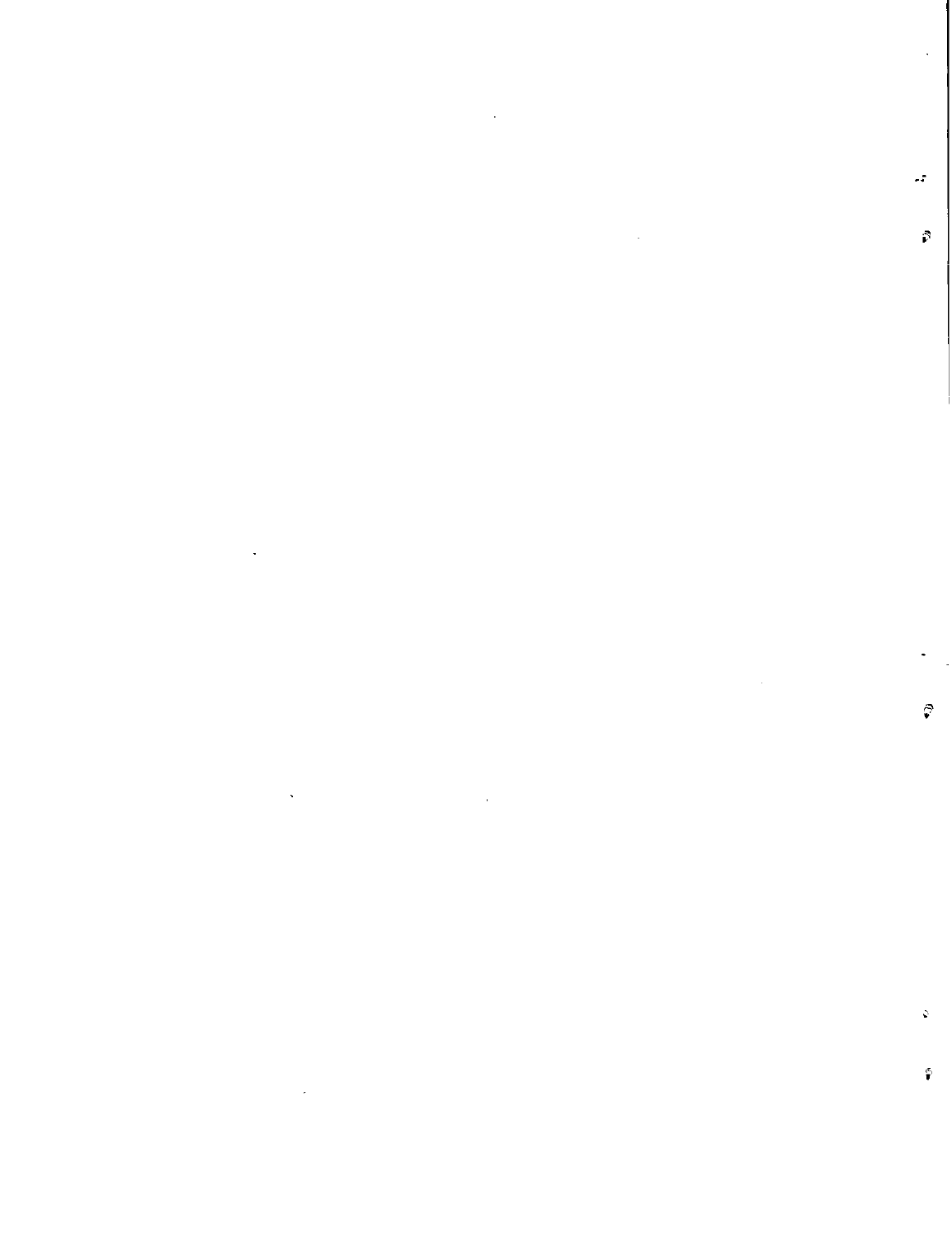#### $1.$ INTRODUCTION

This paper describes a nonlinear system of four ordinary firstorder differential equations which represent the behavior of a rather basic assembly of two rigid bodies-a device which seems to be of particular interest because by virtue of its simplicity it may be **Y**  ranked next to the classical problem of the nutations of a rigid body.

This device has been suggested (by Dr. C. J. Cohen of Naval Weapons Laboratory, Dahlgren, Virginia, and others), as a "nutation damper" for observation satellites. It constitutes a passive system (one containing friction, but involving no power sources, no loss of mass of the satellite, and no external forces - such as magnetic) which converts the random nutations of the satellite into a smooth spin. about the vector of the angular momentum of the system. As will be discussed, such a system can stabilize an assembly which - inertially is roughly of an oblate shape. An ancient (though apparently never specifically formulated) desideratum of ballistics is an "internal stabilization" of a spindle. However, it appears - so far - that a prolate shaped assembly can only be "destabilized" by the system here considered. **t** 

 $\overline{7}$ 

In their review of nonlinear mechanics (1), Leimanis and Minorsky define as a basic class of nonlinear problems that of the motion of a rigid body fixed at a point. Basically, these are third-order problems (e.g., a gyroscope in gimballs is a three-body assembly, but has only three degrees of freedom). To that class one may add an important sub-class, the theory of projectile stability in ballisticsj for a projectile is usually considered as a rigid body, and - though the problem is often linearized - many complications arise from the mathematical nonlinearity of the forces acting upon the projectile (2). The problem is usually construed as one of the fourth-order, but of a particular, "epicyclic" subclass of that order, which reduces to the second order in complex variables. **(3).** On the other hand,,many other radical complications of the general ballistic problem arise in those cases where the projectile may no longer be considered a rigid body (as just one example of this class of problems we may mention a projectile containing liquid), and even in the case where the projectile may no longer be considered a body having inertial axial symmetry. For these reasons,  $that$ large extension of Leimanis-Minorsky's classification, the motion of systems of bodies, will eventually be of interest; and in such a class, the problem here considered seems indeed the simplest one.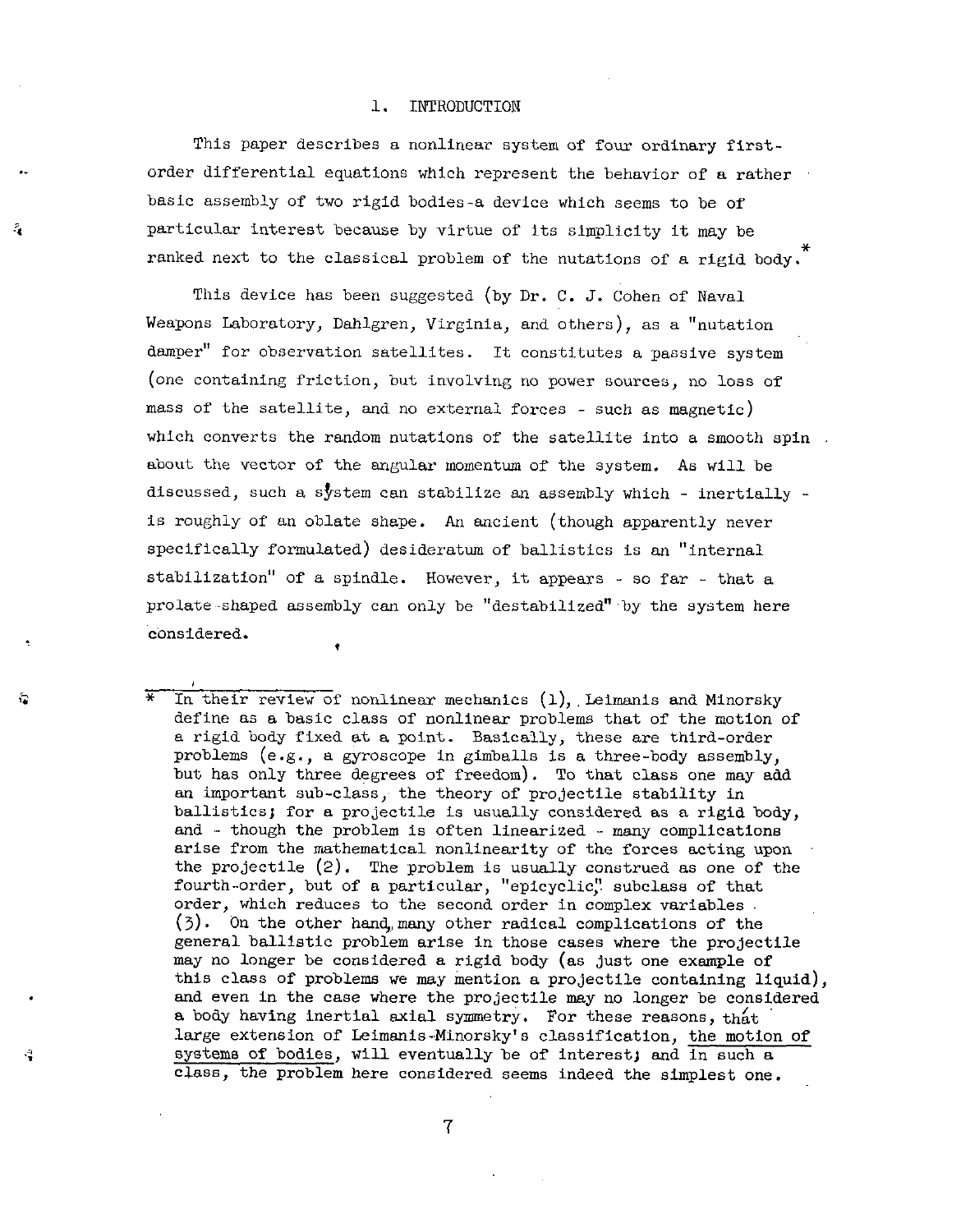*Our* approach to the problem described here has been "empirical", viz., rather primitive: it has been simply an inspection of the numerical solutions of this system with "semple" inputs. This approach is handicapped by imperfections of the available analog computing machinery; yet, a general understanding of the behavior of such a system does emerge from such inspection. In particular, there have been found some unexpected peculiarities in the behavior of this system; they seem to leave room for hope that an eventual "internalpassive" stabilization of a spindle might not be impossible.

8

Ż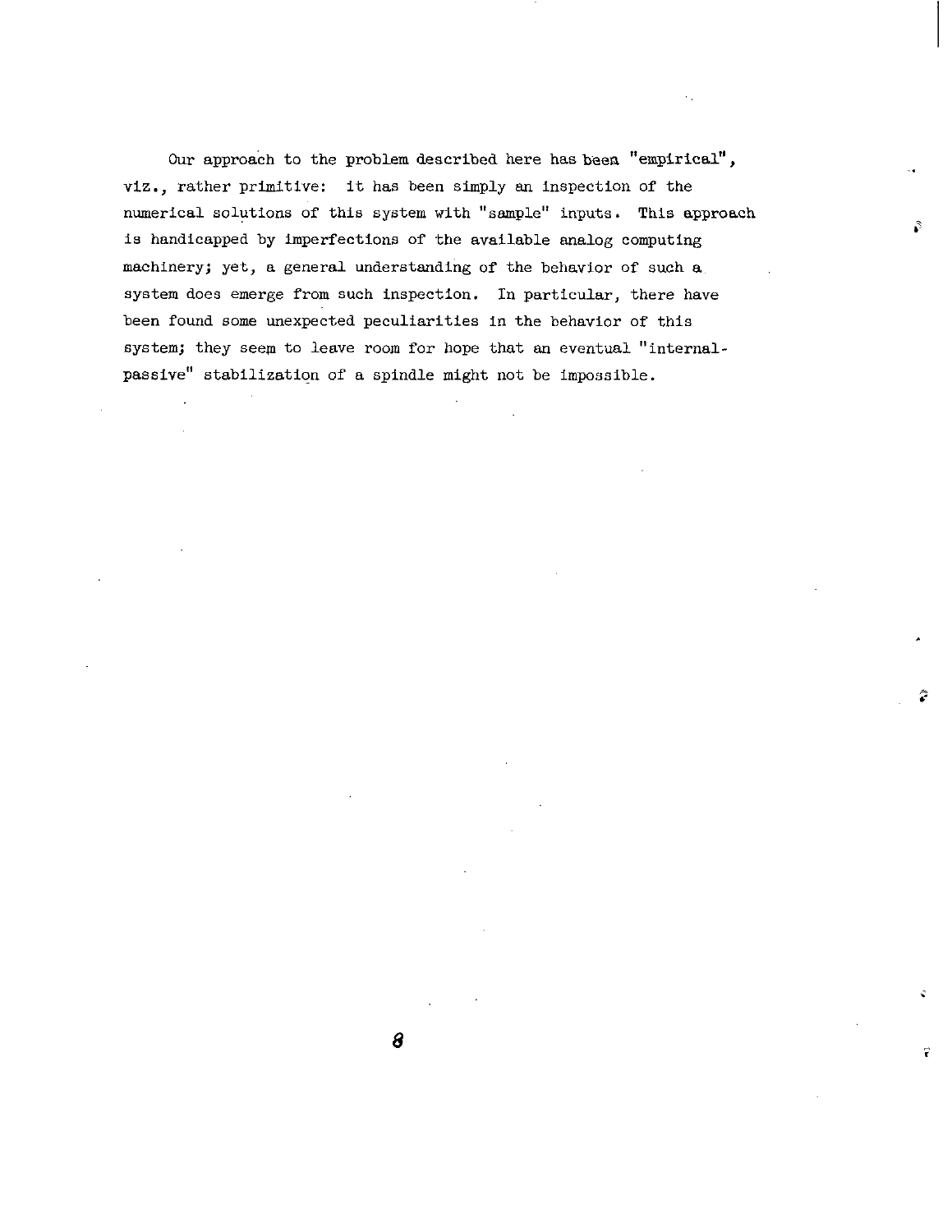### 2. **STATEMENT** OF THE PROBLEM

Two rigid bodies are pinned together on an axis which is a principal axis of inertia for each body; they are free to spin about this axis, except for some friction between them; the system is free in space; one of these bodies is inertially asymmetric about this mutual axis; and - for simplicity - the other body is symmetric.

The standard Lagrangian approach requires an introduction of variables of analysis that completely define, at each instant, not only the angular velocities of these two bodies, but also their position (viz., such coordinates as the Eulerian angles  $\emptyset$ ,  $\Theta$ ,  $\psi$ ). A considerable simplification, however, becomes possible in our force-. free case, through approaching this problem via a generalization of Euler's dynamical equations. The analysis then yields only a part of the problem: the polhodes (the paths of the vectors of angular velocity in the system-fixed coordinates); but this is the principal part of the problem. Given the polhodes as a function of time, the position of these two bodies at each instant can be - if and when needed - computed through the Euler-Poinsot interpretation of the motion as a rolling of the polhode cones on the herpolhode cones (the paths of the vectors of angular velocity in a Newtonian coordinate system); i.e., by a subsequent quadrature. This is particularly convenient in our force-free case, where the vector of the angular momentum of the system is constant' in the Newtonian coordinate system.

9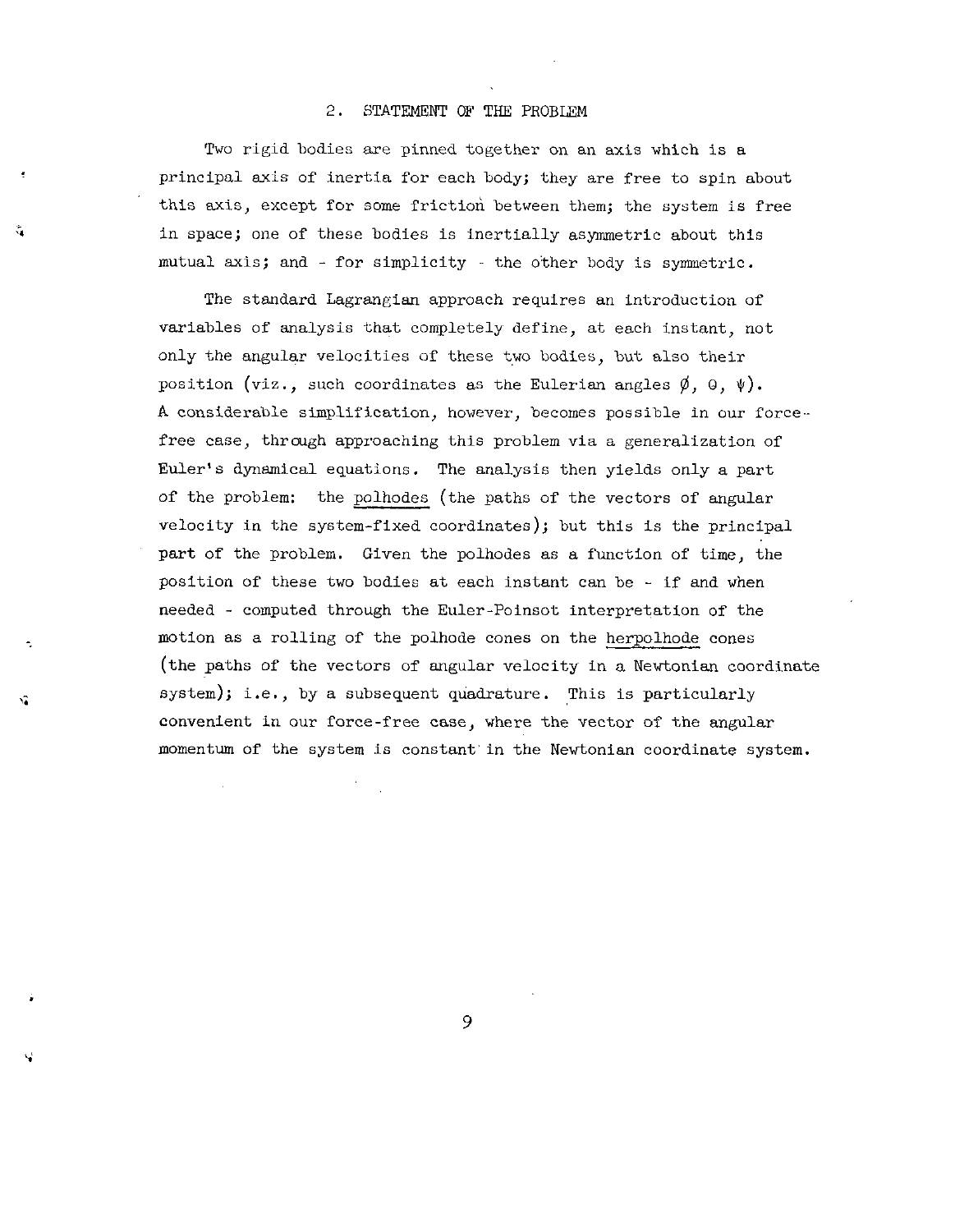## **3.** DERIVATION OF THE EQUATIONS

Let the right-handed triads of the principal axes of the two bodies be 1, 2, 3 and 4, *5,* 6, with *3* and 6 being the common axis (Figure 1). Let the moments of inertia be  $I_1 \neq I_2$ ,  $I_3$  for one body; and  $I_{\mu} = I_5$  (= I),  $I_6$  for the other. The components of the angular velocities of the first body are  $\omega_1$ ,  $\omega_2$ ,  $\omega_3$ ; and of the second body,  $\omega_{\mu}$ ,  $\omega_{5}$ ,  $\omega_{6}$ . Because of the constraint on axes 3 and 6 the same vector in the 1-2-4-5 plane is described by  $\omega_{1,5}$  as by  $\omega_{1,2}$ , thus the angular velocity of the second body can also be described by  $\omega_{1,2,6}$ .<sup>\*</sup> Therefore, the behavior of this system can be described by a four-dimensional vector, viz., by the angular velocities  $\omega_1$ ,  $\omega_2$ ,  $\omega_3$ ,  $\omega_{6}$ . Let the friction torque acting along the axis 3 on the first body be F; this is some odd function of the relative angular velocity of the two bodies

$$
\beta \equiv \omega_6 - \omega_3
$$

For simplicity we shall here assume the "viscous" friction  $F = f \beta$ , f a positive constant. Let also  $I_1 + I \equiv K_1$ ,  $I_2 + I \equiv K_2$ ,  $I_3 + I_6 \equiv K_3$ .

The components of the angular momentum  $L$  of the system on the moving axes  $1, 2, 3$  are related to the angular velocities by the following equations (the first two of which have the indicated simple form because of the simplifying assumption  $I_{\mu} = I_{\kappa}$ ):

$$
L_1 = (I_1 + I) \omega_1 = K_1 \omega_1
$$
  

$$
L_2 = (I_2 + I) \omega_2 = K_2 \omega_2
$$
  

$$
L_3 = I_3 \omega_3 + I_6 \omega_6
$$

\* However, this vector suffices to define the angular momentum of the second body only in the cases of the axial symmetry of this body, when any pair  $(1,2)$  of transverse axes are the principal axes.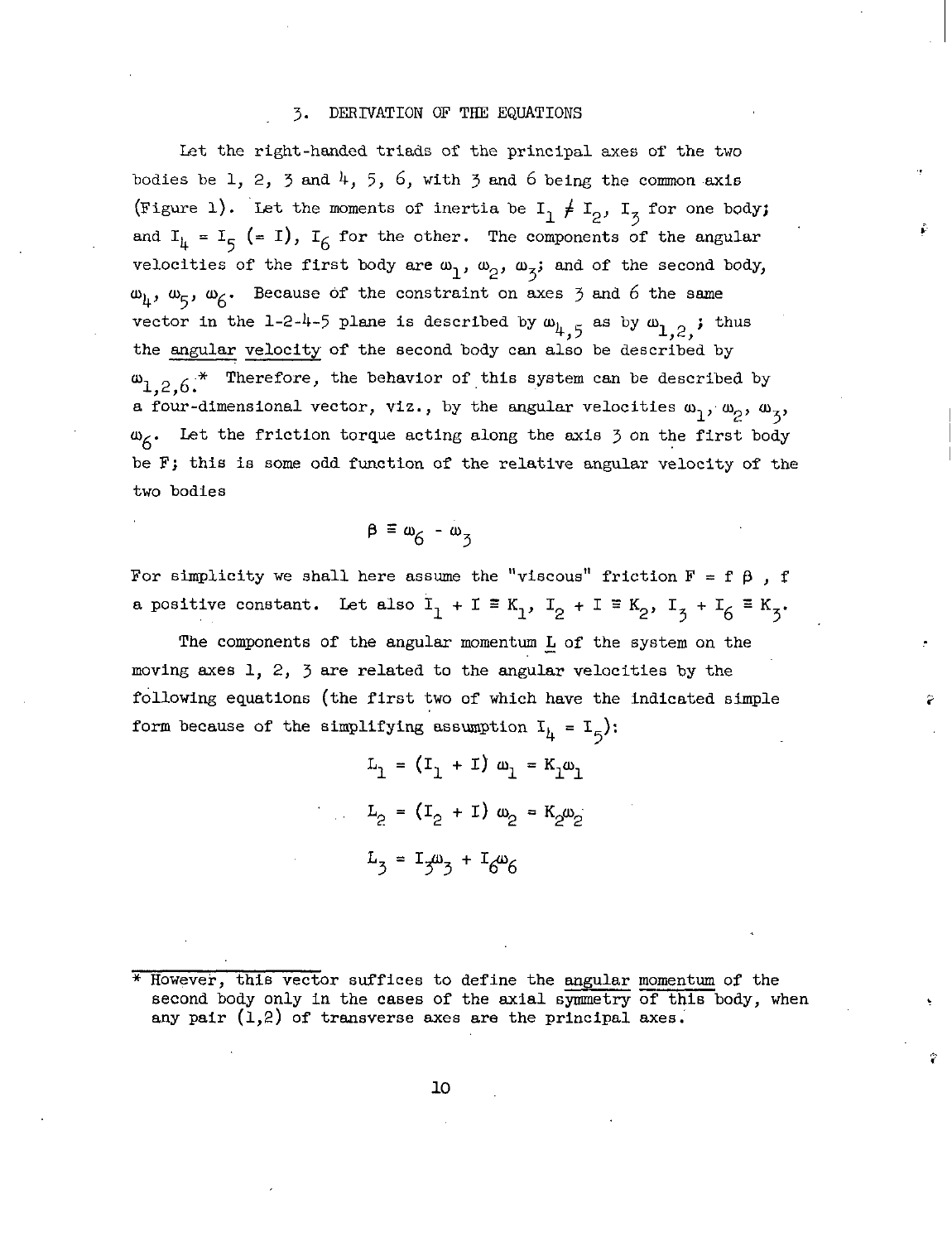Then the equations of motion are

$$
L_1 - L_2 \omega_3 + L_3 \omega_2 = 0
$$
  

$$
L_2 - L_3 \omega_1 + L_1 \omega_3 = 0
$$
  

$$
L_3 - L_1 \omega_2 + L_2 \omega_1 = 0
$$
  

$$
L_3 \omega_6 = -F
$$

The first three equations express the conservation of the vector of the angular momentum  $L$  in space; they are simply a statement that the derivative of this vector, which in our nutating system 1, 2, 3 is  $\underline{\mathbf{L}}$  -  $\underline{\mathbf{L}}$  x  $\underline{\mathbf{w}}$ , is zero. In this nutating system this vector is conserved only in magnitude, and its direction continually changes. The fourth equation is simply Euler's equation for the axis 6, and its simplicity is another result of the assumption  $I_{\mu} = I_5$ . These equations can be re-written in such forms as

$$
\begin{bmatrix}\nK_1 \dot{\omega}_1 = \omega_2 \quad [\left(K_2 - I_3\right) \omega_3 - I_6 \omega_6\n\end{bmatrix}
$$
\n
$$
K_2 \dot{\omega}_2 = \omega_1 \quad [\left(I_3 - K_1\right) \omega_3 + I_6 \omega_6\n\end{bmatrix}
$$
\n
$$
I_3 \dot{\omega}_3 = \omega_1 \omega_2 \quad (K_1 - K_2) + F
$$
\n
$$
I_6 \dot{\omega}_6 = -F
$$
\n
$$
F = (\omega_6 - \omega_3) f
$$

 $(a)$ 

 $(b)$ 

**TFOHNICAL LIBBABY U S ARMY OEDNANOE**  AREEDEEN **PCOV 1x0 QDOUND, HD:**  ORDBG-TL

$$
^{11}
$$

 $= f\beta$ 

 $\begin{bmatrix}\n\dot{\omega}_1 = \omega_2 \begin{bmatrix}\n\frac{K_2 - K_3}{K_1} & \omega_3 - \frac{I_6}{K_1} & \beta\n\end{bmatrix} \\
\dot{\omega}_2 = \omega_1 \begin{bmatrix}\n\frac{K_3 - K_1}{K_2} & \omega_3 + \frac{I_6}{K_2} & \beta\n\end{bmatrix} \\
\dot{\omega}_3 = \omega_1 \omega_2 \frac{K_1 - K_2}{I_3} + \frac{F}{I_3} \\
\dot{\beta} = -\omega_1 \omega_2 \frac{K_1 - K_2}{I_3} - F(\frac{1}{I_3} + \frac{1}{I_6$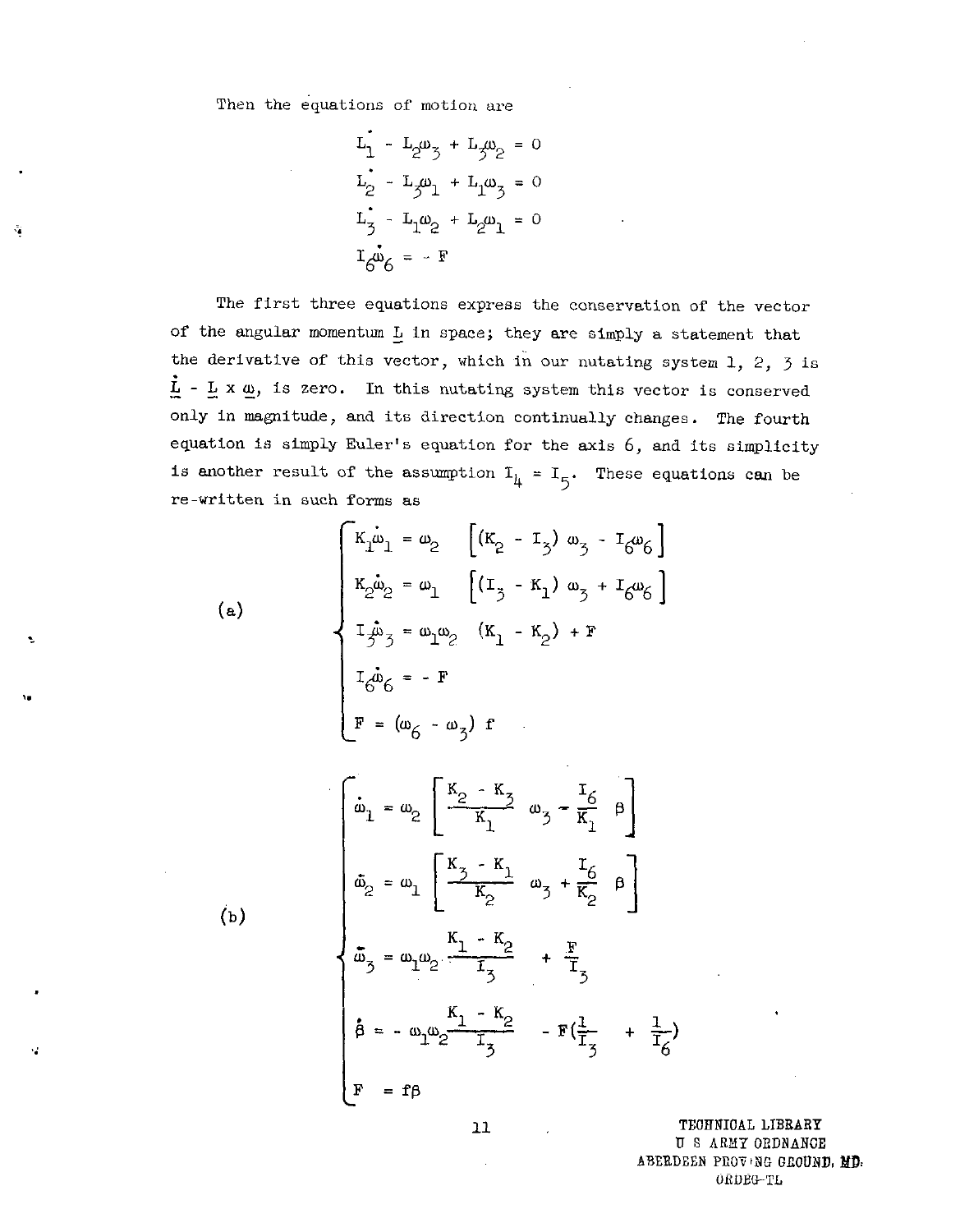(c)  

$$
\begin{bmatrix}\n\dot{L}_1 = L_2 & \left[ (L_3^{-1} - K_2^{-1}) & L_3 - L_3^{-1} & L_6 \right] \\
\dot{L}_2 = -L_1 & \left[ (L_3^{-1} - K_1^{-1}) & L_3 - L_3^{-1} & L_6 \right] \\
\dot{L}_3 = L_1 L_2 & (K_2^{-1} - K_1^{-1}) & \\
\dot{L}_6 = -F = -f\beta & \\
\beta = (L_3^{-1} + L_6^{-1}) & L_6 - L_3^{-1} & L_3\n\end{bmatrix}
$$

Each one of these forms has some advantages. Thus, form  $(a)$  might. appear the most natural; form (b) is particularly convenient when one needs to consider the mechanism of the friction in detail; and form  $(c)$ is particularly convenient in visualizing the problem, for three reasons: firstly, it allows a visualization of  $L_1$ ,  $L_2$ ,  $L_3$  as coordinates of a point on a sphere\*; secondly, the third equation is free of **p;** and thirdly, the "angles of yaw" of the axes 1, 2, 3 nutating about the stationary  $L$ are, of course, simply the angles from the axes 1, 2,  $\frac{1}{2}$  to the vector L in the nutating system (whose directional cosines are  $L_1/L$ ,  $L_2/L$ ,  $L_3/L$ ). The term "polhode" applies, strictly, to the paths of the tips of the three-dimensional vectors  $\omega_{1,2,5}$  and  $\omega_{1,2,6}'$ , and perhaps ought not be applied to the four-dimensional vectors  $\omega_{1,2,3,6}$  and  $L_{1,2,3,6}$ . Yet the  $,2,5,6$  1,2,3,6 paths of the latter vectors can readily be converted to the true polhodes, and do specify the behavior of the system sufficiently clearly for our purposes.

This is particularly convenient in the work with an analog machine, since it facilitates keeping track of the imperfections of the machine.

 $\mathbf{I}^{\mathcal{A}}$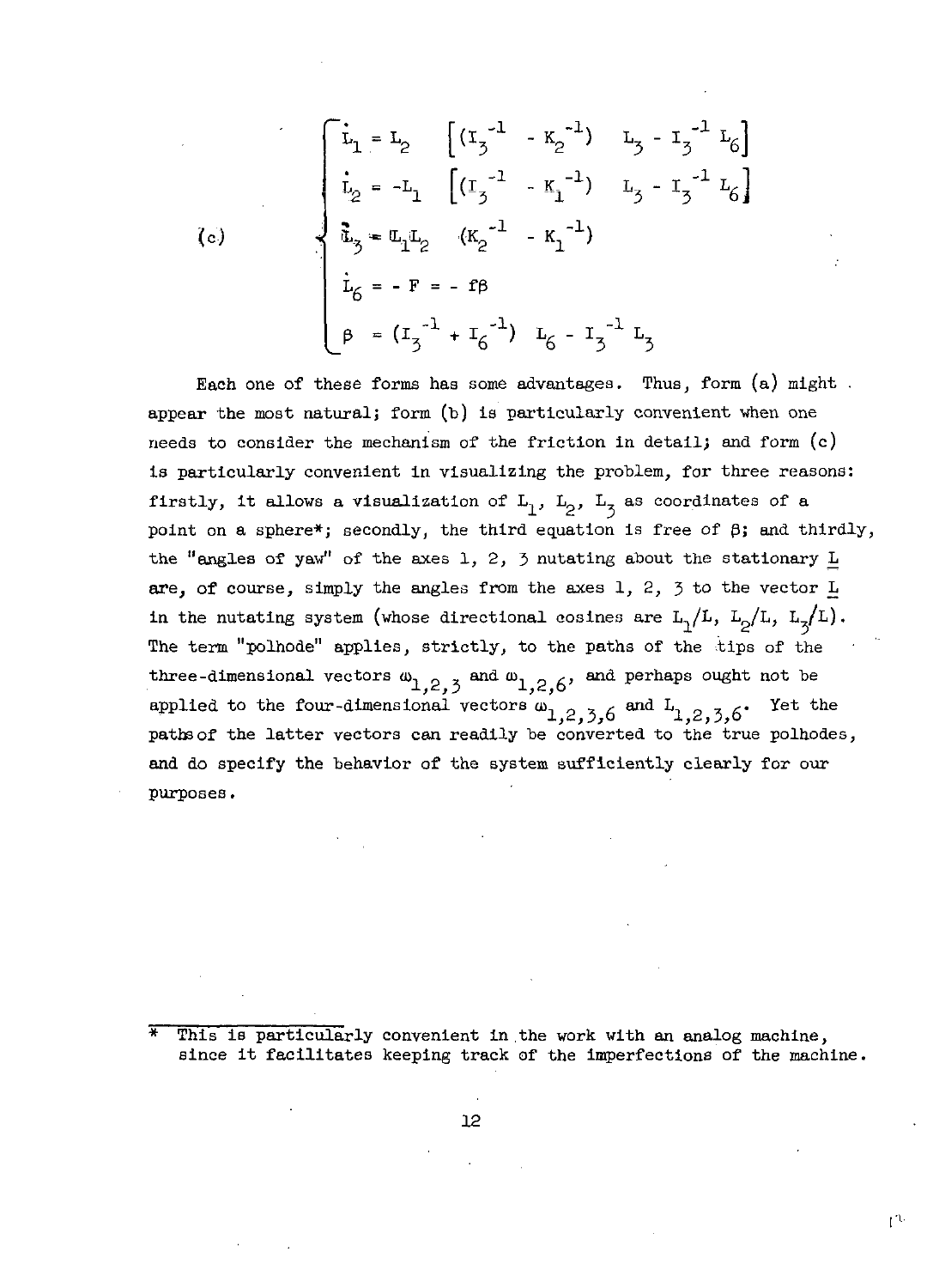# 4. FORMULATION OF THE NUMERICAL EXAMPLE

Our system is seen to be defined by no less than ten parameters. With our empirical approach (and for our descriptive purposes) this is entirely too many, and we need to simplify the problem drastically, yet attempting to lose as little of the generality as possible.

Five of these parameters characterize the system "inertially": in the forms (a) and (b) of our equations they are ratios such as  $I_6/K_1$ ,  $(K_2 - I_3)/K_1$ , etc.; in the form (c), expressions such as  $(1/I_3 + 1/K_2)$ , etc. These five parameters are restricted somewhat by the fact that the 1's and the K's are moments of inertia; these restrictions amount to the fact that the 1's must be positive and such that they can form a triangle, viz.,

$$
I_1 + I_2 > I_3 > | I_1 - I_2 | \text{ etc.}
$$

It can be shown that the number of the independent inertial parameters can be reduced from *5* to 3. However, for our present purposes such complete systematization is not imperative, and we shall not attempt it here". Rather, we shall limit ourselves to a single numerical example where

 $I_f/I = 2$  (i.e., the second body is a "thin disc"), and  $I_1 = 0$ ,  $I_2/I = I_3/I = 0.1$  (i.e., the first body is a small "thin rod" along the axis 1).

The sixth parameter is the friction parameter,  $f/I_6$ ,  $f/I_7$  or f in our three forms of the equations. It completes the specification of the system itself.

The remaining four parameters are the initial conditions; that is, (in our three forms of equations) the initial values of  $\omega_{1,2,5,6'}$ of  $\omega_{1,2,5}$  and  $\beta$ , or of  $L_{1,2,5,6}$ .

Some remarks on departure from these assumptions are given in section 12. For the important case  $f = 0$  a more thorough systematization of the inertial parameters of this system has been made by Masaitis  $(6)$ .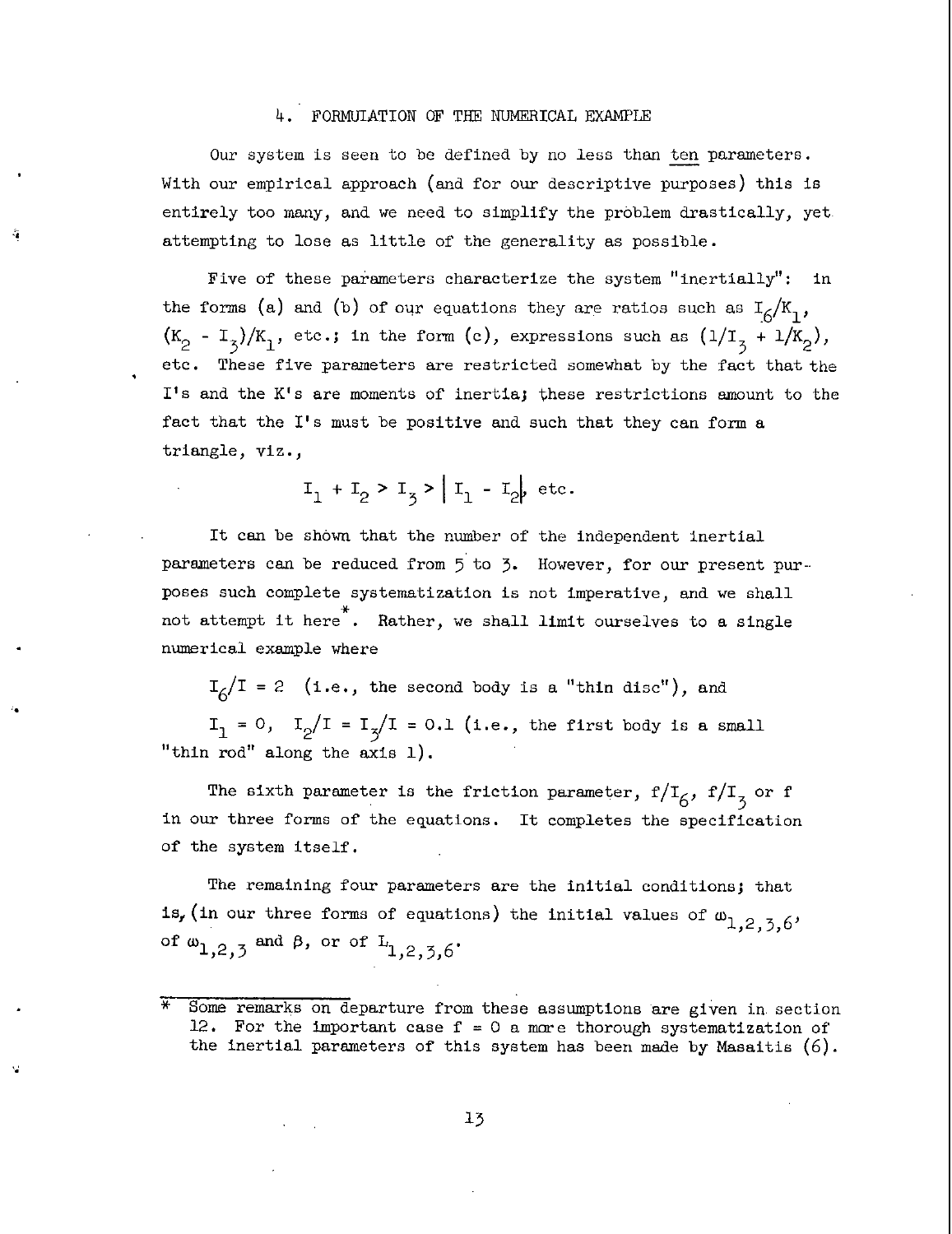, . To simplify our arithmetic we may select more convenient units for moments of inertia, angular momentum, time and friction coefficient. Although distinctly non-linear, our system does possess a modicum of homeogeneity.  $E_{\bullet}g_{\bullet}$ , in the form (c) the expressions for the derivatives with respect to time are linear and homogeneous in the reciprocals of the moments of inertia; hence we may use an arbitrary unit of the moments of inertia if we adjust the unit of time accordingly. Furthermore, the first three of these expressions are of the second order in the  $L^{i}$ s, and the fourth is linear in both L and f. As far as the second-order terms are concerned, a further change in the unit of time is equivalent to multiplying all initial conditions by a constant; and as far as the terms containing f are concerned, such change is equivalent to a change of the friction coefficient\*. Thus we are free to take an arbitrary unit of time, provided we change the unit of **f**  accordingly. We shall select the units of time angular momenta, moments of inertia and f in such a way that

 $I = 1$  and  $I^2 = 1$ 

We shall also restrict ourselves to the natural case  $\beta(0) = 0$ , which corresponds to the situation where the two bodies are originally clamped together, and the operation of our mechanism starts at the  $\stackrel{**}{\phantom{*}}$ instant they are unclamped.

\* That is, groups of terms of the type  $dL_1/dt = L_2L_3/I$  can be inter-<br>preted as  $dL_1/d(t/a) = L_2L_3/(I/a)$ , and further, as  $d(bL_1)d(t/b) =$  $(bL_2)(bL_3)/I$ , where a and B are arbitrary; while groups of the type  $dL_f/dt = fL/T$  can be interpreted as  $d(bL_f)/d(t/b) = (bf)(bL)/T$ , etc. With such transformations the solutions based on the assumption  $L^{\sim}$  = I = 1 can always be interpreted in the conventional units for L and I (the unit of time being ab; of I,  $a = I$ ; and of L,  $1/b$ ).

\*\* E.g., the two bodies forming a satellite are clamped by the acceleration of the propelling rocket, and the operation of the mechanism starts when the propulsion ceases.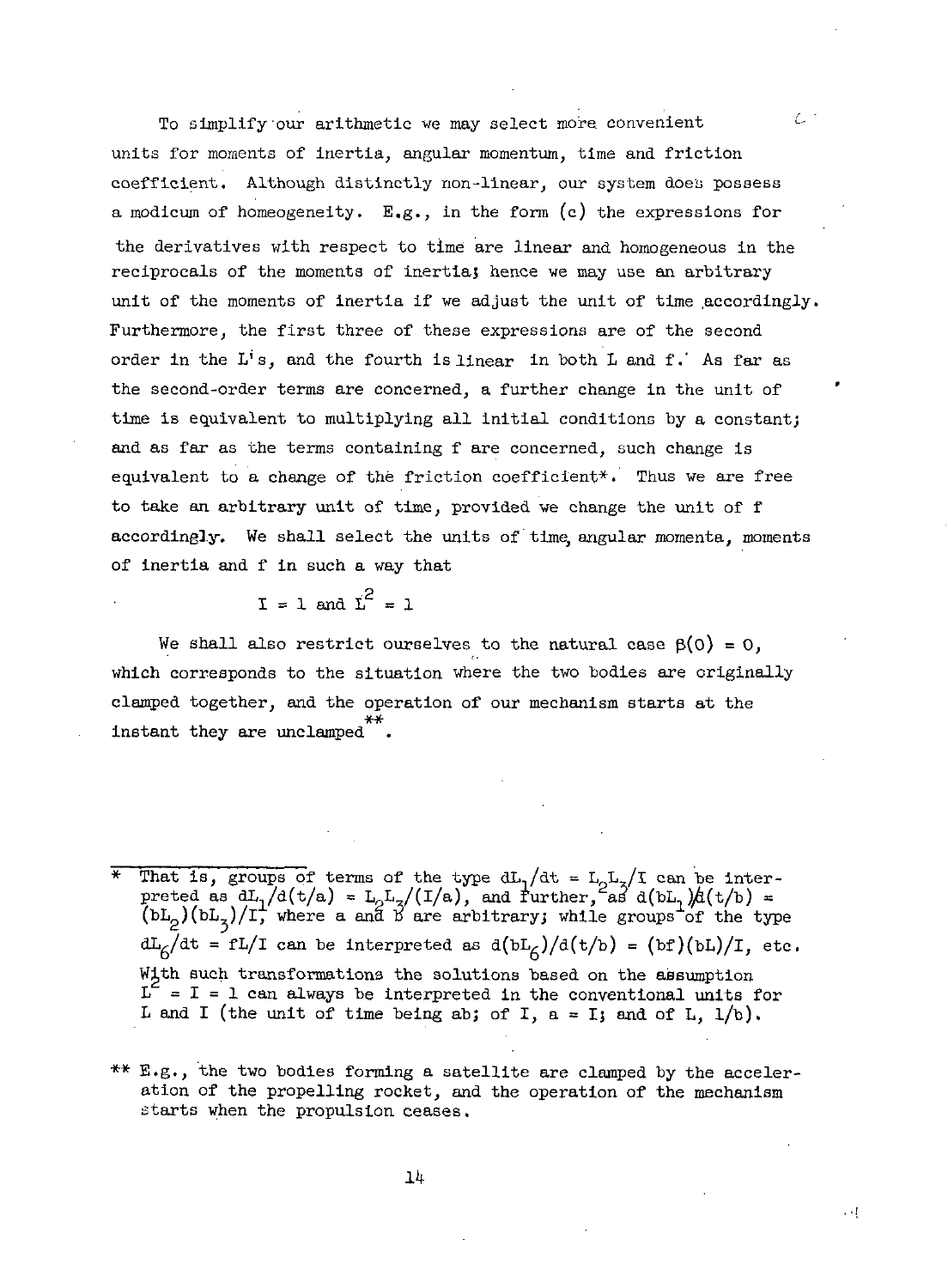Two physical quantities are of particular interest in our study.

One of these is the magnitude of the angular momentum of the system, L, given by

$$
L^{2} = (K_{1}\omega_{1})^{2} + (K_{2}\omega_{2})^{2} + (I_{3}\omega_{3} + I_{6}\omega_{6})^{2}
$$

$$
= L_{1}^{2} + L_{2}^{2} + L_{3}^{2}
$$

Since there are no external forces acting on the system, this is a constant of motion . This is one of the reasons for our preference of the form (c) of our equations.

The other quantity is the kinetic energy  $T$  of the system, given by

$$
2T = K_1 \omega_1^2 + K_2 \omega_2^2 + I_3 \omega_3^2 + I_6 \omega_6^2
$$
  
=  $L_1^2 / K_1 + L_2^2 / K_2 + (L_3 - L_6)^2 / I_5 + L_6^2 / I_6$ 

where  $L_6 = I_6 \omega_6$ .

v)

Generally, this is not a constant of motion; for it is readily seen (particularly from physical considerations) that T is in general dissipated in friction, at the rate which is the work consumed in friction. In fact, by multiplying the first four 'equations of (a) by  $\omega_1$ ,  $\omega_2$ ,  $\omega_3$ ,  $\omega_6$ , and adding, we obtain

 $\dot{T} = -\beta F = -f\beta^2 \leq 0$ 

\* This can be readily checked by multiplying the first three equations of (c) by  $L_1$ ,  $L_2$ ,  $L_3$ , adding and integrating.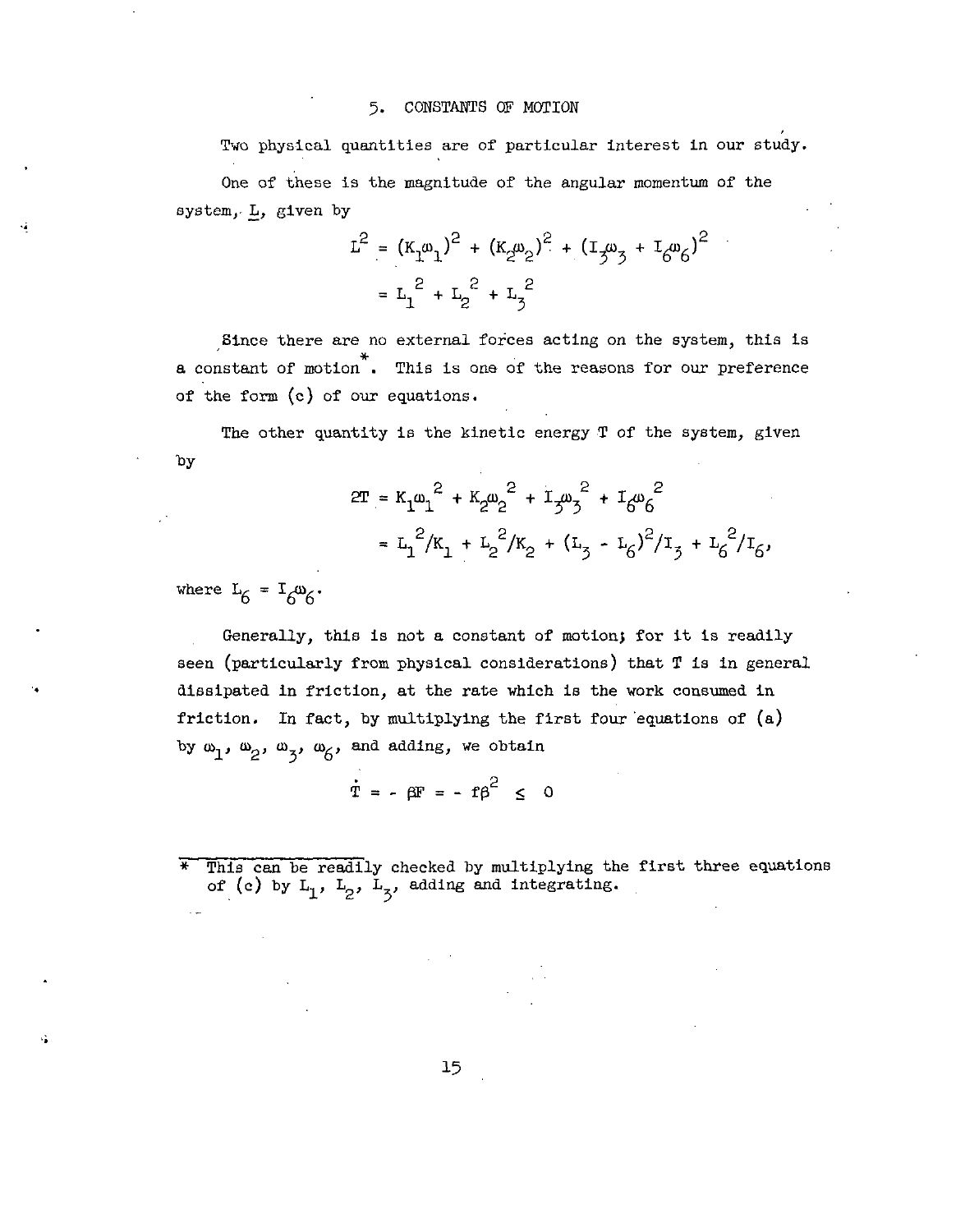In fact, this is the principle of operation of this mechanism. If there is any energy flow because of the friction, the system settles in a state in which  $\beta = 0$  and  $T$  is a minimum. Generally, one should expect this to occur about that axis about which the moment of inertia is a maximum<sup>\*</sup>. It is our object to inspect whether such damping of the nutation actually occurs, and if so, to find how rapid it is, and how it can be expedited.

 $\hat{\boldsymbol{\varphi}}$ 

In two important extreme cases, however, T is indeed a constant of motion. The obvious one of these is the case of infinite friction, when the system degenerates into a single rigid body. The other is the more interesting (and perhaps novel) case of zero friction  $**$ .

Thet us now inspect the effect of the parameter  $f$ .

The underlying principle of mechanics is invoked often enough in specific applications, but - to our knowledge - has never been stated in the full force and generality it deserves; it seems akin to Schwartz's inequality and to the second law of thermodynamics. Cf. also  $(5)$ .

<sup>&</sup>lt;sup>2</sup> \*\* In this case, of course, any combinatign of T,  $L^2$  and  $L_6$  can be a constant of motion. However, only L would survive as such when the friction is introduced.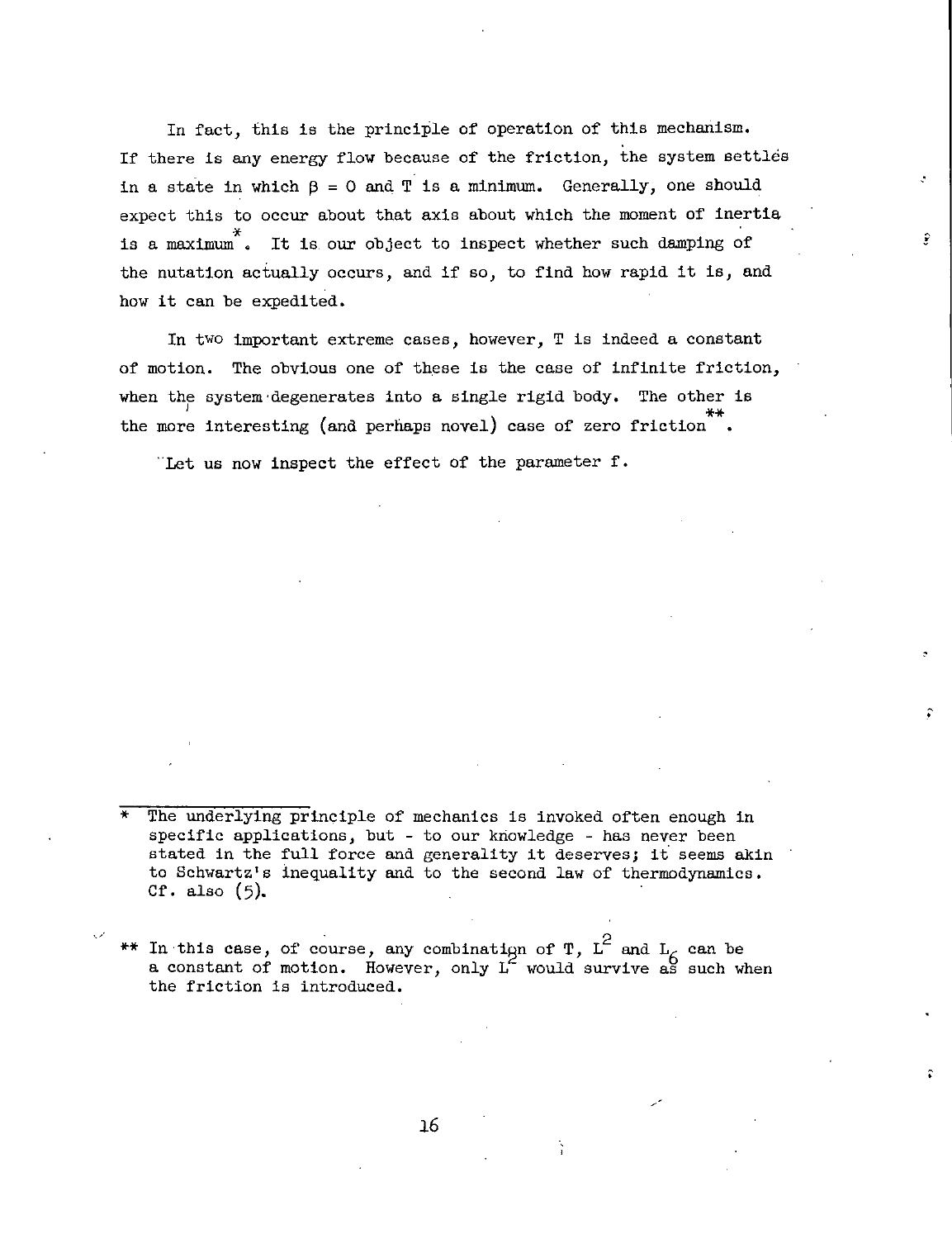### 6. VERY URGE FRICTION

With  $f \rightarrow \infty$  it is readily seen that (if the torque  $f\beta$  is to retain its physical significance, i.e., remain finite)  $\beta \rightarrow 0$ , and the whole assembly becomes a rigid body with the moments of inertia  $K_1$ ,  $K_2$ , and  $K_3$ ; equations (c) become, accordingly

$$
\begin{aligned}\n\dot{\mathbf{L}}_1 &= \mathbf{L}_2 \mathbf{L}_3 \left( \mathbf{K}_3^{-1} - \mathbf{K}_2^{-1} \right) \\
\dot{\mathbf{L}}_2 &= \mathbf{L}_3 \mathbf{L}_1 \left( \mathbf{K}_1^{-1} - \mathbf{K}_3^{-1} \right) \\
\dot{\mathbf{L}}_3 &= \mathbf{L}_1 \mathbf{L}_2 \left( \mathbf{K}_2^{-1} - \mathbf{K}_1^{-1} \right)\n\end{aligned}
$$

The solutions of these equations are well known<sup>\*</sup>, but will be reviewed briefly, in order to "blend" them with those of the more complicated cases of  $0 < f < \infty$ . The kinetic energy of the system is

$$
\text{T} = \text{L}_1^2 / 2 \text{K}_1 + \text{L}_2^2 / 2 \text{K}_2 + \text{L}_3^2 / 2 \text{K}_3
$$

The formal solutions are in terms of elliptic functions - which, in fact, can best be defined  $(4)$  as suitably-scaled solutions of these equations. These solutions can be summarized as follows: The eevaratrix between the two groups of loops of Figure 2 lies in a plane

 $L_{z}/L_{1} = \sqrt{(K_{z}/K_{1})(K_{2} - K_{1})/(K_{z} - K_{1})} = S$ , say. For nutations about  $\begin{array}{c} 7 & 1 & 3 & 1 \\ 2 & 1 & 3 & 1 \end{array}$  axis 1, and initial conditions in the 1-3 plane, the solutions are:  $L_5 = L_{\text{20}} \text{cn}(k,u);$   $L_2 = L_{\text{2max}} \text{sn}(k,u);$   $L_1 = L_{10} \text{dn}(k,u).$  The modulus  $k = (L_{10}/L_{30})$  S is 0 at axis 1 and 1 on the separatrix. The independent variable is  $u = t/U$ , the unit of time being  $U = K_1$  times  $\sqrt{K_{2}K_{3}}/(K_{3} - K_{2})(K_{3} - K_{1})/L_{30}$ . For nutations about axis 3 one may either consider k <sup>&</sup>gt;1, or (as is more customary) take **l/k** as modulus, with  $L_1 = L_{10}$ cn  $(1/k, u)$ ,  $L_2 = L_{20}$ dn $(1/k, u)$ , etc. It should be emphasized that the modulus **R** of the elliptic functions characterizes not only the physical system, but also the initial conditions. This is

somewhat as though a change in the initial conditions changed the "system"; which, after all, is the basic characteristic of non-linear systems.

 $17$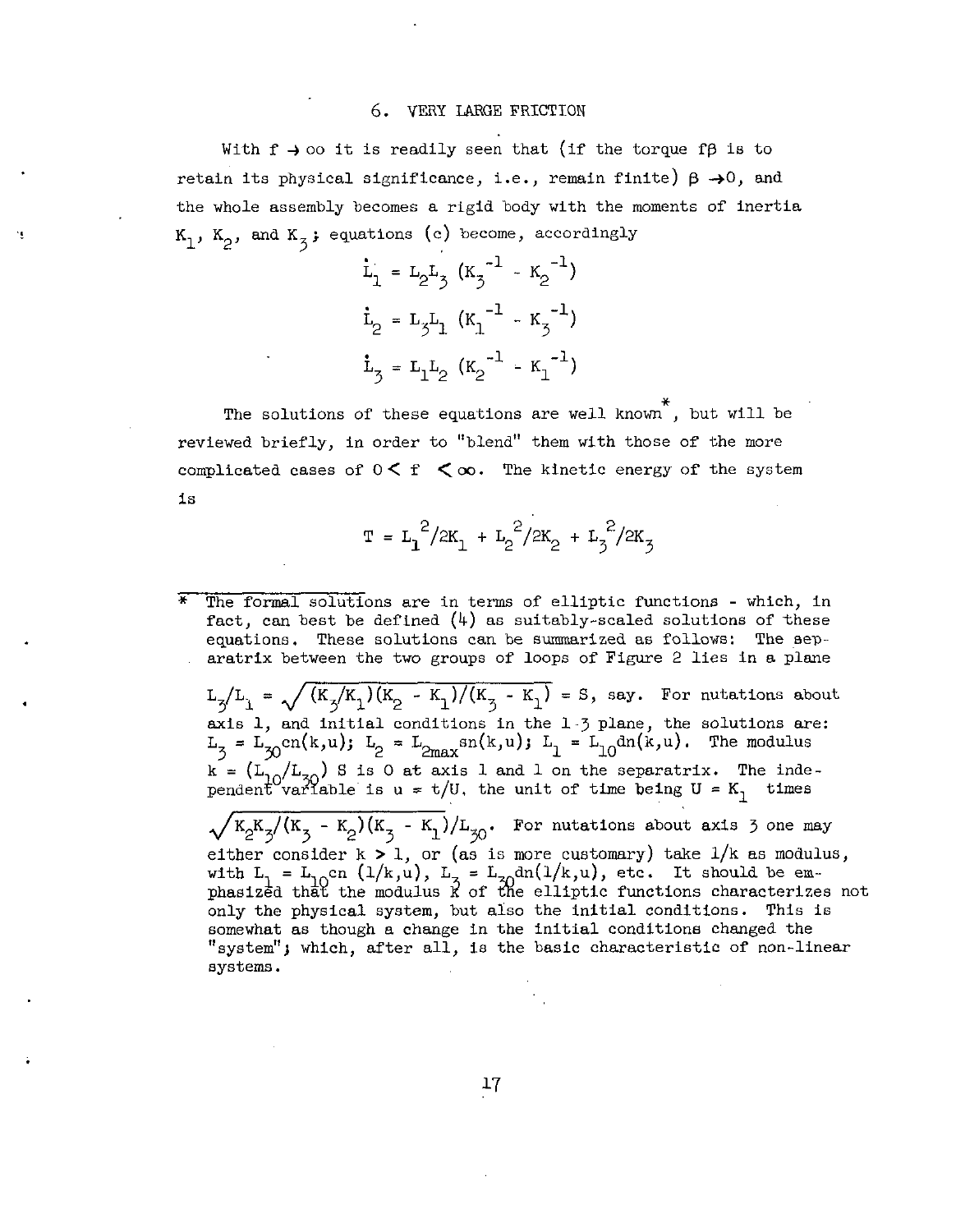and the tip of the vector L (in our nutating system 1, 2, 3) therefore lies on the surface of an ellipsoid with semiaxes  $\sqrt{2K_{1}T}$ ,  $\sqrt{2K_{2}T}$ ,  $\sqrt{2K_{z}T}$ . The paths of L are the intersections of this ellipsoid with the sphere  $L^2$  = const  $(= 1)$ , and the motion therefore is periodic. Figure 2 shows these paths for our case of  $K_1/K_2/K_3 = 1/1.1/2.1$ , which is an example of a disc-shaped, or "oblate", assembly; in this case the nutations about axes  $\overrightarrow{l}$  and 3 are stable, while the spin about 2 is unstable. The T-ellipsoid always has the same proportions, but it is very important to note - the magnitude of T must be between two extremes, for these intersections to occur. In our case T is maximum for a pure spin about  $1$ , when the ellipsoid is wholly outside the sphere, touching it only at its smallest semiaxis  $\sqrt{2K,T}$ ; and it is minimum for a pure spin about *3,* when the ellipsoid is whofly inside minimum for a pure spin about 3, when the ellipsoid is wholly in the sphere, touching it only at its largest semiaxis  $\sqrt{2K}$ <sup>T</sup>.

Incidentally, from the condition  $\dot{\beta} = 0$  in the equations (b) it is readily seen that the torque F necessary to hold these two bodies "frozen" is

 $F = -\omega_1 \omega_2 (K_1 - K_2)/(1 + I_2/I_6),$ 

so that the inequality  $K_1 \neq K_2$  (or  $I_1 \neq I_2$ ), or (as J. Sternberg put it) an "incompatibility" of these two bodies, is a necessary condition for invoking the mechanism of this friction.

\* In a Newtonian coordinate system, of course, it is the axis 1 which nutates about the stationary L; etc.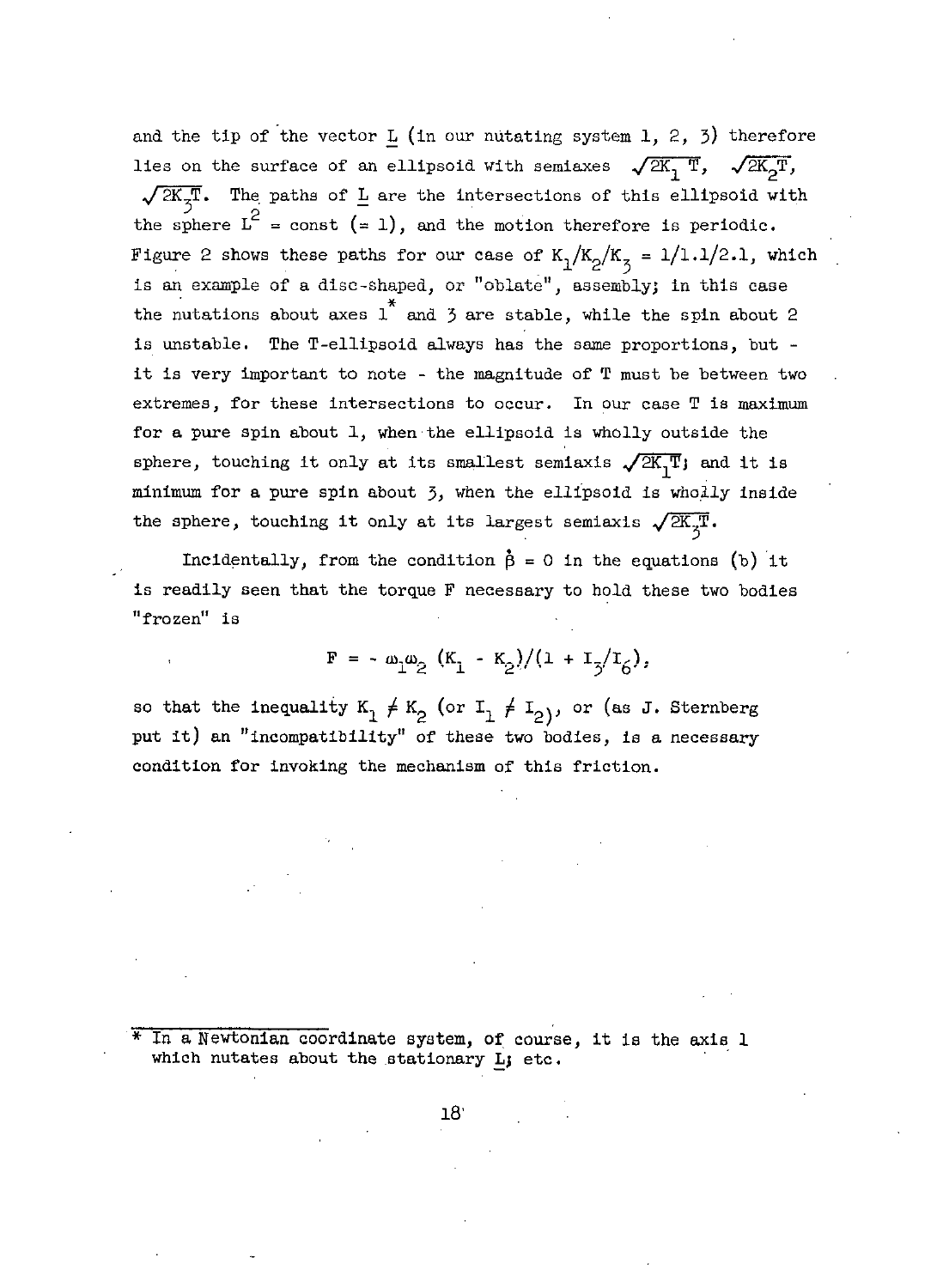# 7. FAIRLY **LARGE** FRICTION

With f finite but sufficiently large we should expect that the ! motion of the two-body system would be somewhat like that of a rigid body, and the trajectories of  $L$  (or  $\omega$ ) would be similar to those of Figure 23 except that these trajectories will keep "slipping" towards the loops of the lower kinetic energy, viz., generally from axis 1 to axis *3.* The assembly thus becomes a "nutation damper", ending always with the pure spin about axis 3. This is illustrated, for the case f = 10, in Figure **3** which has been drawn by the differential. analyzer.

Four features distinguish Figure 3 from Figure 2:

First, the multiplicity of the trajectories of Figure 2 is replaced, in effect, by a single long trajectory (or by any trajectory intermediate between any two swings of this long trajectory). Of course, a motion starting in a close proximity to axis 1 would be' difficult to obtain on a differential analyzer, for such motion would be slow in starting (it might best be obtained by running the trajectory backwards).

Second, the question whether the motion settles on the positive or'the negative axis 3 is a question of whether the passage from what resembles one set of loops on Figure 2 to the other occurs after "bouncing away" from one or the other "saddle point"; for the reader may'sense the existence of two such saddle points, roughly in the vicinity of the positive and the negative axis 2. Thus, when starting with small nutations about axis 1, the whole assembly can settle with axis *3* either parallel, or anti-parallel, to the space-fixed vector L. Figures **3** and 4 (and one trajectory on Figure *5)* show motion ending at the "north pole" of the sphere. On each figure the intersections of the long trajectory with the meridian passing through axis 1 thus **mark**  a series of points starting at which the motion goes to the north pole. The same would hold for sufficiently closely neighboring points on this meridian; so this series of points becomes a series of sub-arcs of this meridian. In the region of loops about the pole these sub-arcs blend together; but in the region of loops about axis 1 the situation is

19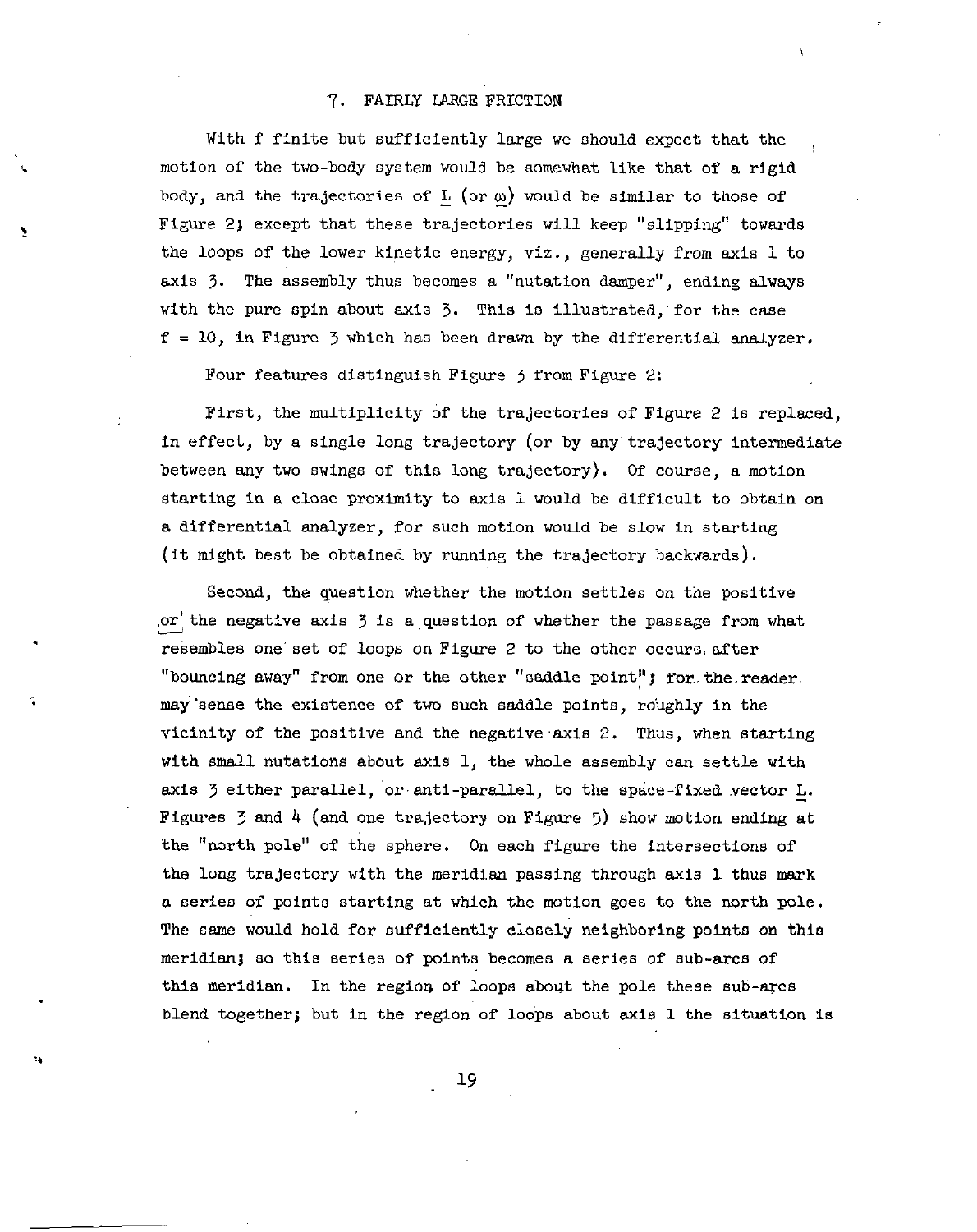more complicated. It can easily be "interpolated" (and with the differential analyzer it can easily be shown "experimentally") that for some trajectories which start between such sub-arcs in this region the motion would "bounce away" from a saddle point near the negative axis 2, and would proceed to the south pole. Therefore in this region this meridian can be divided into a series of alternate sub-arcs (and the whole region, into a series of alternate stripes), starting in which the motion would go either to the north or to the south pole. On the rest of the sphere the situation is obviously symmetrical, the symmetry being one of a rotation through  $180^{\circ}$  about axis 2. It is natural to inquire what would happen to those two trajectories which are the precise boundaries between these two "stripes"; one might expect that they would fall into one or' the other saddle point on positive or negative axis 2 and would "stay there". In the following (in section 10) we shall touch upon this matter briefly; but here we need only warn the reader that there are complications: the saddle points are not necessarily on axis 2, and are not necessarily points of (even unstable) equilibrium. However, it is obvious that any trajectory in a close vicinity to these two "critical" trajectories may spend an extremely long time in a close vicinity of one or the other saddle point near axis 2.

Third, the "undamping" of the nutations about 1 proceeds faster than the damping of the nutations about  $\zeta$ . This feature of our mechanism, however, may be affected by a change in the law of friction employed.

Finally, our three-dimensional representation of a four-dimensional problem is necessarily crude. Properly, the representation should include some statement on the fourth variable  $(L_6, \omega_6$  or  $\beta)$ , whose variation corresponds to any parameter distinguishing the different trajectories on Figure 2<sup>\*</sup>.

<sup>\*&#</sup>x27; Such curves are easily obtained on the differential analyzer, but are omitted here for simplicity. The variation of any such fourth variable has the character of rapid oscillations superposed upon a slow changej but it is, perhaps, only an indication of this slow change that is of interest as a parameter varying along our long trajectory. The rapid oscillations, of course, are of interest **as**  indicating the mechanism by which the "incompatibility" of the two bodies invokes the friction.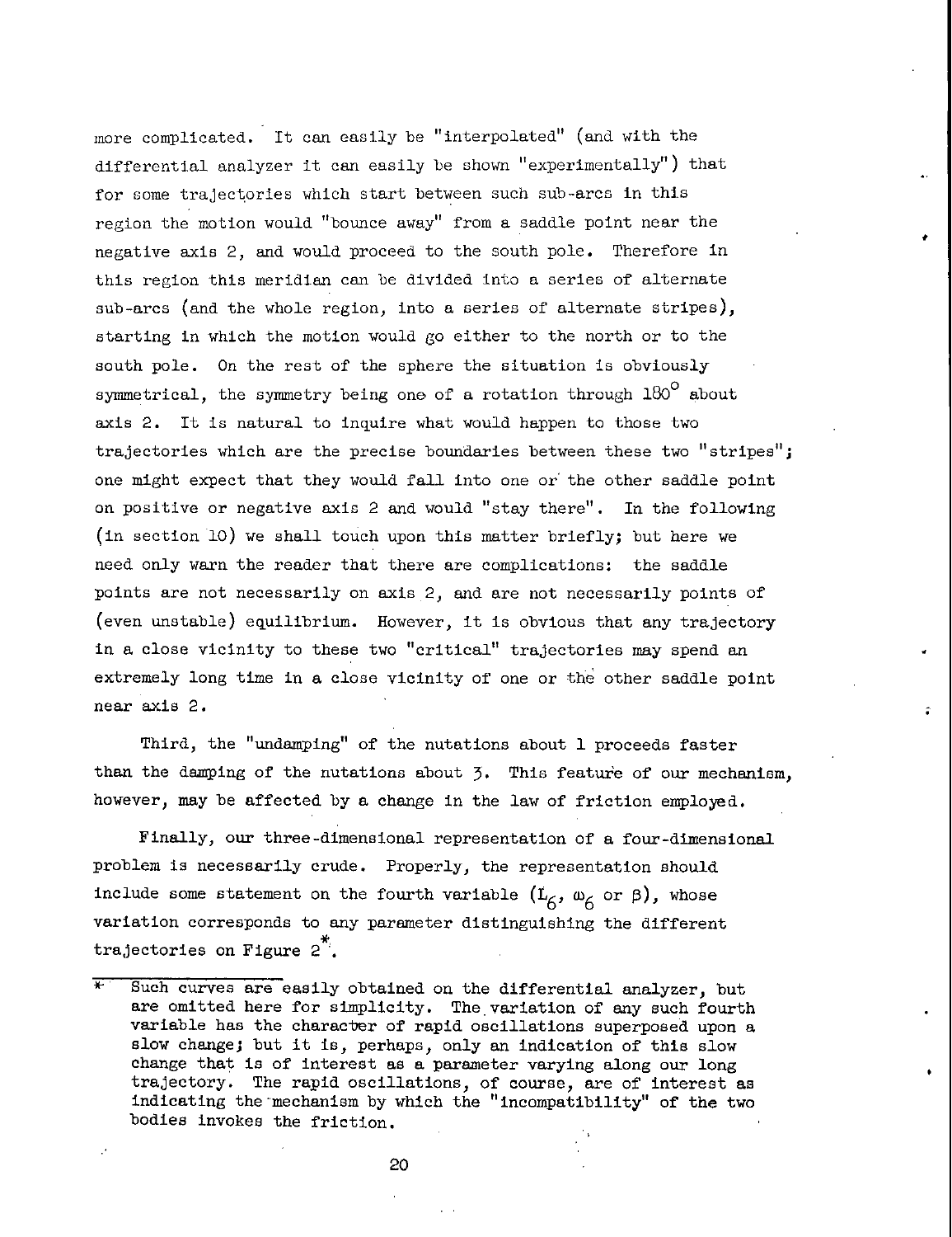### 8. MODERATE FRICTION

One should expect that between the two extremes of friction,  $f = \infty$  and  $f = 0$ , there might exist a particular value of friction at which the damping of the nutations is "maximized"; and that this is to be sought for friction f < 10. Indeed, Figures 4 and *5,*  representing the cases of  $f = 2$  and  $f = .5$ , do show an increase in the rate of damping. Two features, however, may be noted. The gain in the rate of this damping diminishes, so that this rate is apparently approaching some maximum; and the "undamping" of the nutations about 1 becomes much more pronounced and faster than the damping of the nutations about 3.

In fact, the passage from  $f = \infty$  to  $f = 0$  is accompanied by a rather-puzzling, almost "qualitative", change in the behavior of the system: there arises the tendency for  $L$  to stick for a long time in the vicinity of axis  $2^{\infty}$ . We shall presently see that this complexity can be traced to the fact that of the three pairs of equilibrium points of the single-body system (the points on the axes 1, 2, **3** in Figure 2)) only one remains truly an equilibrium point when the friction is introduced. This is the pair on axis  $3 \left( L_1 = L_2 = \beta = 0 \right)$ . The other two cease to be equilibrium points.

This phenomenon might be best inspected by considering next the other (and very interesting) extreme, the case of  $f = 0$ .

TEORIVICAL LABBARY U S ARMI OFPAANOE ABERDEEN PROVING GROUND, MD. ORDEG-TL

This tendency seems to be quite distinct from (though it is undoubtedly related to) the fact that the two "critical" trajectories on Figures  $5, 4, 5$  would arrive at some "saddle points" and "stay there".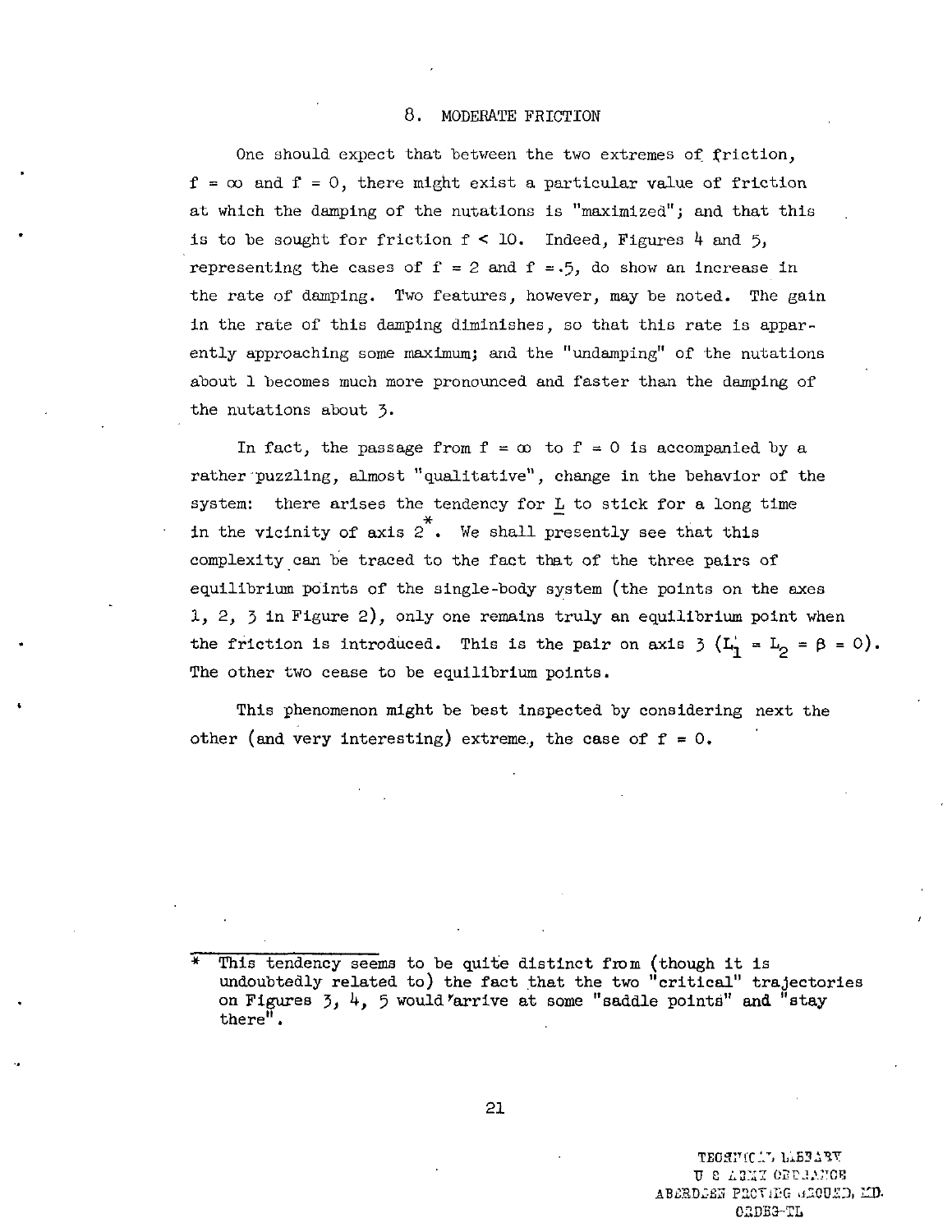# 9. ZERO FRICTION

With  $f = 0$ ,  $L_6$  (or  $\omega_6$ ) becomes a constant parameter, and our fourth-order system degenerates into another third-order system:

|  | $L_1 = L_2$ $(L_3^{-1} - K_2^{-1}) L_3 - L_3^{-1} L_6$  |  |  |  |  |
|--|---------------------------------------------------------|--|--|--|--|
|  | $i_2 = -L_1 [(I_3^{-1} - K_1^{-1}) L_3 - I_3^{-1} L_6]$ |  |  |  |  |
|  | $L_3 = L_1 L_2$ $(K_2^{-1} - K_1^{-1})$                 |  |  |  |  |

It may be noted that with  $L_6 = 0$  these are, in effect, the equations for the nutations of a rather hypothetical rigid body having the moments of inertia  $K_1$ ,  $K_2$  and  $I_3$ . In our example  $I_3 \ll K_1 \ll K_2$ , and this hypothetical body is a thin spindle along axis 3, which is considerably different from our device made rigid. The solutions, of course, are the elliptic functions cn, sn, dn of time.

On the other hand, the terms in  $L_f$ , if they could be taken by themselves (e.g., in the case of a very large  $L_f$ ), could be viewed as forming a system

$$
\dot{L}_1 = - L_2 (L_6 I_5^{-1})
$$
  

$$
\dot{L}_2 = + L_1 (L_6 I_5^{-1})
$$

which represents the circular nutations of another hypothetical, axially-symmetric (and again considerably different from our physical. system) rigid body with the moments of inertia  $K_1 = K_2$  = any K, and  $K_{\overline{3}} = I_{\overline{3}} + K$ ; the solutions being the circular functions cos, sin - plus a constant (for  $L_6$ ). Thus the functions  $L_1$ ,  $L_2$ ,  $L_3$  for this zero-friction case might be said to have the following relation to the circular and elliptic functions:

If the system  $\dot{x} = f(x)$  yields elliptic functions, and the system  $\dot{\underline{y}} = g(\underline{y})$  yields circular functions, the functions L<sub>1</sub>, L<sub>2</sub>, L<sub>3</sub> are given by the system

$$
\underline{\dot{\mathbf{L}}} = \underline{\mathbf{f}}(\underline{\mathbf{L}}) + \underline{\mathbf{g}}(\underline{\mathbf{L}})
$$

22

 $\gamma \in$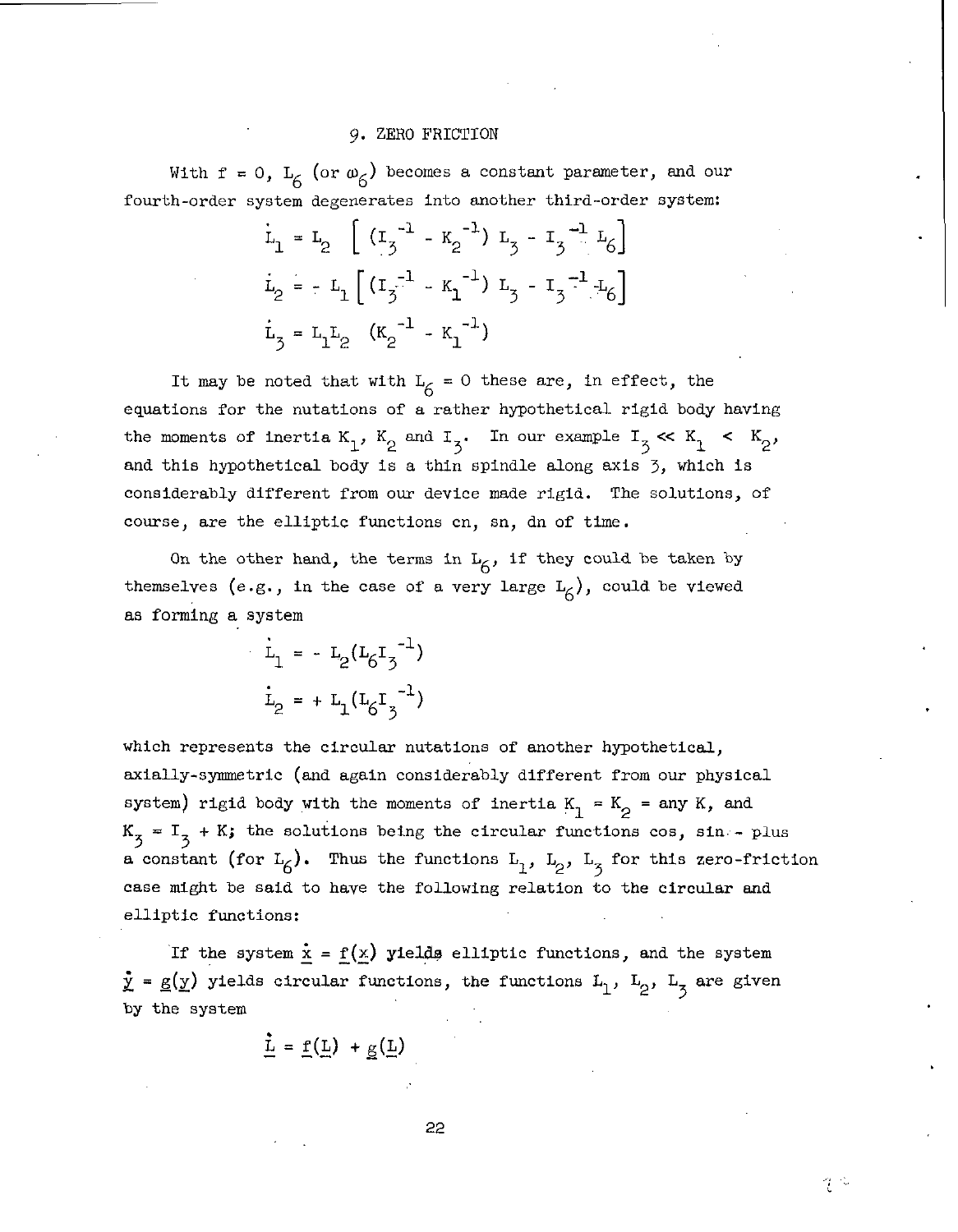The shapes of the curves of  $L_1(t)$ ,  $L_2(t)$ ,  $L_3(t)$  are indeed strongly reminiscent of the elliptic functions. The analytical solution of this very interesting case has been achieved by Dr. Ceslovas Masaitis of  $BRL(6)$ . For our present descriptive purposes (and for blending with the more general four-dimensional case) the relationship of these functions to the elliptic functions is, unfortunately, complicated (they are generally square roots of the ratios of fourth-degree polynomials in elliptic functions, although there are some simplifications).

There are three pairs of "equilibrium" points (at which  $\mathbf{L} = 0$ ): (A)  $L_1 = L_2 = 0$ ,  $L_3 = \pm L_{3A}$ ; viz., on axis 3.

(B)  $L_1 = 0$ ,  $\left[ L_3(I_3^{-1} - K_2^{-1}) - L_6I_3^{-1} \right] = 0$ ; viz., in the plane 2 - 3, at  $L_2 = \pm L_{2R}$ ,  $L_{zR} = L_6/(1 - T_7/K_2)$ . (c)  $L_2 = 0$ ,  $\left[ L_5 (I_5^{-1} - K_1^{-1}) - L_6 I_5^{-1} \right] = 0$ ; viz., in the plane 1 - 3, at  $L_1 = \pm L_{1C}$ ,  $L_{zC} = L_6/(1 - \frac{1}{3}/K_1)$ .

The simplest way to determine which ones of these are saddle points (are unstable) and which are centers ("stable"), is to consider the kinetic energy ellipsoid, which in this case can be written as

$$
L_1^2/K_1 + L_2^2/K_2 + (L_3 - L_6)^2/T_3 = 2T - L_6^2/T_6 = M
$$
, say, > 0,

so that the center of this ellipsoid is raised by  $L_{6}$ , and its semiaxes are  $\sqrt{K_1M}$ ,  $\sqrt{K_2M}$ ,  $\sqrt{I_1M}$ . In our example this ellipsoid is roughly a thin horizontal "disc", with the major axis parallel to axis 2. It can be visualized from an inspection of Figures  $8$ . When M is minimum this "disc" is wholly inside the sphere, touching it (in the vicinity of its major semiaxis  $\sqrt{K_{0}M}$ ) only at the points B; accordingly, these points,

<sup>\*</sup> There is no loss of generality in reckoning  $L_6$  positive.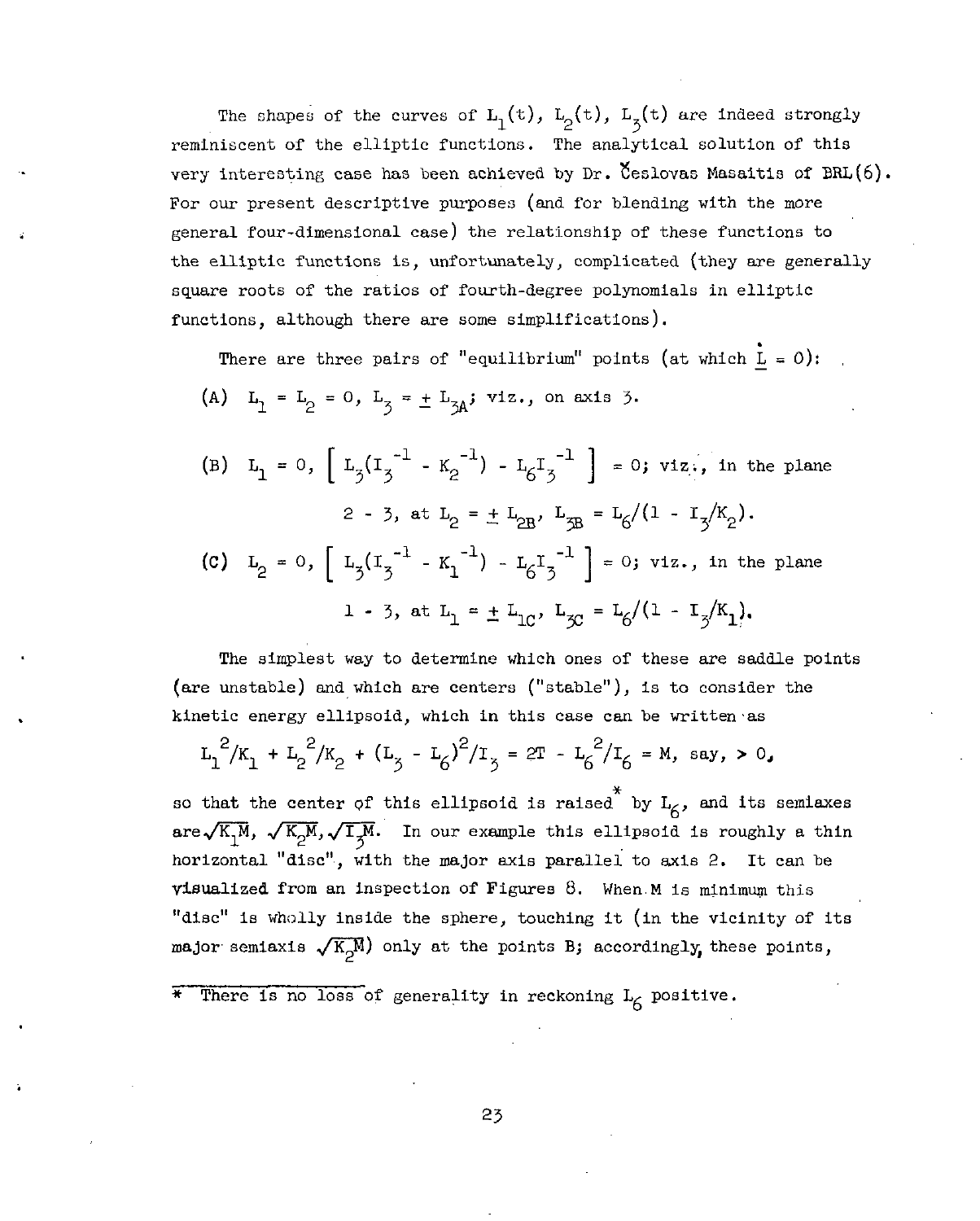in the vicinity of the saddle points of Figure 2, become centers. With a large M, the "disc" in effect merely slices off two (or just one) horizontal spherical segments; so that the points A are centers, too. The points C of tangency of the "disc" and sphere in the vicinity of the intermediate semiaxis  $\sqrt{K_{\gamma}M}$  of the "disc" - and in the vicinity of what were the centers at axis  $l$  on Figure  $2$  - become saddle points.

As compared with Figure 2, Figures  $\beta$  call for an additional parameter because they no longer utilize'the simplification  $L_6/L_7 = I_6/(I_7 + I_6)$  of Figure 2.

The peculiarity of the behavior of this physical system is indeed due to this reversal; viz.,

the centers on axis 1 in Figure 2 become the saddle points  $C$  in Figures 8.

the saddle points on axis 2 in Figure 2 become the centers B in Figures  $8$ ; however,

the centers on axis  $\tilde{\mathbf{3}}$  in Figure 2 remain the centers A in Figures  $\tilde{\mathbf{8}}$ .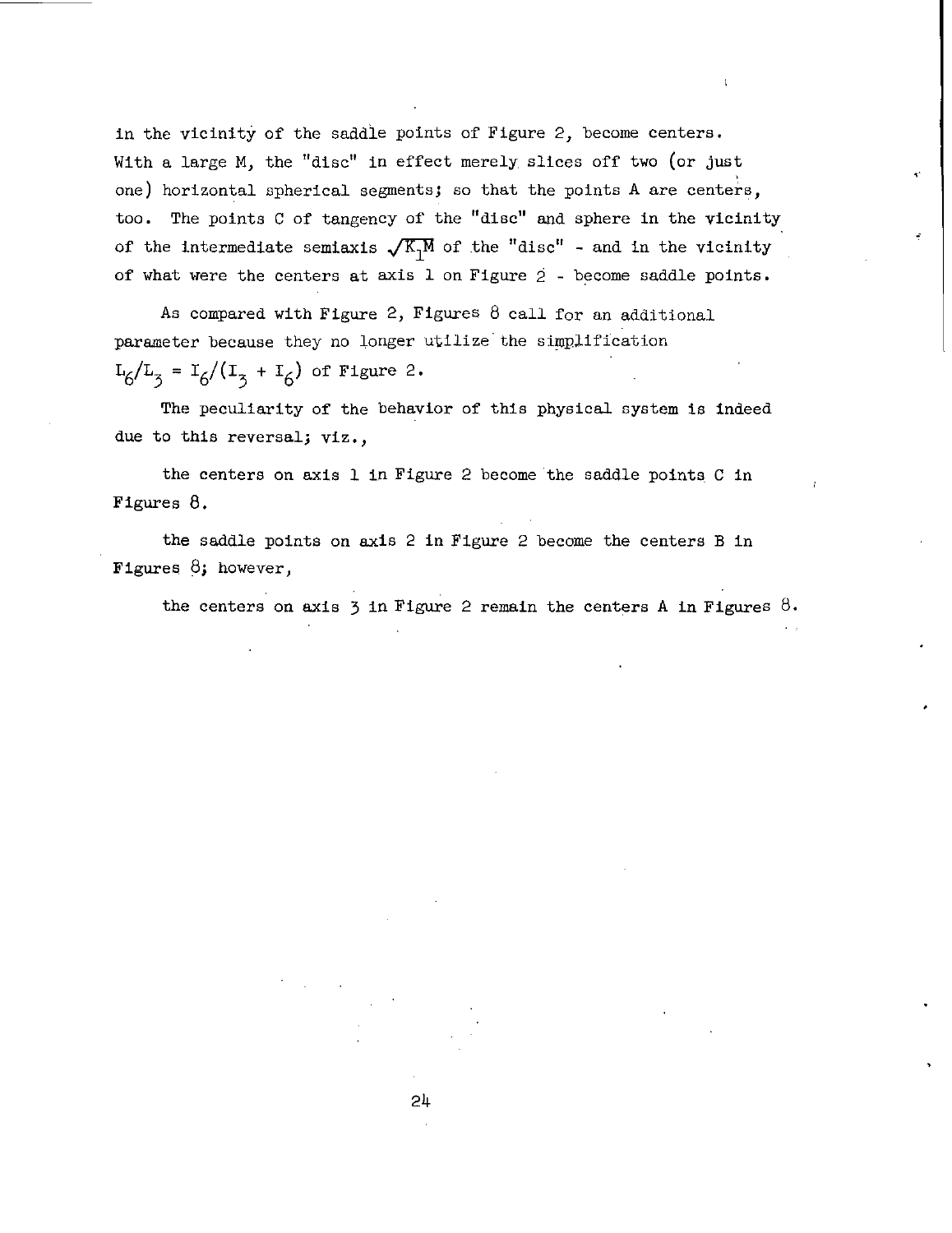### 10. VERY SMALL FRICTION

We have mentioned that when the friction is introduced and we revert to a fourth-order system, the points A (with the additional qualification that  $\beta = 0$ ) remain equilibrium points. For the points B and C, however, the requirement that one or the other bracket of equations  $(c)$  is zero i.e., that  $L_{3B} = L_6/(1 - I_3/K_2)$  or  $L_{3C} = L_6/(1 - I_3/K_1)$  - generally contradicts the requirement (for a point of equilibrium) that  $\beta = 0$ , i.e., that  $L_{\rm x} = L_{\rm g} (1 + I_{\rm x}/I_{\rm g})$ . Points B will remain points of equilibrium only in the case where

$$
1/(1 - I_3/K_2) = 1 + I_3/I_6
$$
, or  $K_3 = K_2$ 

which is not the case in our example:  $1/(1 - .1/1.1) \neq 1+ .1/2$ , and which cannot be the case with both the assumption  $I_{\mu} = I_{5}$  and the requirement  $I_2 \neq I_3$ . Thus for  $K_3 \neq K_2$  and  $f \neq 0$ , strictly speaking, equilibrium points B and C do not exist.

Similarly, we may no longer use the argument similar to that which we used in passing from the case of infinite friction to the case of fairly large friction, for the quantity M (which determines the size of the T-ellipsoid) does not necessarily have properties analogous to those of T ; viz.,  $\tilde{M}$  as a function of t is not necessarily negative-definite.

Nevertheless, we may expect that with very small friction the trajectories will be somewhat similar to those of Figures  $8$ . In this sense we shall speak of points B' as "quasi-centers" for the loops similar to those of Figures  $\delta$ .

The stability of points B so far (with our approach) could be determined only through numerical computation. It can be described (for our example only) as follows: The stability of points  $\overline{B}$  so far (with our approach) could be mined only through numerical computation. It can be described our example only) as follows:<br>1. As far as the <u>loops about</u> the points  $\overline{B}$  are conce

quasi-centers are very stable asymptotically, in the sense that the motion damps to them very rapidly.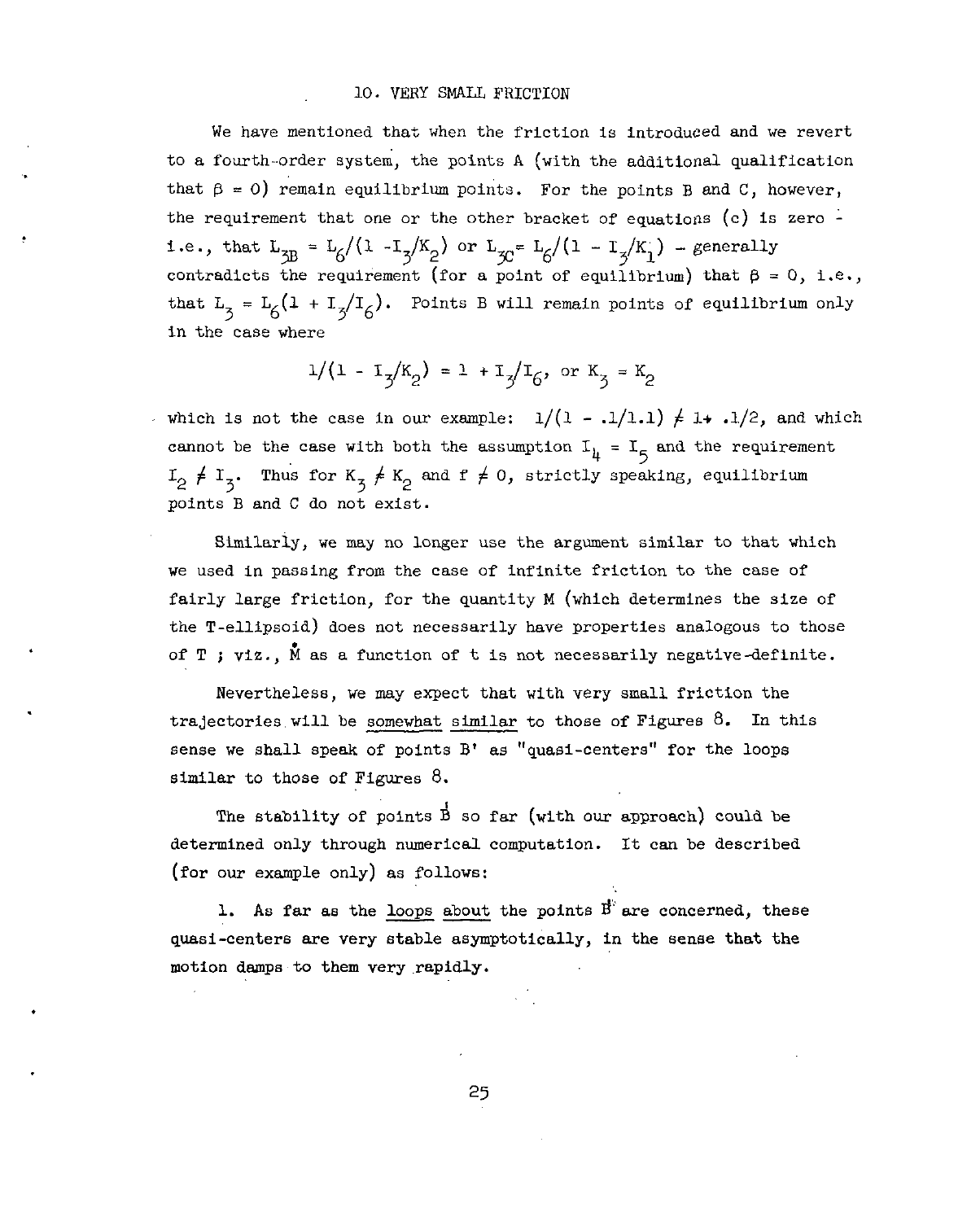2. As far as the location of the points  $\vec{B}$  is concerned, these quasi-centers are unstable, with the axis 2 as the position of the unstable equilibrium of the points  $\vec{B}$ . That is, if the loops around **6** settle with the'quasi-center \$, at the axis 2 exactly, the vector L will remain at that point; but more generally, during these oscilla<sup>-</sup>tions the point **B** slips away from the axis 2, first extremely slowly, and then faster and faster.

*3.* The slippage of the points \$ away from the axis 2 seems to proceed along a particular curve on our sphere of  $L^2$ .

4. This slippage of the points  $\frac{1}{2}$  passes into a fast nutation about one of the centers A.

5. Nutations about the centers A appear asymptotically stable. However, the rate of damping of the nutations about these centers becomes extremely small  $\sim$  so that it becomes difficult to distinguish, with the differential analyzer, whether the centers A are truly asymptotically stable, or whether there might not exist some asymptotically-stable "small circle" about the poles  $A^T$ .

These features can be seen on Figure  $6$  ( $f = .1$ ) and Figure 7,  $(f = .02)$ .

These empirical conclusions may, of course, be modified by a change in the law of friction employed.

The stability of points A, and the fact that they are the only stable points have been recently proven by  $D$ .  $C$ . **Lewis**  $(7)$ .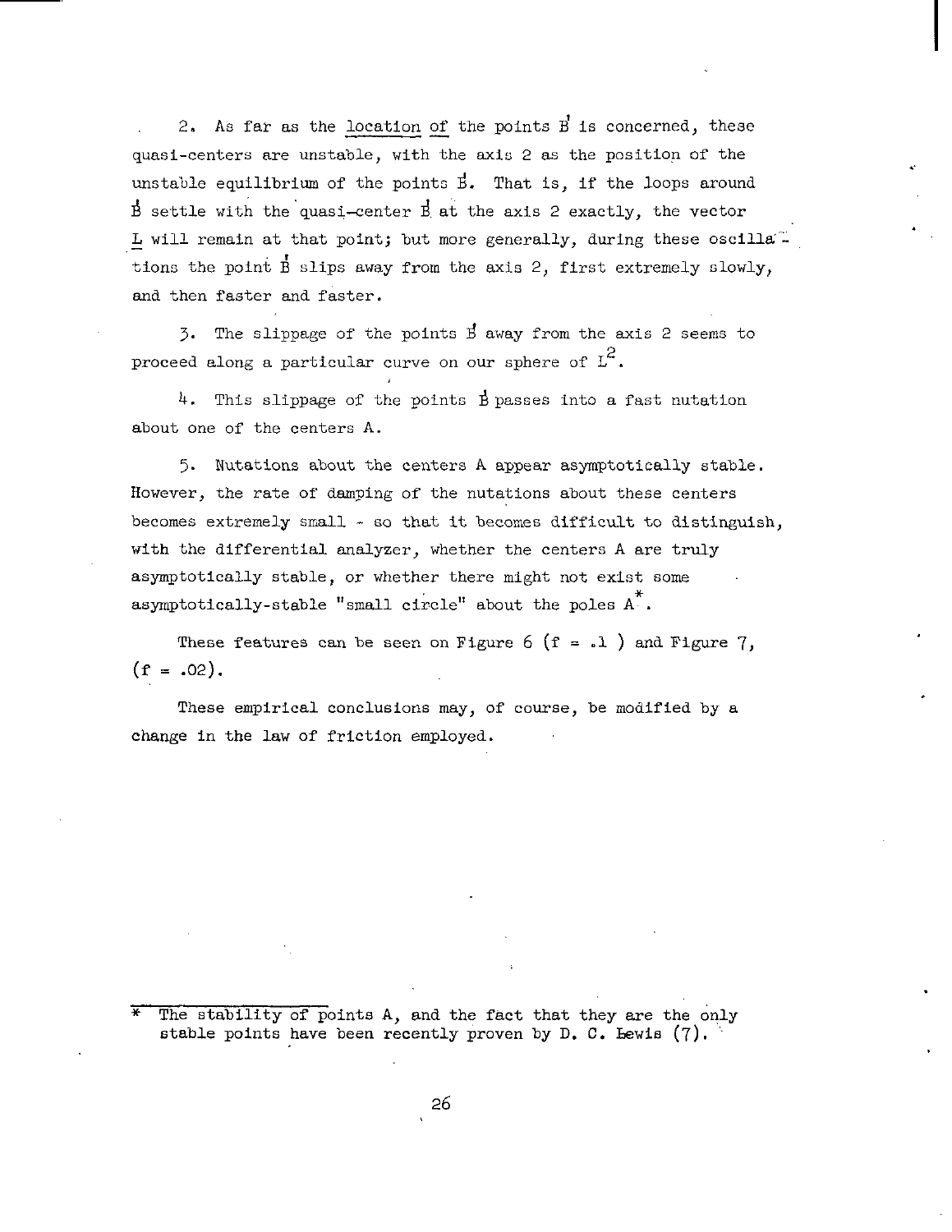# 11. CRITICAL FRICTION

Now, of course, an increase in friction increases the damping. It is not difficult to find, by trials, a value of f (in our example this turns out to be approximately  $f = .125$ ) with which the behavior of the system can be said to represent most sharply the border-line (or the blend) between the types of behavior represented by Figures  $5$  and  $6.$  The behavior may perhaps be described as follows. Motion starting in the "polar zone" of our sketches passes at once into a damping nutation about axis **3.** Motion starting in the "tropical" and "temperate" zones rapidly "drops" to the curve mentioned in item 3 above, and practically stops there for a while - and then proceeds, with increasing velocity, into a damping nutation about axis 3.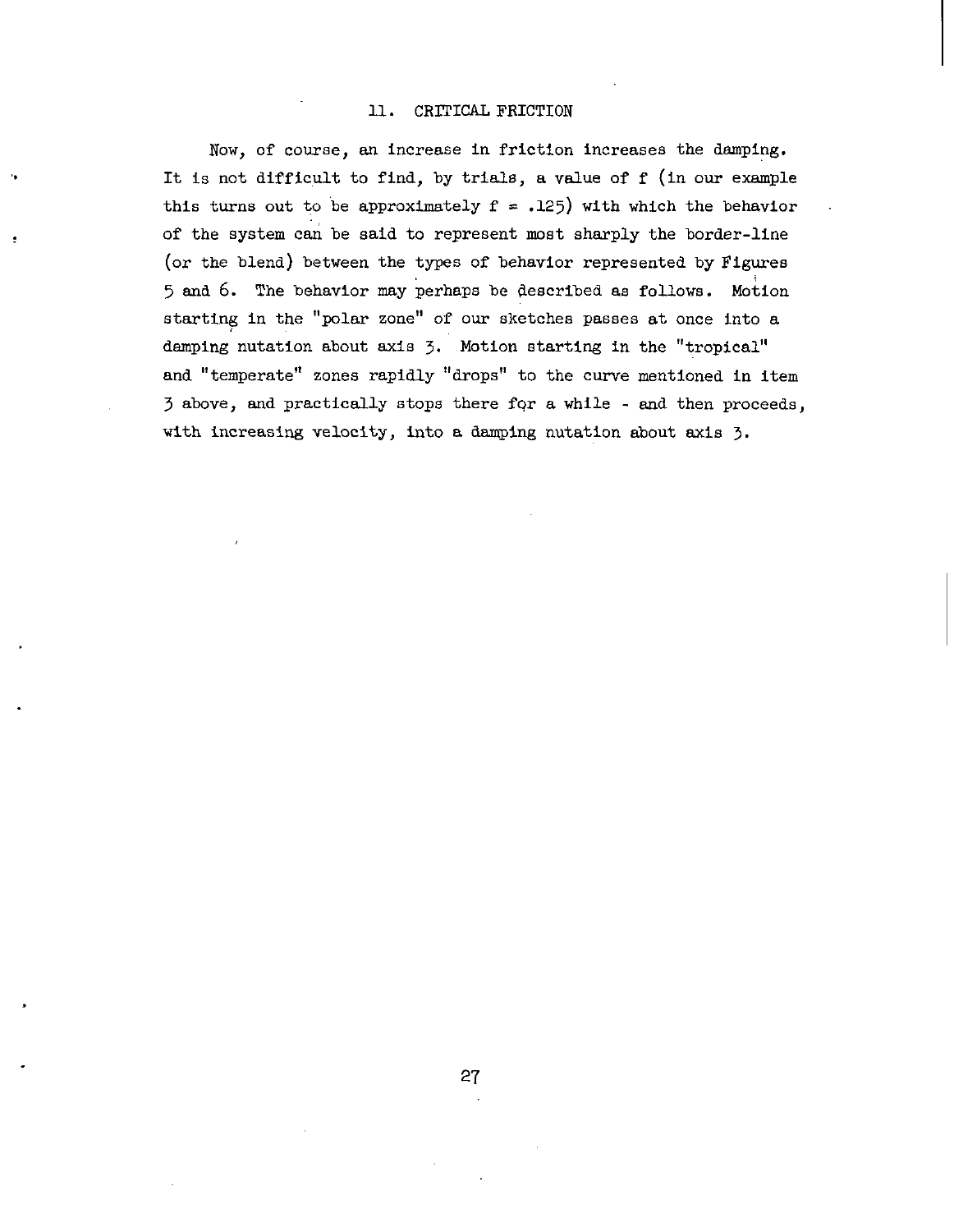## 12. REMARKS AND DISCUSSION

We feel that a differential analyzer - provided it is adjusted very carefully (and/or provided with a number of auxiliary compensating circuits) - is an excellent tool for the rough "empirical" exploration of this sort. Its advantage over the digital machinery is the ease of access, of visualization, and of inspection of the "blends" between those types of behavior of the system which at first glance appear to be basically different from previous experience. Its shortcoming (in addition to the general shortcoming of the "empirical" mathematical approach) is a need for careful adjustments, and an apparent sensitivity of the machine to the type of circuitry chosen.

Our example was limited to the body 4, *5,* 6 being a "thin disc"  $(I<sub>6</sub> = 2I)$ . A few studies were done also with a "fat disc"  $(1 < I<sub>6</sub>/I < 2)$ . Surprisingly, the fat disc performs much better than the thin disc: the oscillations are slower, and the damping is far more pronounced. As the disc approaches a sphere  $(I_{6} \rightarrow I)$ , the vector <u>L</u> appears to start approaching the axis 3 asymptotically and without nutations. As the disc becomes a spindle  $(I_6 < I)$ , however, the motion passes into a slow and quicklydamping nutation about axis 2. Thus this mechanism allows a "stabilization" of a'spindle only in this sense: the spindle can be put eventually into 'a pure cartwheeling motion, in which the "inertial member" (the small body 1, 2, 3, which is long along axis 1) arranges itself perpendicular to the final axis of rotation (the axis 2), but in which the orientation of this axis with respect to the spindle (the principal body 4, *5,* 6) is, unfortunately, aleatory.

**A** number of refinements of this system are possible. At this time we visualize only the following refinements:

(a) A more thorough inspection of the inequality

$$
1/(1 - I_3/K_2) \neq 1 + I_3/I_6
$$
,

which as we have noticed, is the reason for the instability of the points B (and which represents an approach to the condition  $K_{\alpha} = K_{\alpha}$ ).

28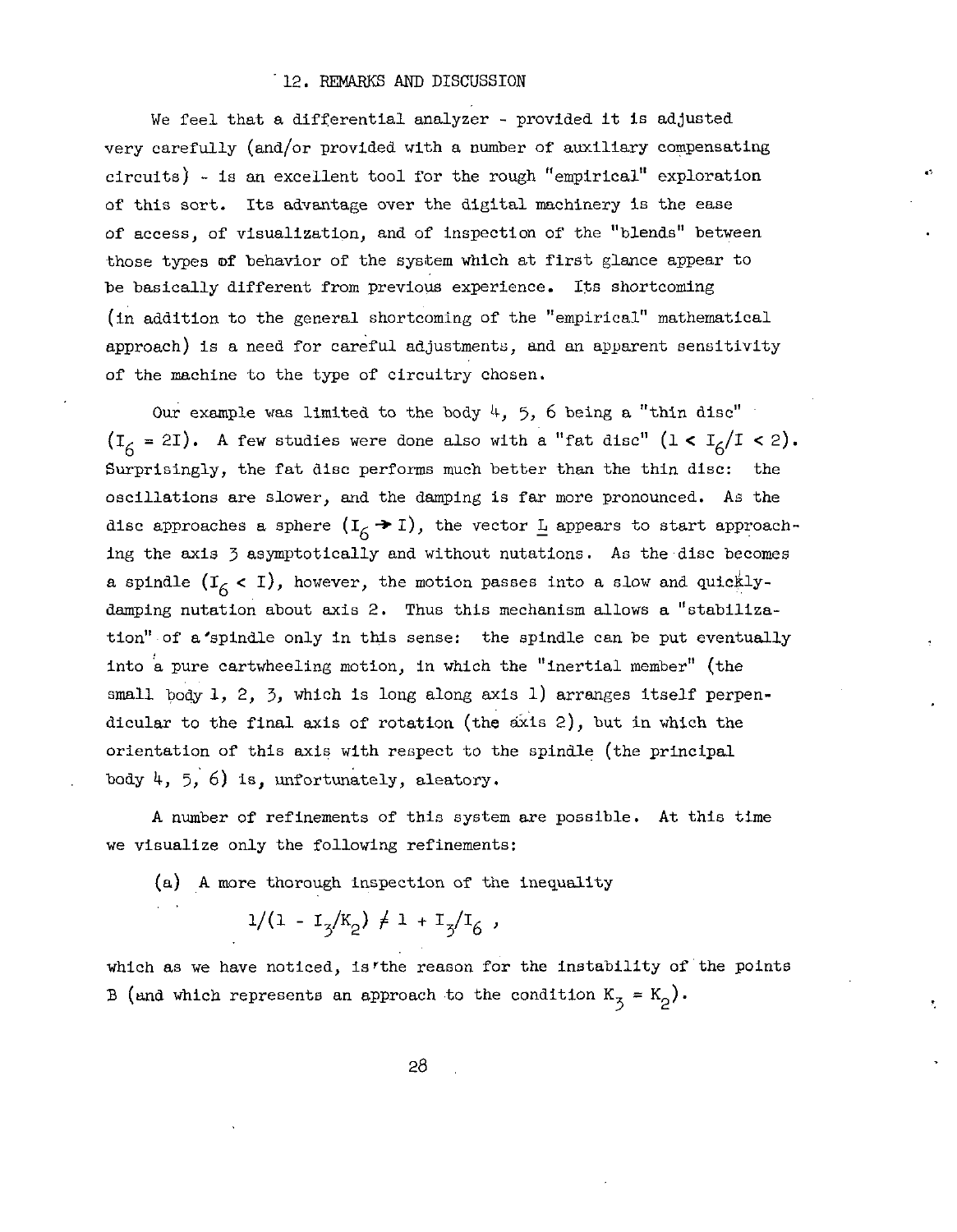(b) An exploratory inspection of the case where the body **1,** 2, **3**  is the principal body ("a fat elliptical disc"), with the body 4, 5, *6*  the small (symmetrical) "inertial member".

(c) An exploratory inspection of the possibility of reinforcing the inertial action of the assembly of the type (b) by "flywheel gearing" .\*

(d) An exploratory inspection of the effect of variation of the law of friction employed.

While this paper is limited to purely passive damping, the "empirical" approach based on these principles should eventually facilitate the inspection of more complicated mechanisms, which may possess springs, controls, power sources, and/or loss of mass of the satellite.

From the ballistic viewpoint, the most interesting feature of this device is its strong tendency to stick - temporarily - with the spin about the diameter of the disc (axis 2). It is this feature  $-$  as well as the possibility of constructing an equivalent of "negative friction" (viz, an energy source) - that seems to leave hope that an eventual "internal" stabilization of a spindle might be possible. However, that is a matter of "synthesis", i.e., of basic changes in the physical system considered here.

Serge J. Jun

**SERGE J.** ZAROODNY

ames W. Bradley

A crude experimental model of such a "flywheel gearing" device shows an excellent "nutation damping" performance. It is interesting to note that the equations of motion of such device are basically the same as considered here; only the expressions for the constant coefficients are different.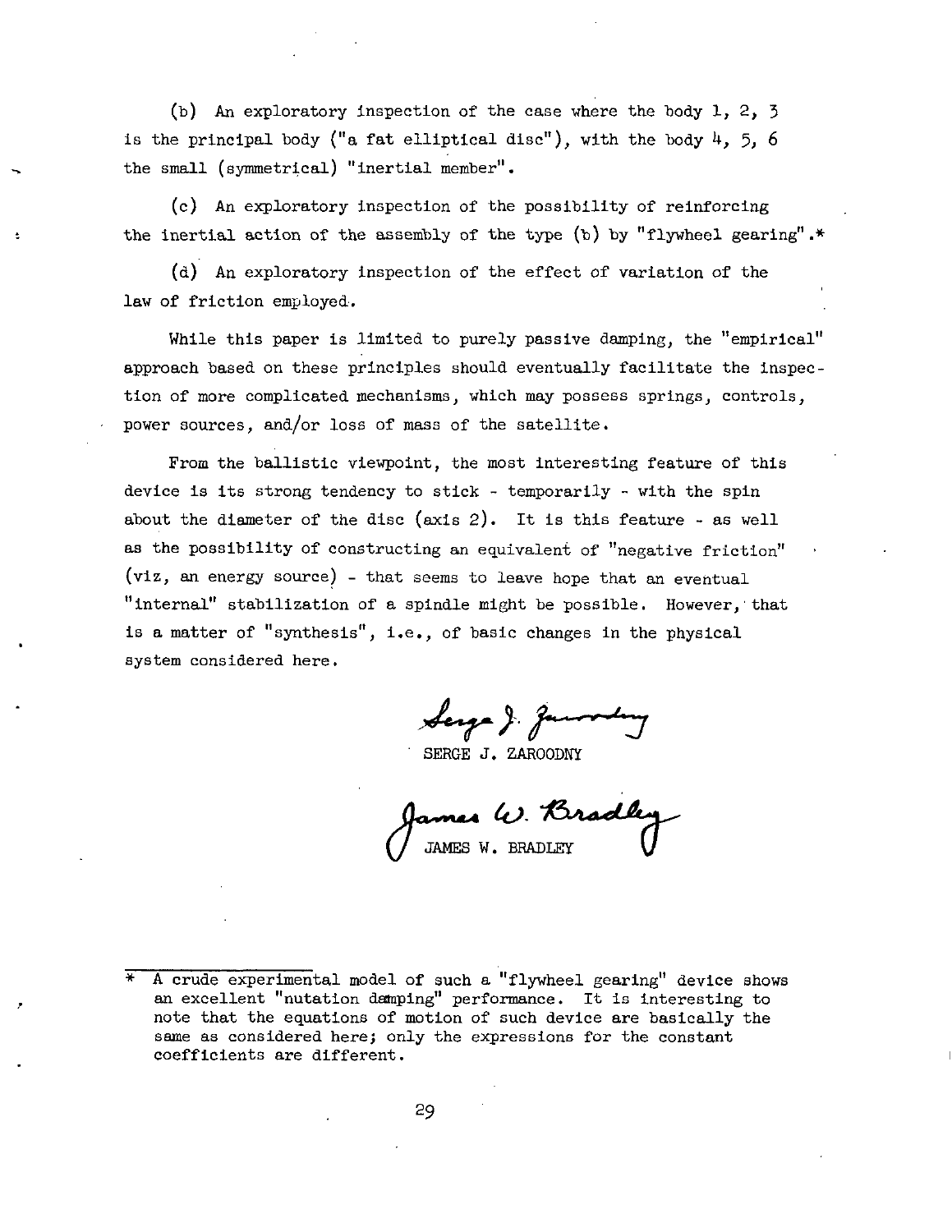### REFERENCES

- **1.** Leimanis, E. "Some Recent Advances in the Dynamics of Rigid Bodies and Celestial Mechanics", Part I of Vol. **11,** "Dynamics and Non-Linear Mechanics", of "Surveys in Applied Mathematics", John Wiley & Sons, Inc.  $(1958)$ .
- 2. Zaroodny, **S.** J. "An Exact Re-statement of the Equations of Motion of a Rigid Body for Use With Modern Computing Machinery", ERL Memorandum Report *856* (1954)
- **3.** Murphy, C . H. **"An** Interesting Fourth-Order Differential System", Am. Math. Monthly, LXIV, 9, November 1957.
- 4. Zaroodny, S. J. "An Elementary Introduction to Elliptic Functions of a Real Variable Based on the Theory of Nutation of a Free Rigid Body", one of a series of ditto'd working papers on this problem, available at BDPB, EBL, BRL, APG, Md.; also, Am. Math. Monthly, Aug - Sep 1961.
- 5. Haseltine, W. R. "Passive Damping of Wobbling Satellites, Part I. General Stability Theory and First Example", NAVORD Report 6579 (1959).
- *6.'* Masaitis, *E.* "On the Motion of Two Linked Rigid Bodies'" ERR Report 1097, March, 1960.
- 7. Lewis, **D.** C. "Paper Without Title", a manuscript from RIAS, Baltimore, Maryland, January 1960.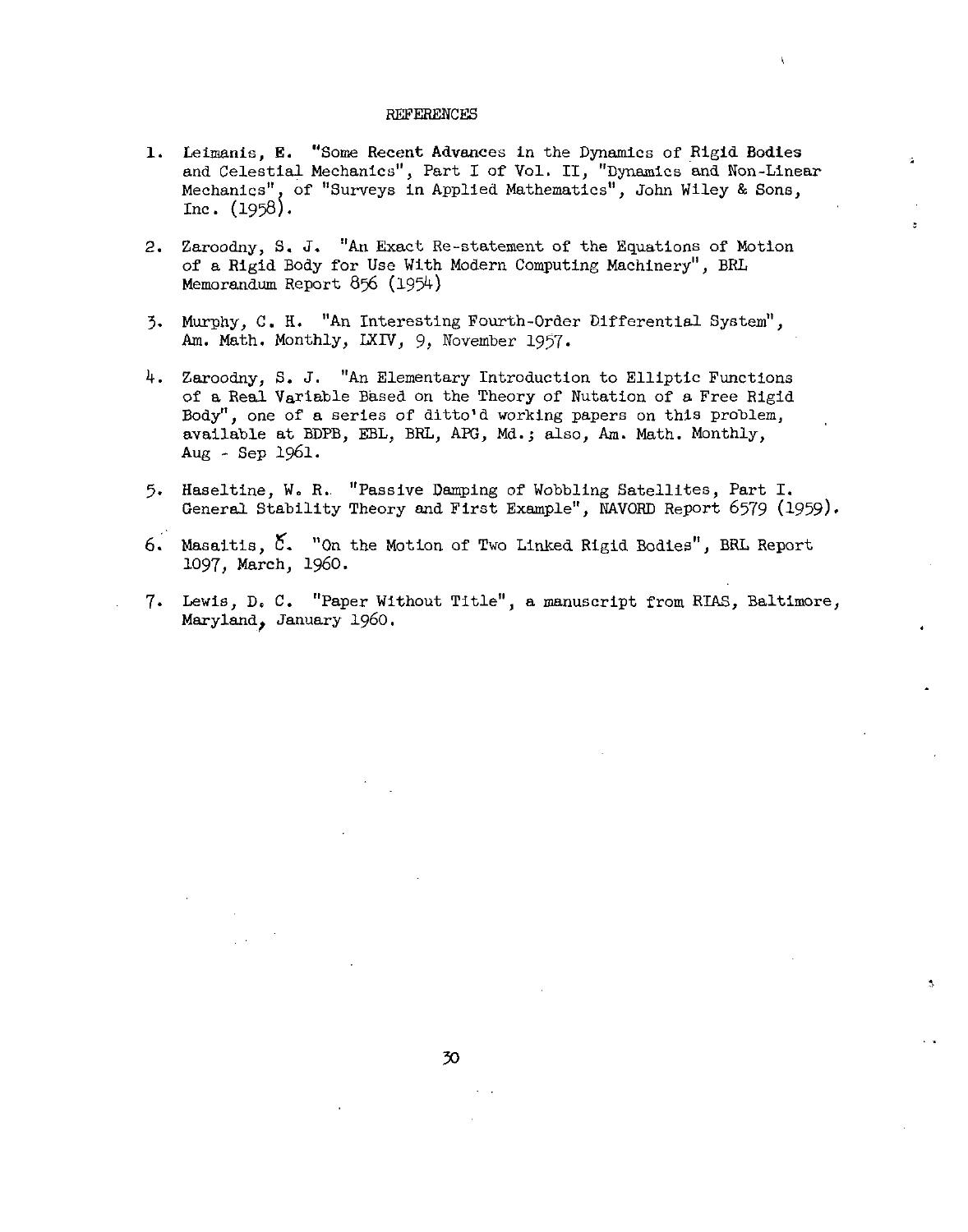# LIST OF SYMBOLS

I moment of inertia of a rigid body

sum of the two moments of inertia about the same axis  $\bf K$ 

 $\mathbf{L}$ angular momentum

 $\mathbf T$ kinetic energy

time; dot indicates d/dt  $t$ 

angular velocity  $\omega$ 

 $= \omega_6 - \omega_3$ β

ă

friction torque coefficient f

 $\mathbf F$ friction torque

in the frictionless case,  $2T - L_6^2/L_6$ M

Subscripts:

Numbers indicate an axis of the coordinate system

A,B,C indicate the equilibrium points in the frictionless case.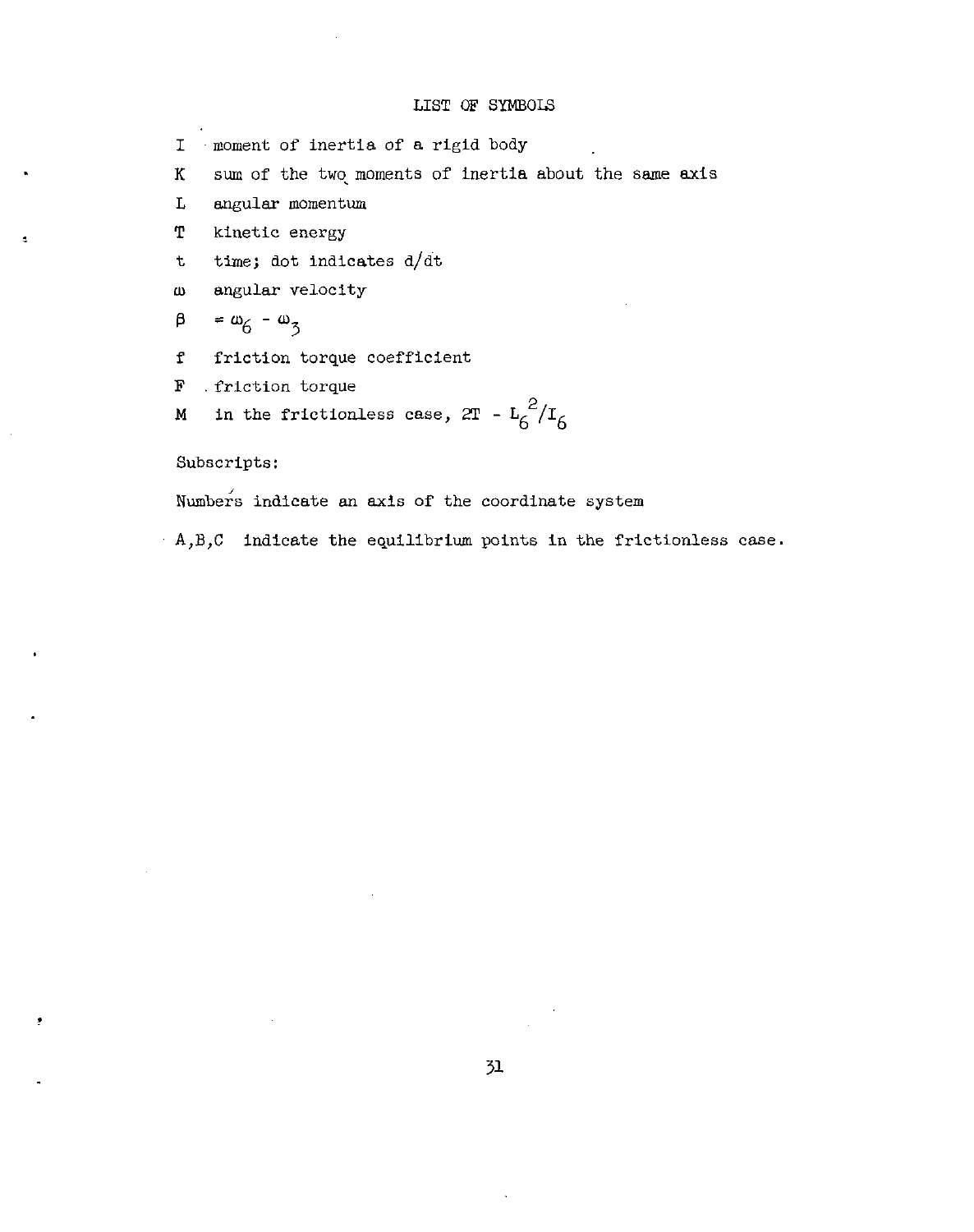

**FIG. (I-SCHEMATIC ILLUSTRATION OF THE PRINCIPLES OF A MUTATION DAMPER, SHOWING THE COORDINATE SYSTEM IN WHICH, ON THE SUBSEQUENT FIGURES, THE MOTION OF THE TIP OF THE**<br>VECTOR L OF ANGULAR MOMENTUM IS GIVEN.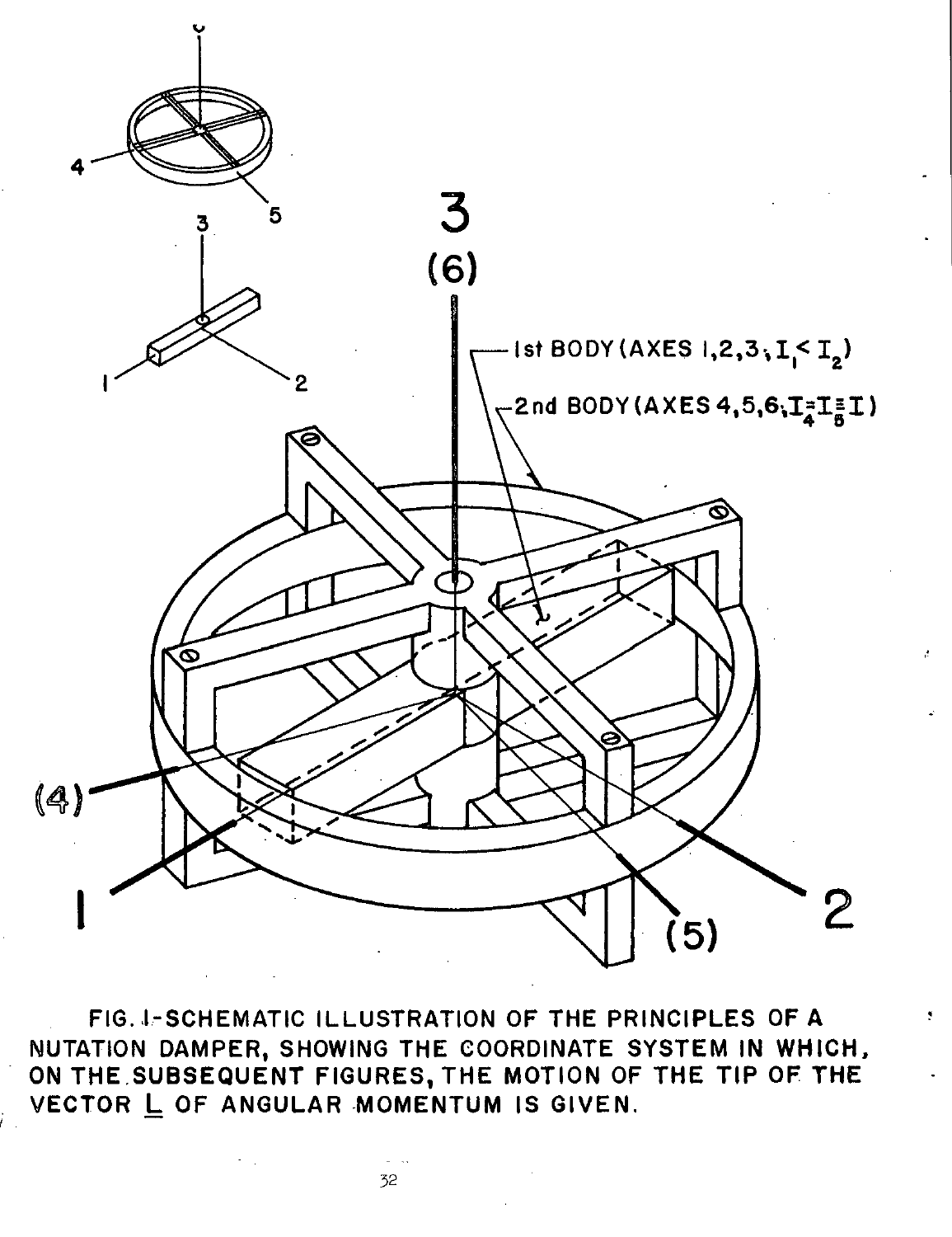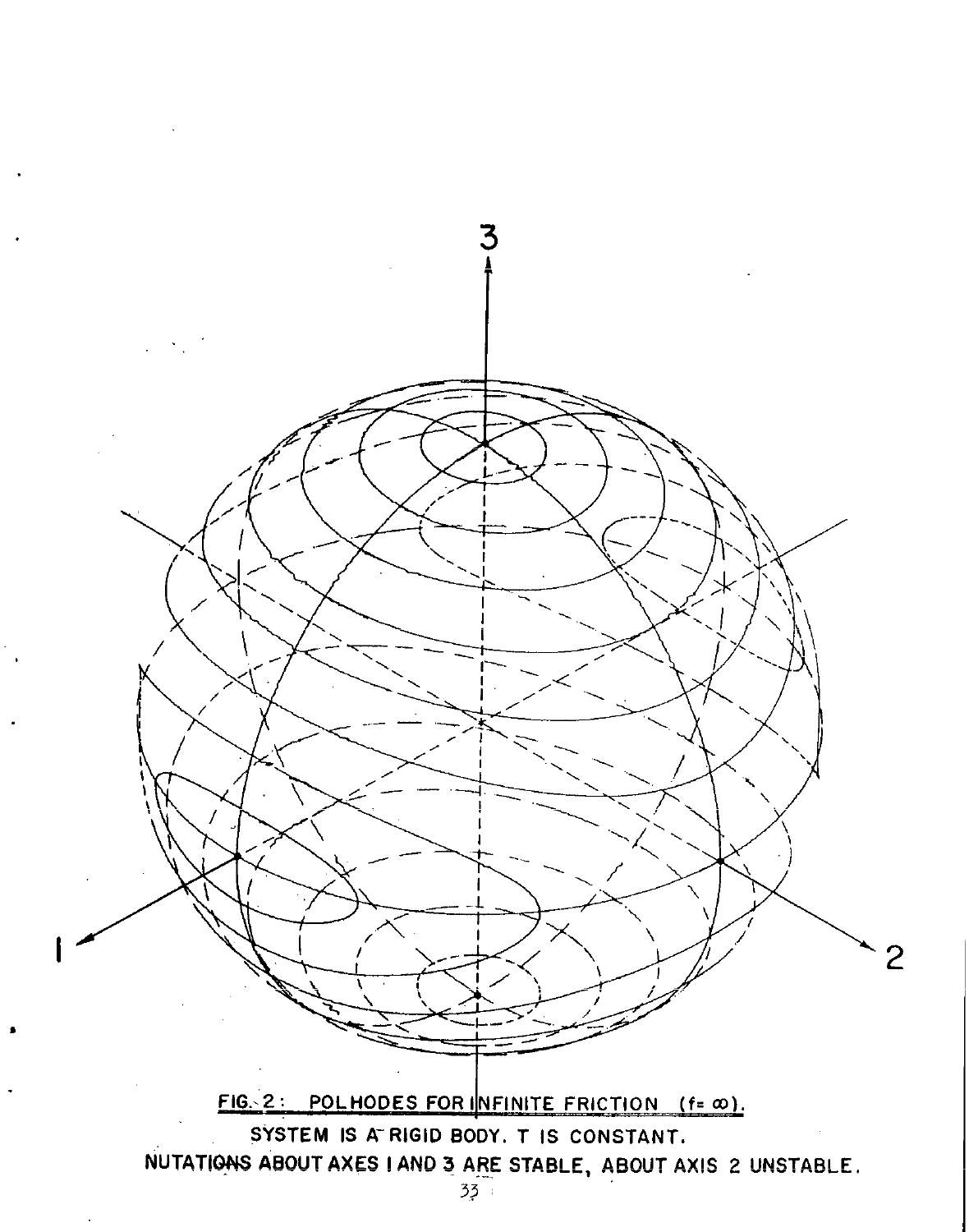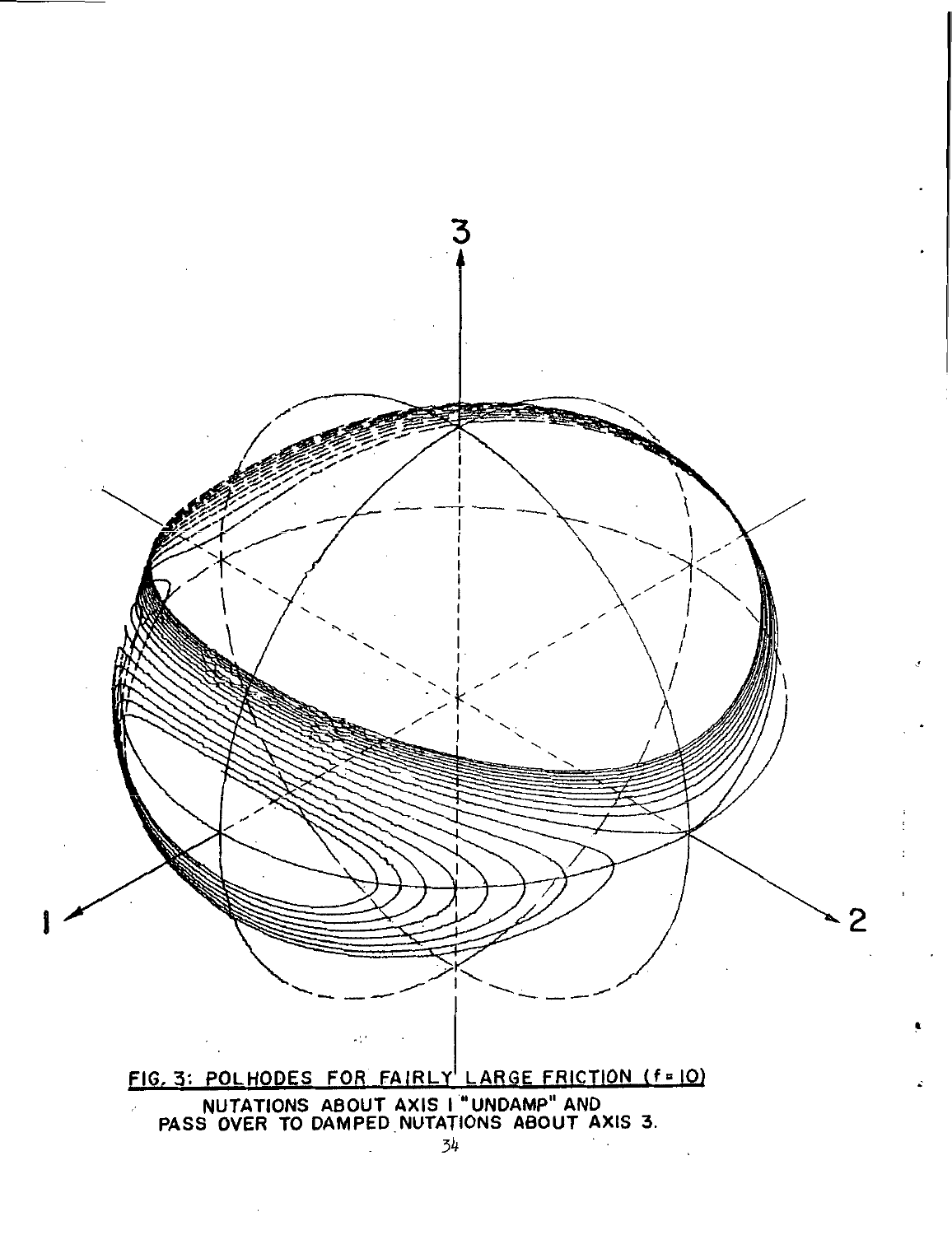

 $\overline{\phantom{0}}$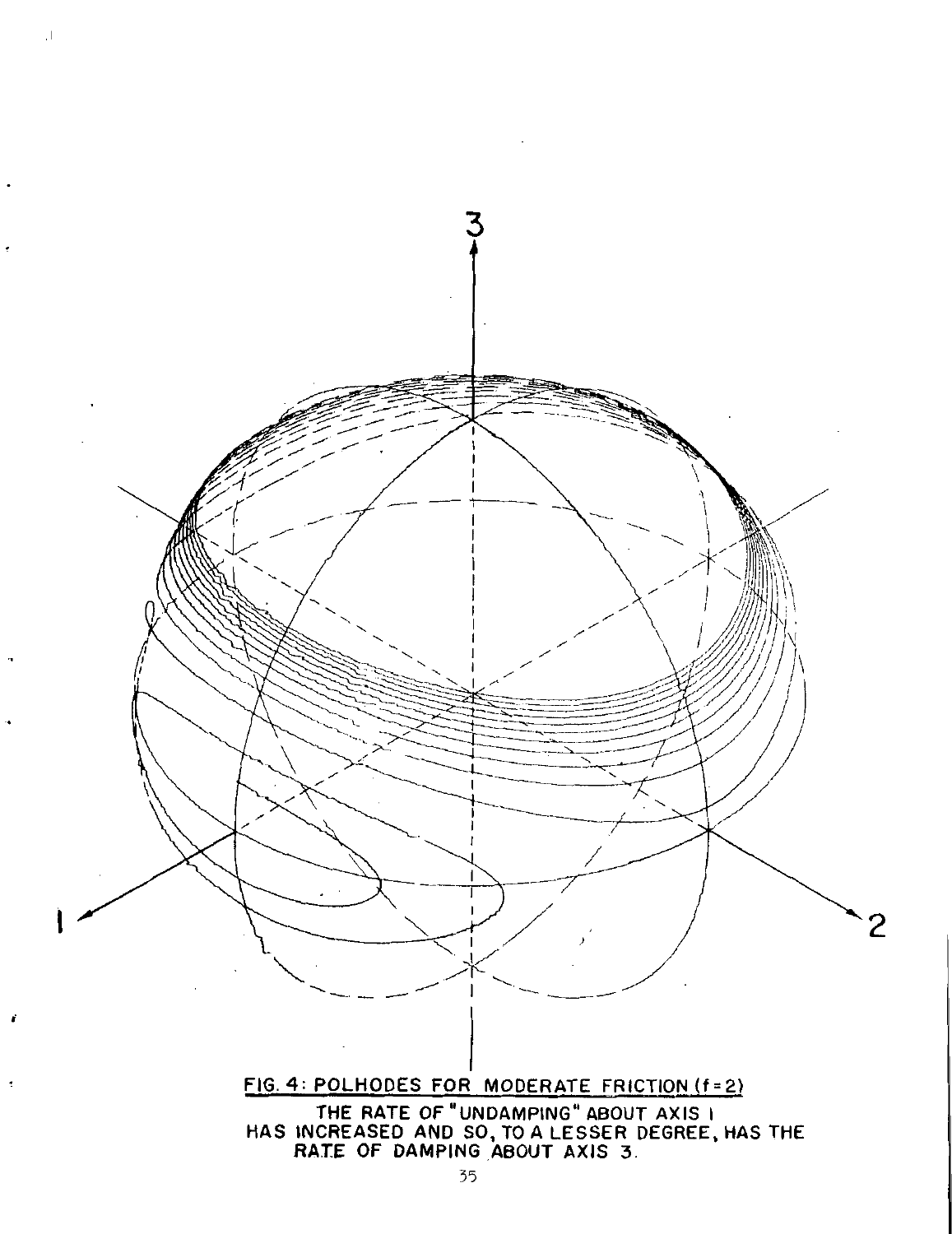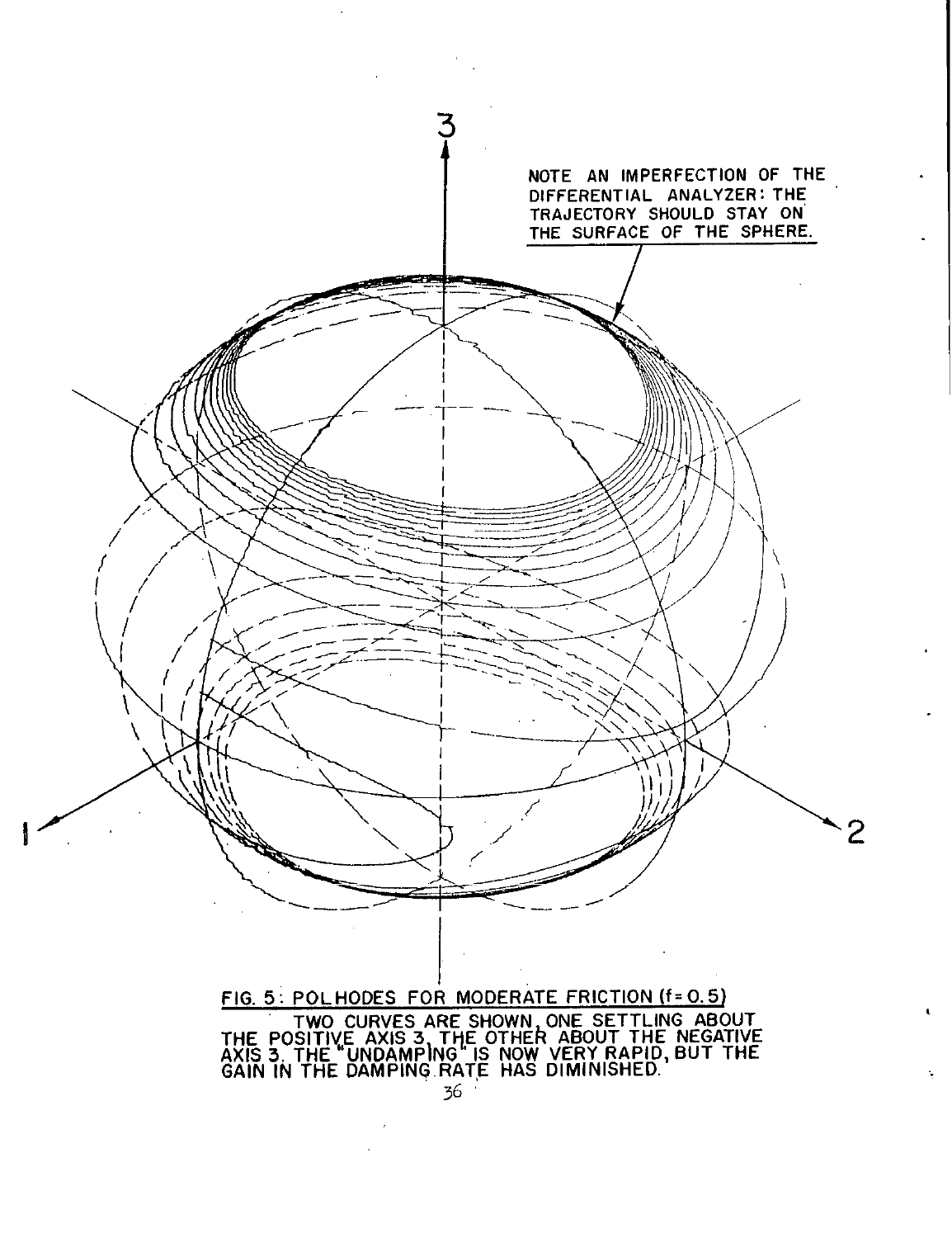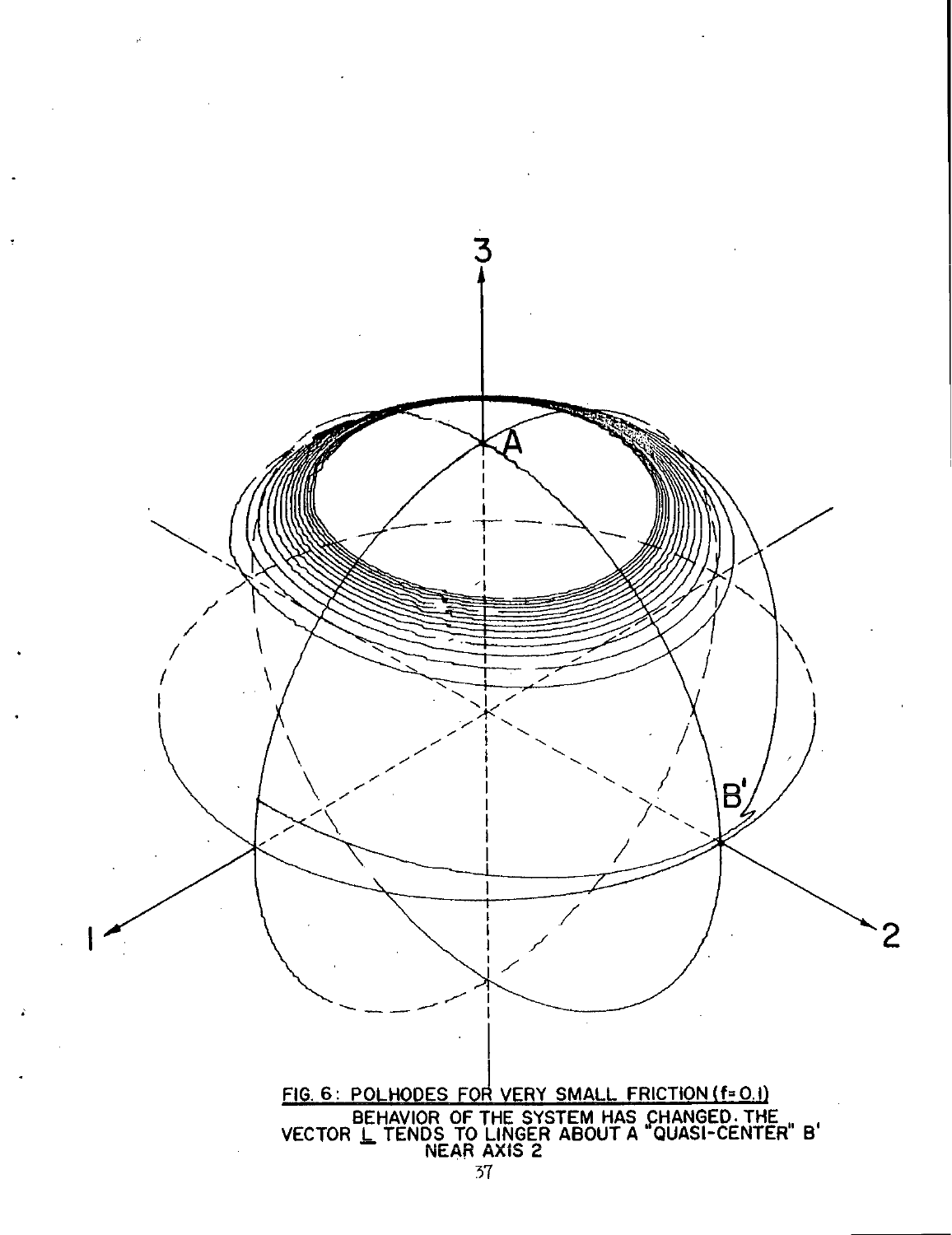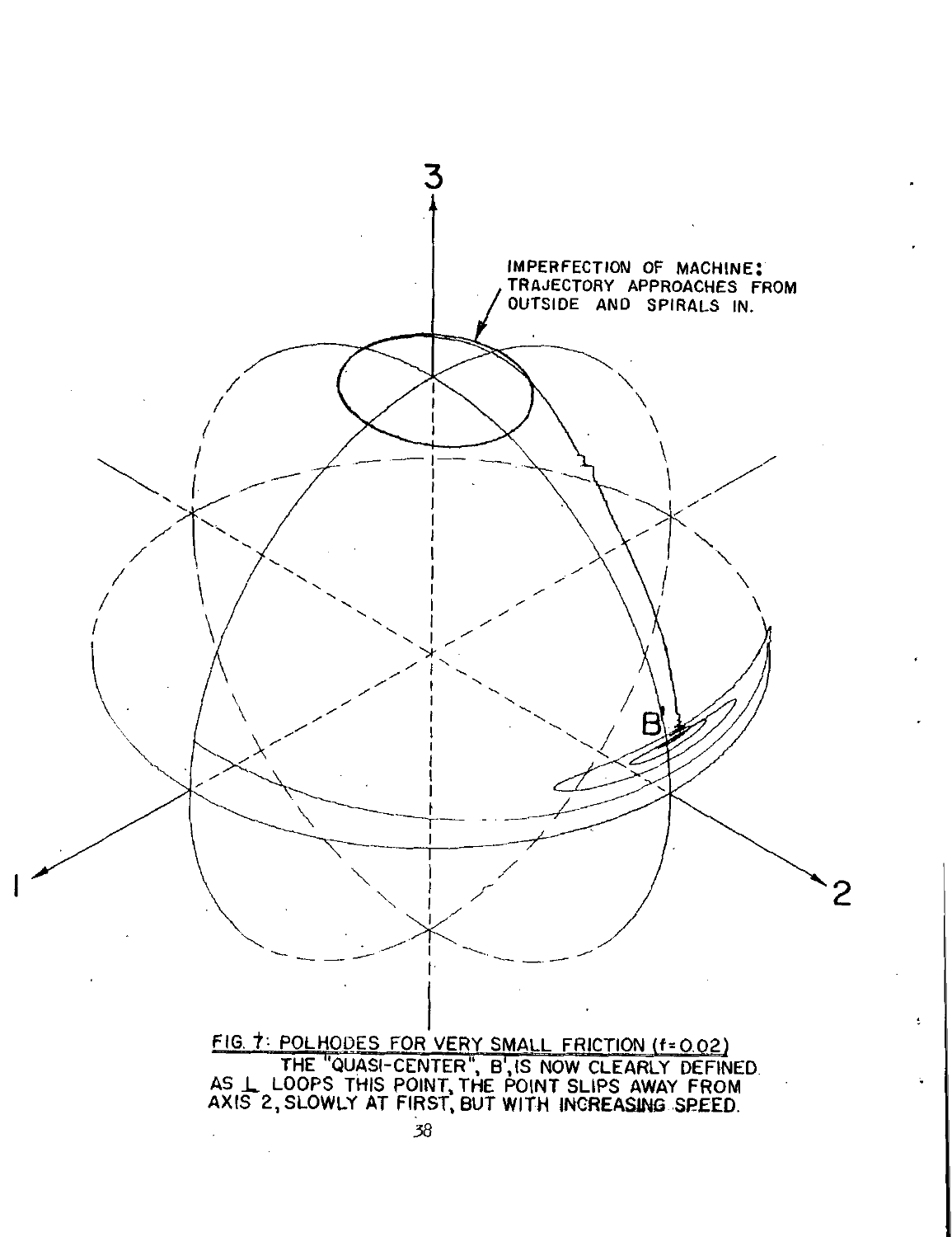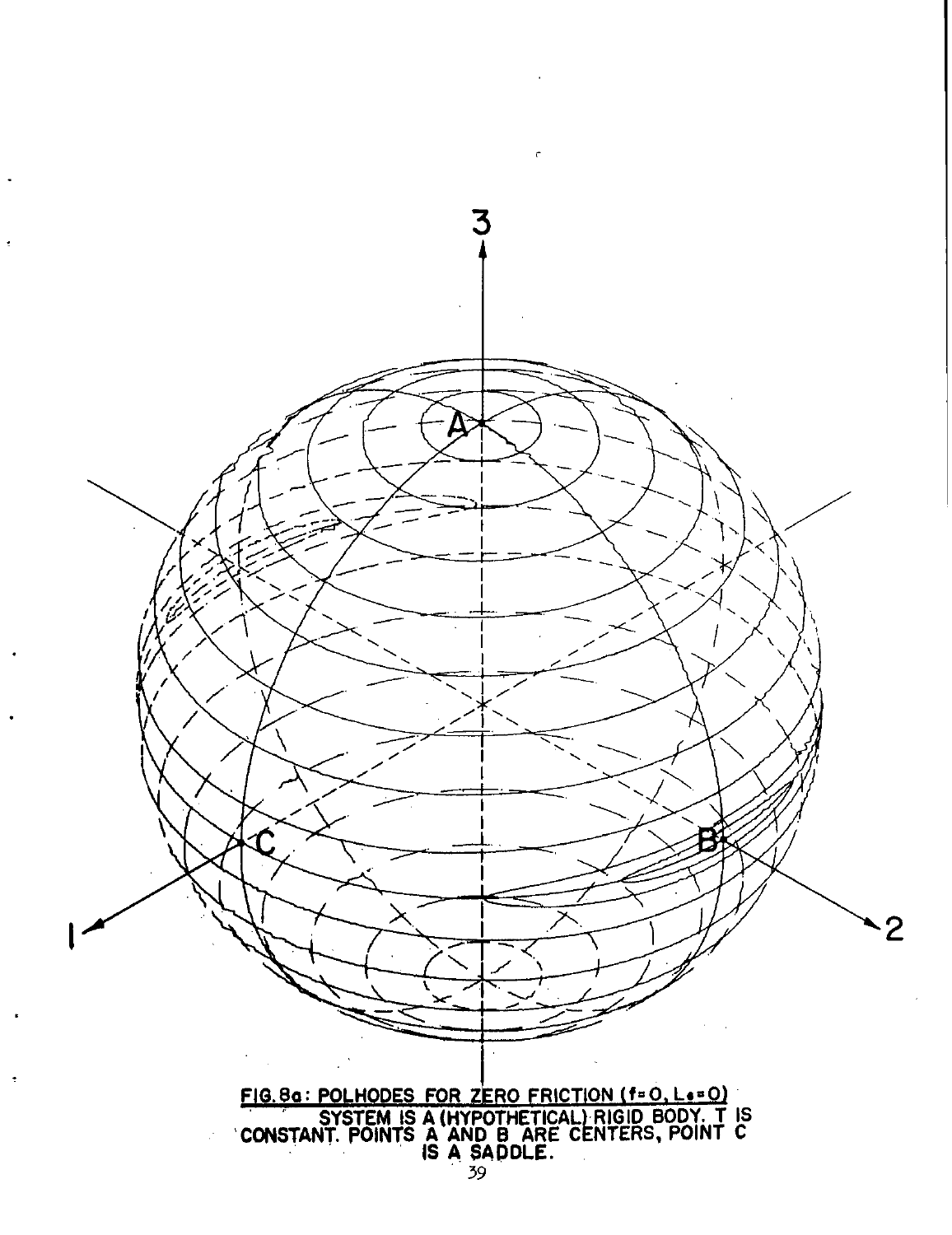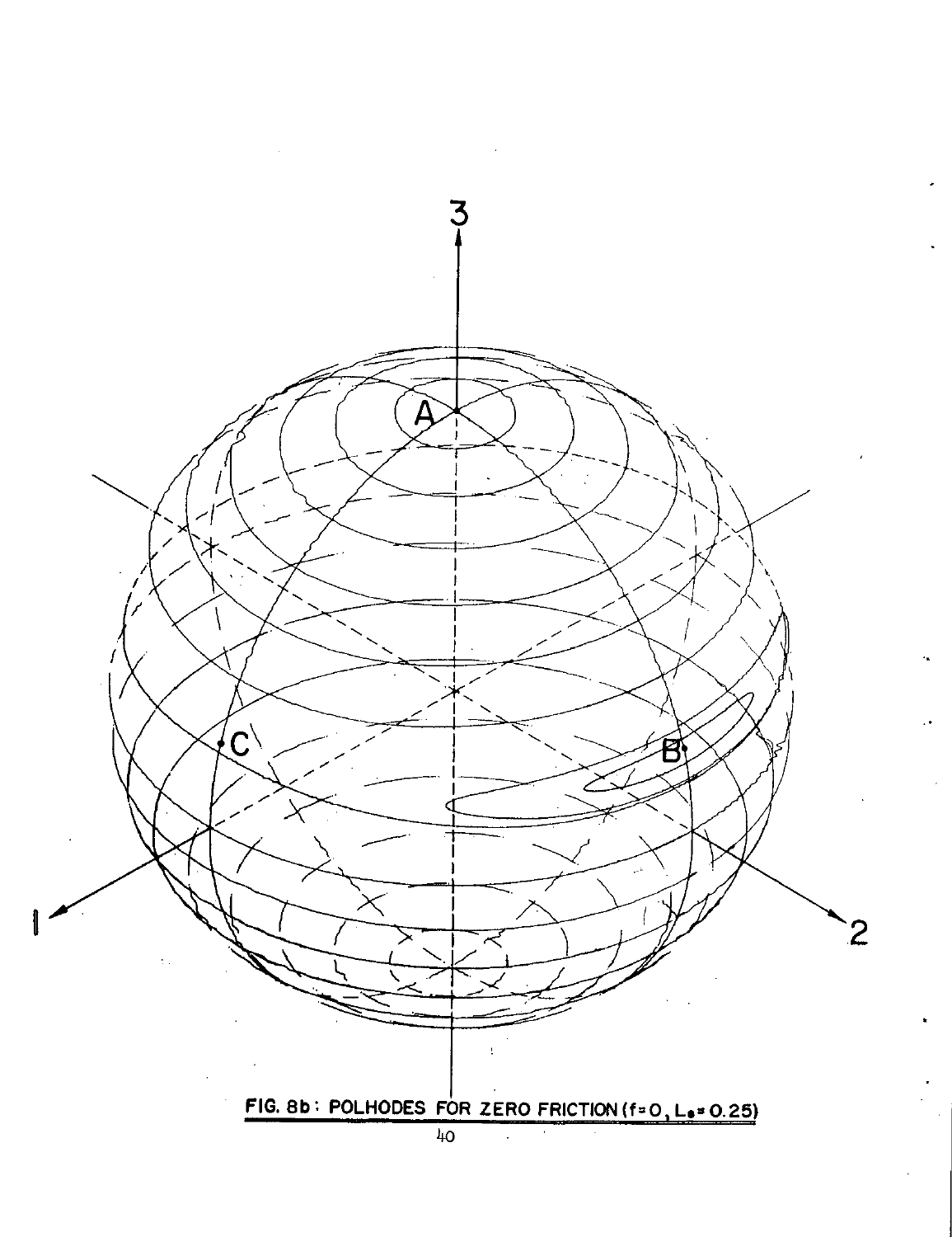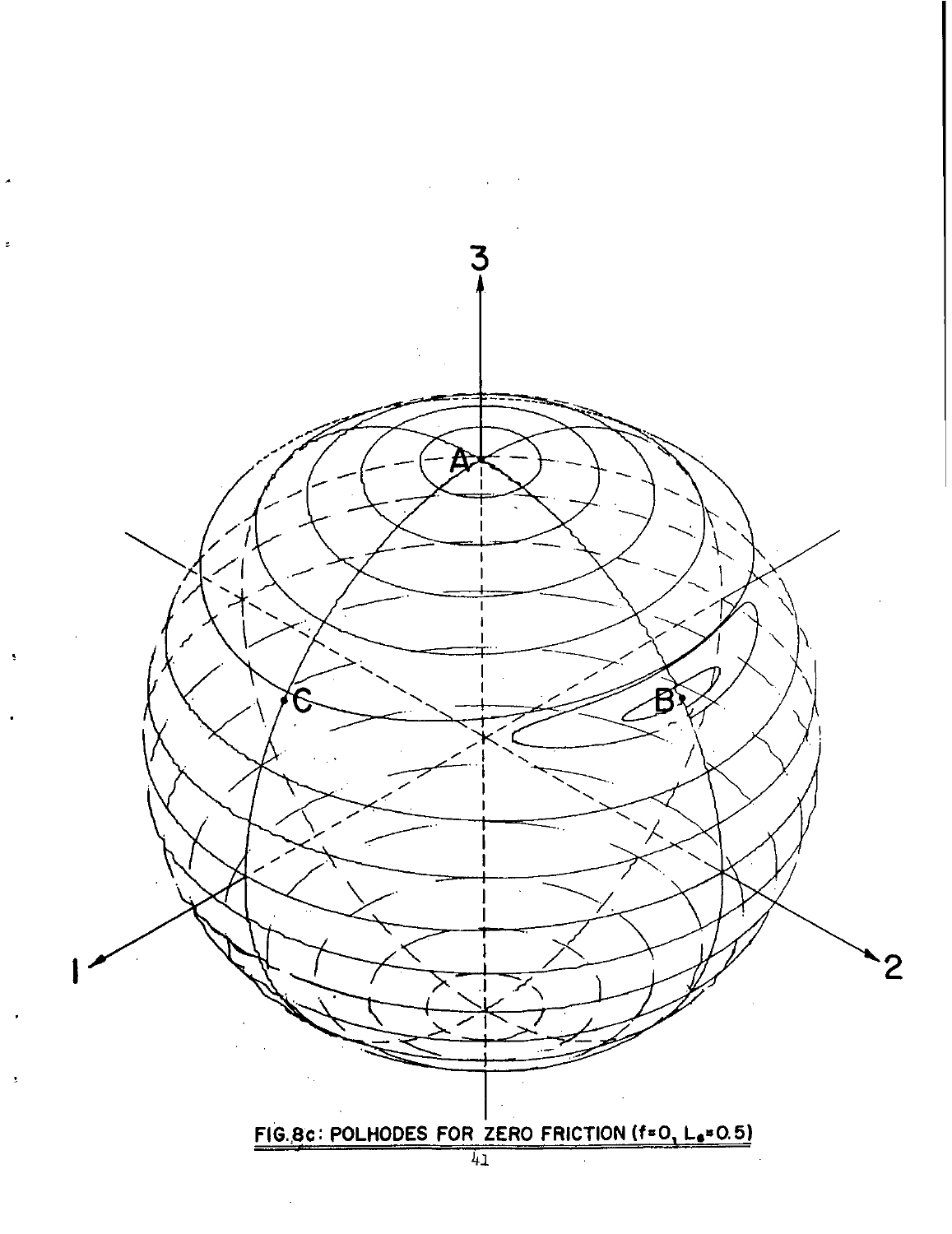

 $42<sub>1</sub>$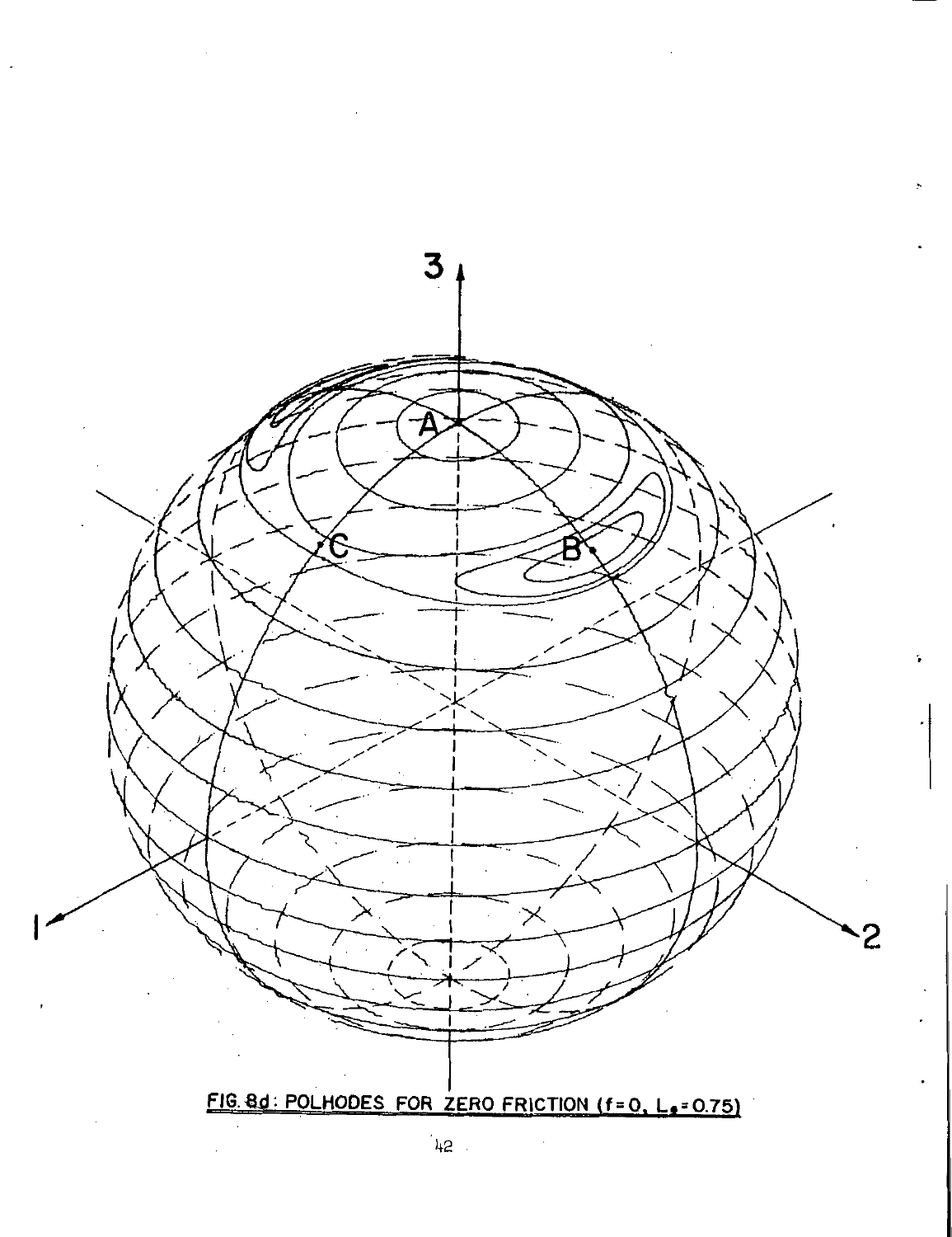# DISTRIBWION LIST

| No. of<br>Copies | Organization                                                                                          | No. of<br>Copies | Organization                                                                                                                                            |
|------------------|-------------------------------------------------------------------------------------------------------|------------------|---------------------------------------------------------------------------------------------------------------------------------------------------------|
| ı.               | Chief of Ordnance<br>ATTN: ORDTB - Bal Sec<br>Department of the Army<br>Washington 25, D. C.          | $\mathsf{2}^-$   | Commander<br>U. S. Naval Weapons Laboratory<br>Dahlgren, Virginia                                                                                       |
| ı                | Commanding Officer<br>Diamond Ordnance Fuze Laboratories                                              |                  | Of Interest to:<br>Dr. C. J. Cohen                                                                                                                      |
|                  | ATTN: Technical Information Office,<br>Branch 012                                                     | $\mathbf{2}$     | Commander                                                                                                                                               |
|                  | Washington 25, D. C.                                                                                  |                  | Naval Ordnance Laboratory<br>ATTN: Mr. Nestingen                                                                                                        |
| 10               | Commander<br>Armed Services Technical<br>Information Agency<br>ATTN: TIPCR                            |                  | Dr. May<br>White Oak<br>Silver Spring 19, Maryland                                                                                                      |
|                  | Arlington Hall Station<br>Arlington 12, Virginia                                                      | $\overline{3}$   | Commander<br>Naval Ordnance Test Station<br>ATTN:<br>Technical Library                                                                                  |
| 10               | Commander<br>British Army Staff<br>British Defence Staff (W)                                          |                  | Dr. W. R. Hazeltine<br>China Lake, California                                                                                                           |
|                  | ATTN: Reports Officer<br>3100 Massachusetts Avenue, N.W.<br>Washington $8$ , D. C.                    | $\mathbf{L}$     | Commander<br>Air Force Systems Command<br>ATTN: Deputy for Development<br>Andrews Air Force Base                                                        |
| 4                | Defence Research Member<br>Canadian Joint Staff                                                       |                  | Washington 25, D. C.                                                                                                                                    |
|                  | 2450 Massachusetts Avenue, N.W.<br>Washington $\theta$ , D. C.                                        | $\mathbf{1}$     | Commander<br>Aerospace Technical Intelligence<br>Center                                                                                                 |
| ı                | Office of Technical Services<br>Department of Commerce<br>Washington 25, D. C.                        |                  | ATTN: RRIM - Dr. Gertrude Blanch<br>Wright-Patterson Air Force Base, Ohio                                                                               |
| 3                | Chief, Bureau of Naval Weapons<br>ATTN: DIS-33<br>Navy Department<br>Washington 25, D. C.             | $\mathbf{c}$     | Commanding General<br>Army Rocket and Guided Missile Agency<br>ATTN:<br>Technical Library, ORDXR-OTL<br>Mr. Clifton Fitton<br>Redstone Arsenal, Alabama |
| ı                | Chief, Bureau of Ships<br>ATTN:<br>Technical Library<br>Code 335, Room 1532<br>Department of the Navy | $\perp$          | Commanding General<br>Army Ballistic Missile Agency<br>Redstone Arsenal, Alabama                                                                        |
|                  | Washington, D. C.                                                                                     | ı.               | Commanding Officer<br>U. S. Army Research Office (Durham)                                                                                               |
| ı                | Director<br>U. S. Naval Research Laboratory                                                           |                  | ATTN: Dr. F. G. Dressel<br>Box CM, Duke Station                                                                                                         |

U. S. Naval Research Laboratory Washington 25, D. C.

 $\mathcal{A}$ 

à.

 $\ddot{\phantom{1}}$ 

 $\bullet$ 

 $\cdot$ 

43

Durham, North Carolina

 $\ddot{\phantom{0}}$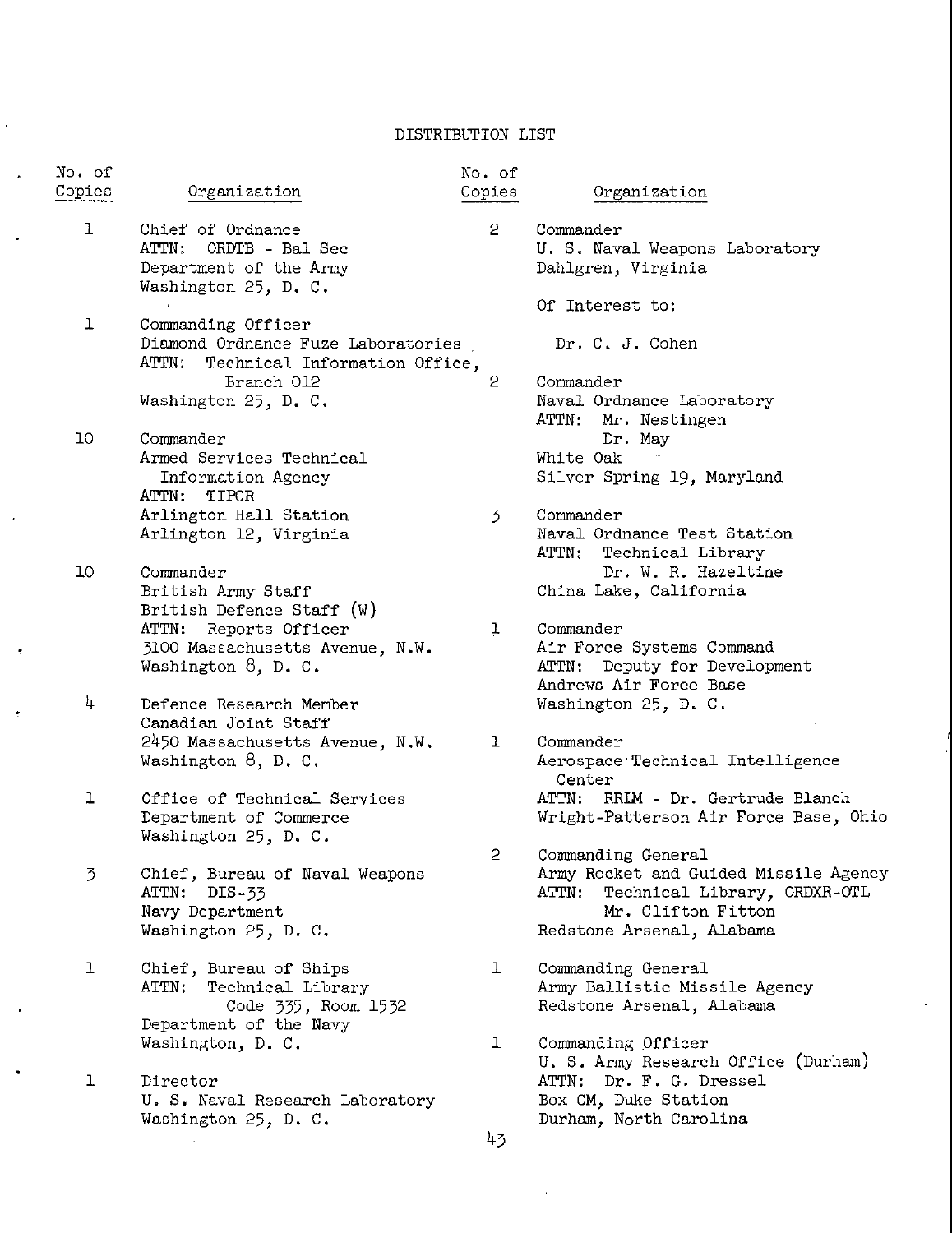# DISTRIBUTION LIST

 $\mathbf{r}$ 

| No. of<br>Copies | Organization                                                                                                     | No. of<br>Copies | Organization                                                                                        |
|------------------|------------------------------------------------------------------------------------------------------------------|------------------|-----------------------------------------------------------------------------------------------------|
| $1$ .            | Army Research Office<br>Arlington Hall Station<br>Arlington, Virginia                                            | $\mathbf{1}$     | Professor George F. Carrier<br>Division of Engineering and<br>Applied Physics<br>Harvard University |
| 2                | Director<br>National Aeronautics and                                                                             |                  | Cambridge $38$ , Massachusetts.                                                                     |
|                  | Space Administration<br>Division of Research Information<br>ATTN:<br>1520 H Street, N.W.<br>Washington 25, D. C. | ı                | Professor J. P. La Salle<br>RIAS<br>7212 Bellona Avenue<br>Baltimore 12, Maryland                   |
| ı                | Director                                                                                                         | ı                | Professor R. Langer                                                                                 |
|                  | Jet Propulsion Laboratory<br>ATTN: Mr. Irl E. Newlan, Reports Group                                              |                  | USA MCR<br>University of Wisconsin                                                                  |
|                  | 4800 Oak Grove Drive<br>Pasadena 3, California                                                                   |                  | Madison, Wisconsin                                                                                  |
| ı                | Arthur D. Little, Inc.<br>ATTN: Mr. W. A. Sawyer<br>Acorn Park                                                   | ı.               | Professor C. E. Langenhop<br>Iowa State College<br>Ames, Iowa                                       |
|                  | Cambridge 40, Massachusetts                                                                                      | ı                | Dr. D. C. Lewis<br>RIAS                                                                             |
| 2                | Applied Physics Laboratory<br>The Johns Hopkins University<br>ATTN: Mr. George L. Seielstad                      |                  | 7212 Bellona Avenue<br>Baltimore 12, Maryland                                                       |
|                  | 8621 Georgia Avenue<br>Silver Spring, Maryland                                                                   | ı                | Professor W. S. Loud<br>University of Minnesota<br>Minneapolis 14, Minnesota                        |
| ı                | Cornell Aeronautical Laboratory, Inc.                                                                            |                  |                                                                                                     |
|                  | ATTN:<br>Miss Elma T. Evans<br>Librarian                                                                         | T                | Dr. C. V. L. Smith<br>National Aeronautics and                                                      |
|                  | 4455 Genesee Street<br>Buffalo, New York                                                                         |                  | Space Administration<br>Data Reduction Division                                                     |
| T                | Parker Aircraft Company                                                                                          |                  | 1520 H Street, N.W.<br>Washington 25, D. C.                                                         |
|                  | 5827 W. Century Boulevard<br>Los Angeles 45, California                                                          | ı                | Professor J. J. Stoker                                                                              |
|                  |                                                                                                                  |                  | New York University                                                                                 |
| ı                | Flight Refueling, Inc.<br>ATTN: Charles E. Comean<br>Friendship International Airport                            |                  | Institute of Mathematics and Mechanics<br>New York 53, New York                                     |
|                  | Baltimore 3, Maryland                                                                                            | ı.               | Professor C. A. Truesdell                                                                           |

 $\mathbf{1}$ Professor D. J. Brouwer Yale University New Haven, Connecticut

44

Indiana University Bloomington, Indiana